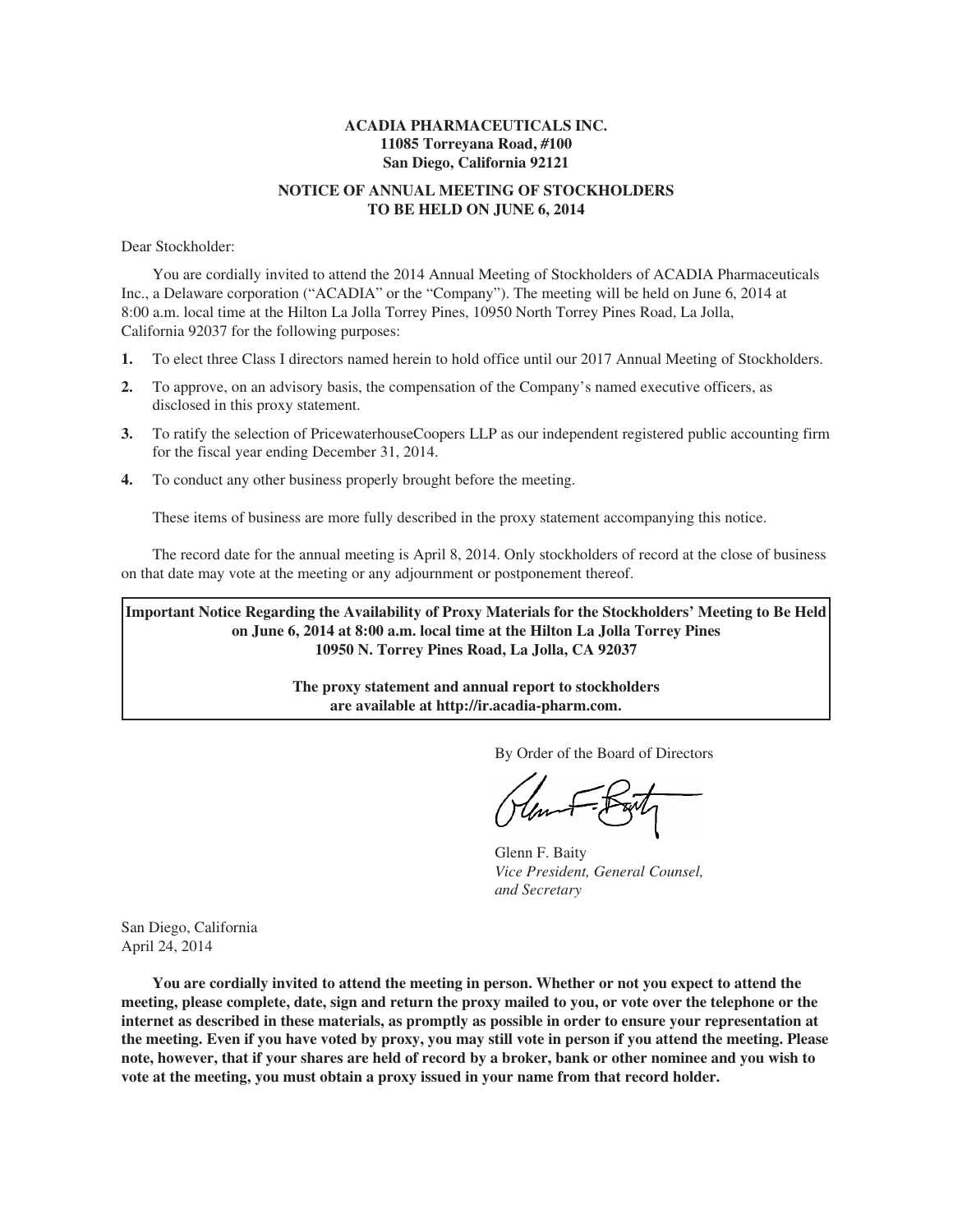## **ACADIA PHARMACEUTICALS INC. 11085 Torreyana Road, #100 San Diego, California 92121**

## **PROXY STATEMENT FOR THE ANNUAL MEETING OF STOCKHOLDERS TO BE HELD JUNE 6, 2014**

## **QUESTIONS AND ANSWERS ABOUT THESE PROXY MATERIALS AND VOTING**

## **Why did I receive a notice regarding the availability of proxy materials on the internet?**

We have sent you a Notice of Internet Availability of Proxy Materials (the "Notice") because the Board of Directors of ACADIA is soliciting your proxy to vote at the 2014 Annual Meeting of Stockholders. Pursuant to rules adopted by the Securities and Exchange Commission (the "SEC"), we have elected to provide access to our proxy materials over the internet. Accordingly, we have sent a Notice to our stockholders of record. All stockholders will have the ability to access the proxy materials on the website referred to in the Notice or request to receive a printed set of the proxy materials. Instructions on how to access the proxy materials over the internet or to request a printed copy may be found in the Notice.

We intend to mail the Notice on or about April 25, 2014 to all stockholders of record entitled to vote at the annual meeting.

## **Will I receive any other proxy materials by mail?**

We may send you a proxy card, along with a second Notice, on or after May 5, 2014.

#### **How do I attend the annual meeting?**

The meeting will be held on Friday, June 6, 2014, at 8:00 a.m. local time at the Hilton La Jolla Torrey Pines, 10950 North Torrey Pines Road, La Jolla, California 92037. Information on how to vote in person at the annual meeting is discussed below.

For directions to the Annual Meeting, please visit the following web address: https://www.google.com/maps/dir//Hilton+La+Jolla+Torrey+Pines,+10950+N+Torrey+Pines+Rd,+La+Jolla,+CA+92037/@32.90157,- 117.243612,17z/data=!4m12!1m3!3m2!1s0x0:0x68b8af14a97c95b7!2sHilton+La+Jolla+Torrey+Pines!4m7!1m0!1m5!1m1!1s0x80dc06f4d5 fa9a71:0x68b8af14a97c95b7!2m2!1d-117.243612!2d32.90157

#### **Who can vote at the annual meeting?**

Only stockholders of record at the close of business on April 8, 2014 will be entitled to vote at the annual meeting. On this record date, there were 98,887,420 shares of common stock outstanding and entitled to vote.

#### *Stockholder of Record: Shares Registered in Your Name*

If on April 8, 2014 your shares were registered directly in your name with ACADIA's transfer agent, Computershare, Inc., then you are a stockholder of record. As a stockholder of record, you may vote in person at the meeting or vote by proxy. Whether or not you plan to attend the meeting, we urge you to fill out and return the proxy card that may be mailed to you, or vote by proxy over the telephone or on the internet as instructed below, to ensure your vote is counted.

#### *Beneficial Owner: Shares Registered in the Name of a Broker or Bank*

If on April 8, 2014 your shares were held, not in your name, but rather in an account at a brokerage firm, bank, dealer, or other similar organization, then you are the beneficial owner of shares held in "street name" and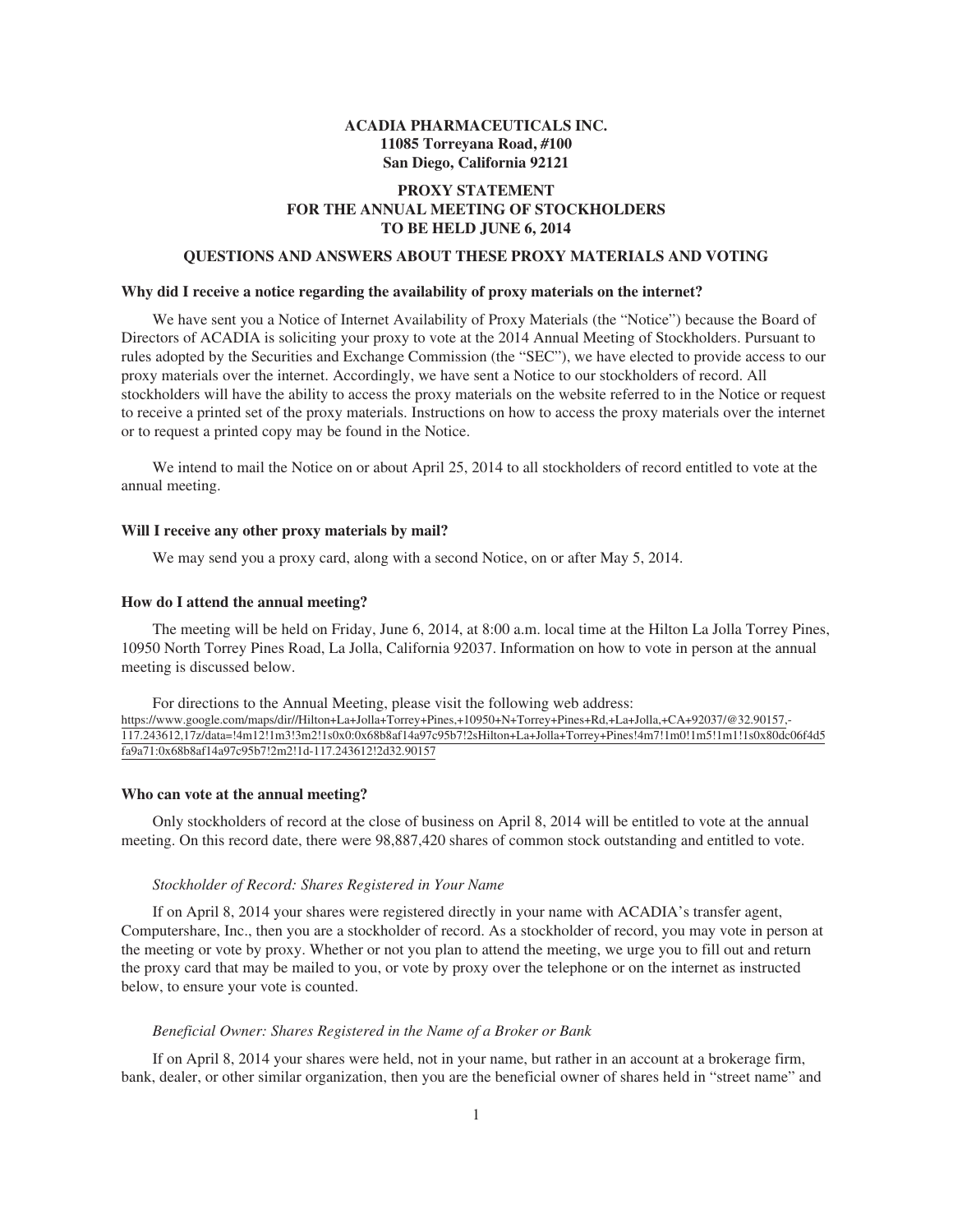the Notice was forwarded to you by that organization. The organization holding your account is considered to be the stockholder of record for purposes of voting at the annual meeting. As a beneficial owner, you have the right to direct your broker or other agent regarding how to vote the shares in your account. You are also invited to attend the annual meeting. However, since you are not the stockholder of record, you may not vote your shares in person at the meeting unless you request and obtain a valid proxy from your broker or other agent.

## **What am I voting on?**

There are three matters scheduled for a vote:

- Election of three Class I directors, Michael Borer, Mary Ann Gray and Lester Kaplan, to hold office until our 2017 Annual Meeting of Stockholders;
- Advisory approval of the compensation of the Company's named executive officers, as disclosed in this proxy statement in accordance with SEC rules; and
- Ratification of the selection of PricewaterhouseCoopers LLP as our independent registered public accounting firm for the fiscal year ending December 31, 2014.

## **What if another matter is properly brought before the meeting?**

The Board of Directors knows of no other matters that will be presented for consideration at the 2014 Annual Meeting. If any other matters are properly brought before the meeting, it is the intention of the persons named in the accompanying form of proxy to vote on those matters in accordance with their best judgment.

## **How do I vote?**

You may either vote "For" all the nominees to the Board of Directors or you may "Withhold" your vote for any nominee you specify. For each of the other matters to be voted on, you may vote "For" or "Against" or abstain from voting. The procedures for voting are as follows:

### *Stockholder of Record: Shares Registered in Your Name*

If you are a stockholder of record, you may vote in person at the annual meeting, vote by proxy over the telephone, vote by proxy through the internet, or vote by proxy using the proxy card that you may request or that we may elect to deliver. Whether or not you plan to attend the meeting, we urge you to vote by proxy to ensure your vote is counted. You may still attend the meeting and vote in person even if you have already voted by proxy.

- To vote in person, come to the annual meeting and we will give you a ballot when you arrive.
- To vote using the proxy card, simply complete, sign and date the proxy card that may be delivered to you and return it promptly in the envelope provided. If you return your signed proxy card to us before the annual meeting, we will vote your shares as you direct.
- To vote over the telephone, dial toll-free 1-800-652-8683 using a touch-tone phone and follow the recorded instructions. You will be asked to provide the company number and control number from the Notice or the proxy card that we may deliver. Your vote must be received by 11:59 p.m. Eastern Daylight Time on June 5, 2014 to be counted.
- To vote through the internet, go to http://www.investorvote.com/ACAD to complete an electronic proxy card. You will be asked to provide the company number and control number from your Notice or the proxy card that we may deliver. Your vote must be received by 11:59 p.m. Eastern Daylight Time on June 5, 2014 to be counted.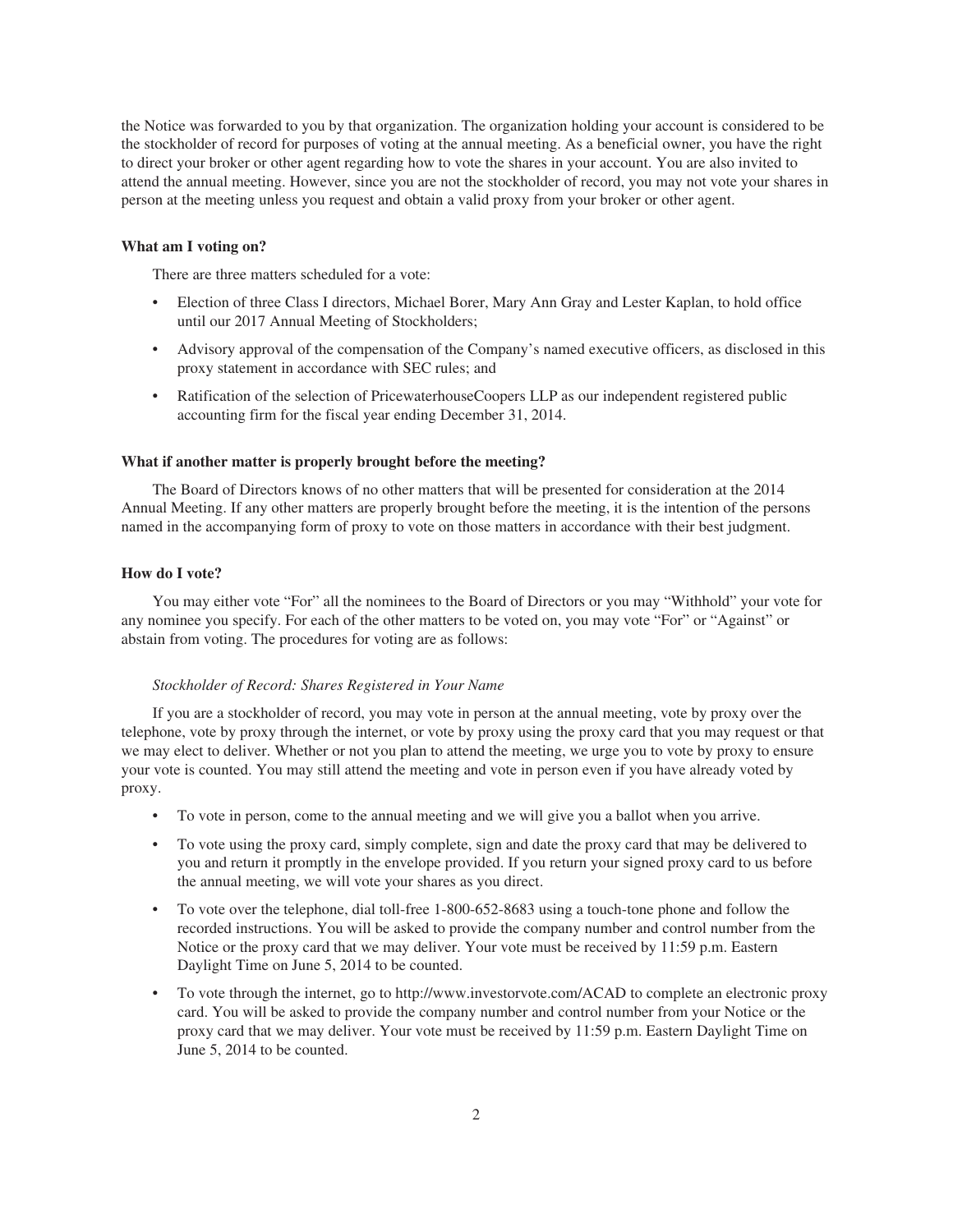#### *Beneficial Owner: Shares Registered in the Name of Broker or Bank*

If you are a beneficial owner of shares registered in the name of your broker, bank, or other agent, you should have received a Notice containing voting instructions from that organization rather than from ACADIA. Simply follow the voting instructions in the Notice to ensure that your vote is counted. Alternatively, you may vote by telephone or over the internet as instructed by your broker or bank. To vote in person at the annual meeting, you must obtain a valid proxy from your broker, bank, or other agent. Follow the instructions from your broker or bank included with these proxy materials, or contact your broker or bank to request a proxy form.

**We provide internet proxy voting to allow you to vote your shares online, with procedures designed to ensure the authenticity and correctness of your proxy vote instructions. However, please be aware that you must bear any costs associated with your internet access, such as usage charges from internet access providers and telephone companies.**

### **How many votes do I have?**

On each matter to be voted upon, you have one vote for each share of common stock you owned as of the close of business on April 8, 2014.

#### **What if I return a proxy card, or otherwise vote, but do not make specific choices?**

If you return a signed and dated proxy card, or otherwise vote, without marking voting selections, your shares will be voted "For" the election of each of the three nominees for director, "For" the advisory approval of executive compensation, and "For" the ratification of the selection of PricewaterhouseCoopers LLP as our independent registered public accounting firm, as applicable. If any other matter is properly brought before the meeting, your proxyholder (one of the individuals named in the accompanying form of proxy) will vote your shares using his best judgment.

#### **Who is paying for this proxy solicitation?**

We will pay for the entire cost of soliciting proxies. In addition to these proxy materials, our directors and employees may also solicit proxies in person, by telephone, or by other means of communication. Directors and employees will not be paid any additional compensation for soliciting proxies. We may also reimburse brokerage firms, banks and other agents for the cost of forwarding proxy materials to beneficial owners.

#### **What does it mean if I receive more than one Notice or set of proxy materials?**

If you receive more than one Notice or set of proxy materials, your shares are registered in more than one name or in different accounts. Please follow the voting instructions on the Notices or sets of proxy materials to ensure that all of your shares are voted.

#### **Can I change my vote after submitting my proxy?**

Yes. You can revoke your proxy at any time before the final vote at the meeting. If you are the record holder of your shares, you may revoke your proxy in any one of the following ways:

- You may submit a properly completed proxy card with a later date.
- You may grant a subsequent proxy by telephone or through the internet.
- You may send a timely written notice that you are revoking your proxy to ACADIA's Secretary at 11085 Torreyana Road, #100, San Diego, California 92121.
- You may attend the annual meeting and vote in person. Simply attending the meeting will not, by itself, revoke your proxy.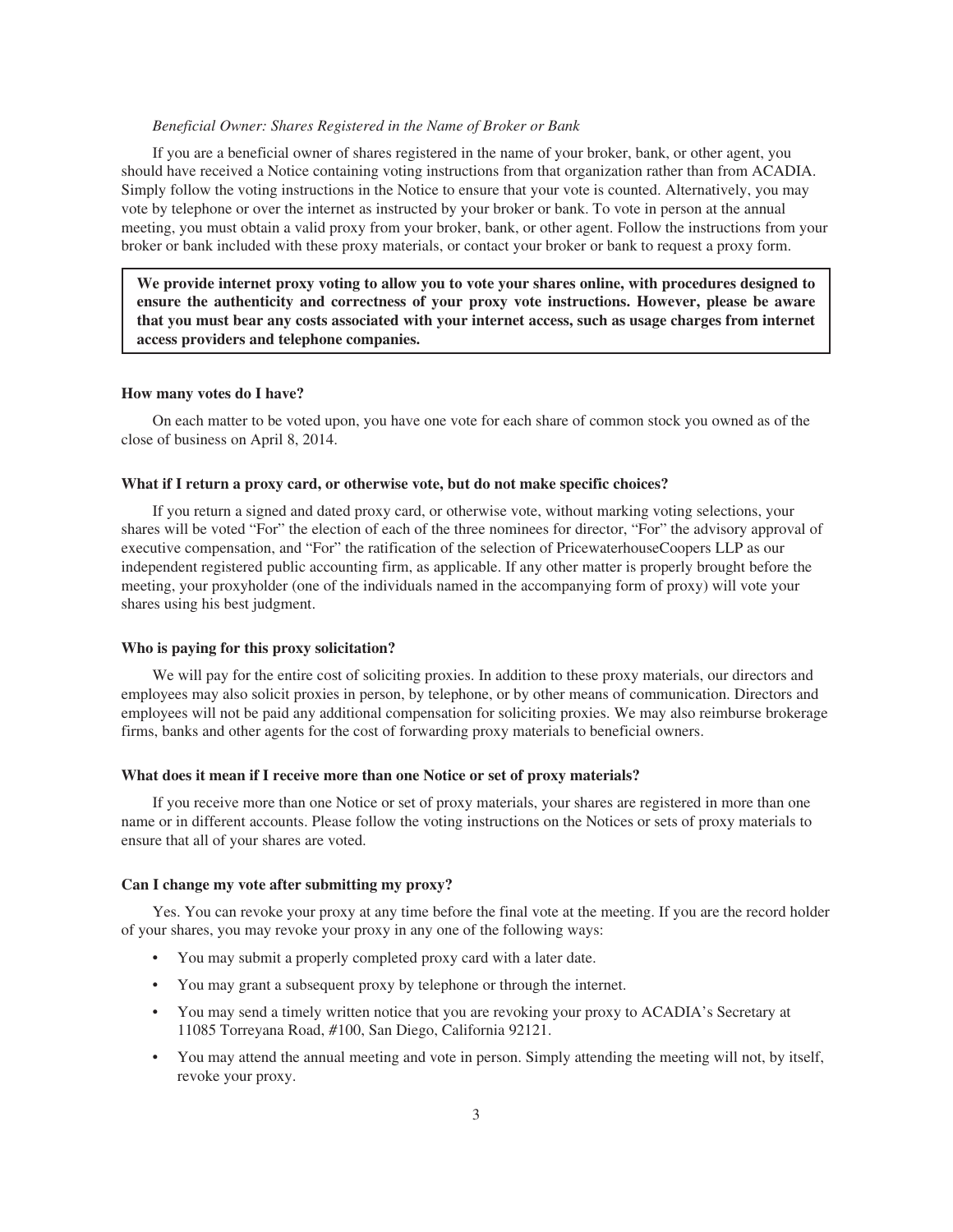Your most current proxy card or telephone or internet proxy is the one that is counted.

If your shares are held by your broker or bank as a nominee or agent, you should follow the instructions provided by your broker or bank.

#### **When are stockholder proposals due for next year's annual meeting?**

To be considered for inclusion in next year's proxy materials, your proposal must be submitted in writing by December 26, 2014, to ACADIA's Secretary at 11085 Torreyana Road, #100, San Diego, California 92121. If you wish to submit a proposal that is not to be included in next year's proxy materials or nominate a director, your proposal generally must be submitted in writing to the same address no later than March 8, 2015 but no earlier than February 6, 2015. Please review our bylaws, which contain additional requirements regarding advance notice of stockholder proposals and nominations.

#### **How are votes counted?**

Votes will be counted by the inspector of election appointed for the meeting, who will separately count, for the proposal to elect directors, votes "For", "Withhold" and broker non-votes; and, with respect to other proposals, votes "For" and "Against", abstentions and, if applicable, broker non-votes. Abstentions will be counted towards the vote total for each of Proposals 2 and 3. Broker non-votes will not be counted towards the vote total for any proposal.

#### **What are "broker non-votes"?**

Broker non-votes occur when a beneficial owner of shares held in "street name" does not give instructions to the broker or nominee holding the shares as to how to vote on matters deemed "non-routine." Generally, if shares are held in street name, the beneficial owner of the shares is entitled to give voting instructions to the broker or nominee holding the shares. If the beneficial owner does not provide voting instructions, the broker or nominee can still vote the shares with respect to matters that are considered to be "routine", but not with respect to "non-routine" matters. Under the rules and interpretations of the New York Stock Exchange, "non-routine" matters are matters that may substantially affect the rights or privileges of stockholders, such as mergers, stockholder proposals, elections of directors, advisory approval of executive compensation, or amendments to charter documents.

### **How many votes are needed to approve each proposal?**

The following table summarizes the minimum vote needed to approve each proposal and the effect of abstentions and broker non-votes.

| Proposal<br><b>Number</b> | <b>Proposal Description</b>                                                                                                                        | <b>Vote Required for Approval</b>                                                                                                             | <b>Effect of</b><br><b>Abstentions</b> | <b>Effect of Broker</b><br><b>Non-Votes</b> |
|---------------------------|----------------------------------------------------------------------------------------------------------------------------------------------------|-----------------------------------------------------------------------------------------------------------------------------------------------|----------------------------------------|---------------------------------------------|
| 1                         | Election of directors                                                                                                                              | The three nominees receiving<br>the most "For" votes                                                                                          | None                                   | None                                        |
| 2                         | Advisory approval of the<br>compensation of the<br>Company's named executive<br>officers                                                           | "For" votes from the holders of<br>a majority of shares present in<br>person or represented by proxy<br>and entitled to vote on the<br>matter | Against                                | None                                        |
| 3                         | Ratification of the selection of<br>PricewaterhouseCoopers as the<br>Company's independent<br>registered public accounting<br>firm for fiscal 2014 | "For" votes from the holders of<br>a majority of shares present in<br>person or represented by proxy<br>and entitled to vote on the<br>matter | Against                                | None                                        |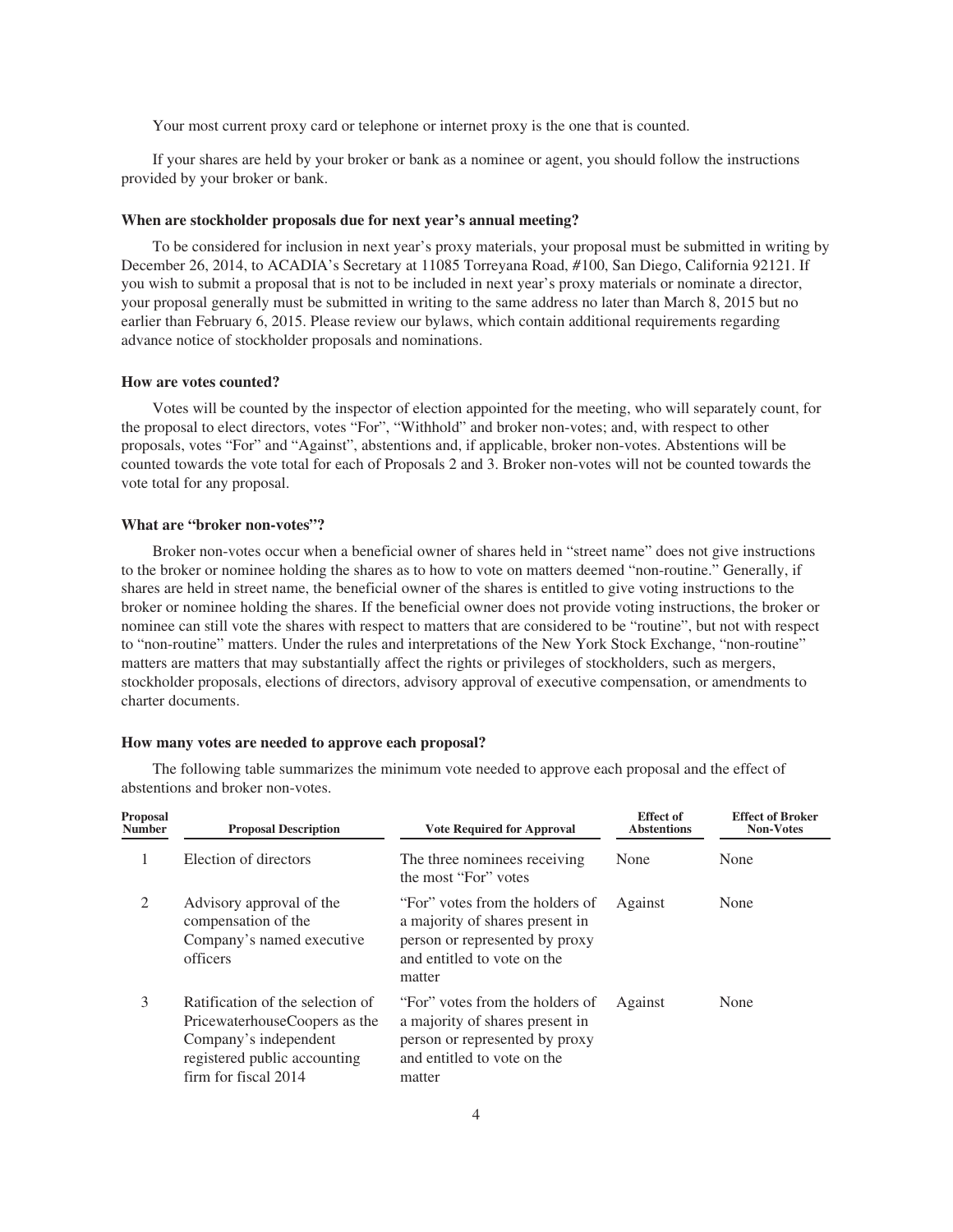### **What is the quorum requirement?**

A quorum of stockholders is necessary to hold a valid meeting. A quorum will be present if stockholders holding at least a majority of the outstanding shares entitled to vote are present at the meeting in person or represented by proxy. On the record date, there were 98,887,420 shares outstanding and entitled to vote. Thus, the holders of 49,443,711 shares must be present in person or represented by proxy at the meeting to have a quorum.

Your shares will be counted towards the quorum only if you submit a valid proxy (or one is submitted on your behalf by your broker, bank or other nominee) or if you vote in person at the meeting. Abstentions and broker non-votes will be counted towards the quorum requirement. If there is no quorum, the holders of a majority of shares present at the meeting in person or represented by proxy may adjourn the meeting to another date.

#### **How can I find out the results of the voting at the annual meeting?**

Preliminary voting results will be announced at the annual meeting. Final voting results will be reported in a Current Report on Form 8-K, which we plan to file within four business days of the annual meeting. If final voting results are not available to us in time to file a Form 8-K within four business days after the meeting, we intend to file a Form 8-K to publish preliminary results and, within four business days after the final results are known to us, file an additional Form 8-K to publish the final results.

### **What proxy materials are available on the internet?**

The proxy statement, Form 10-K and annual report to stockholders are available at http://ir.acadia-pharm.com.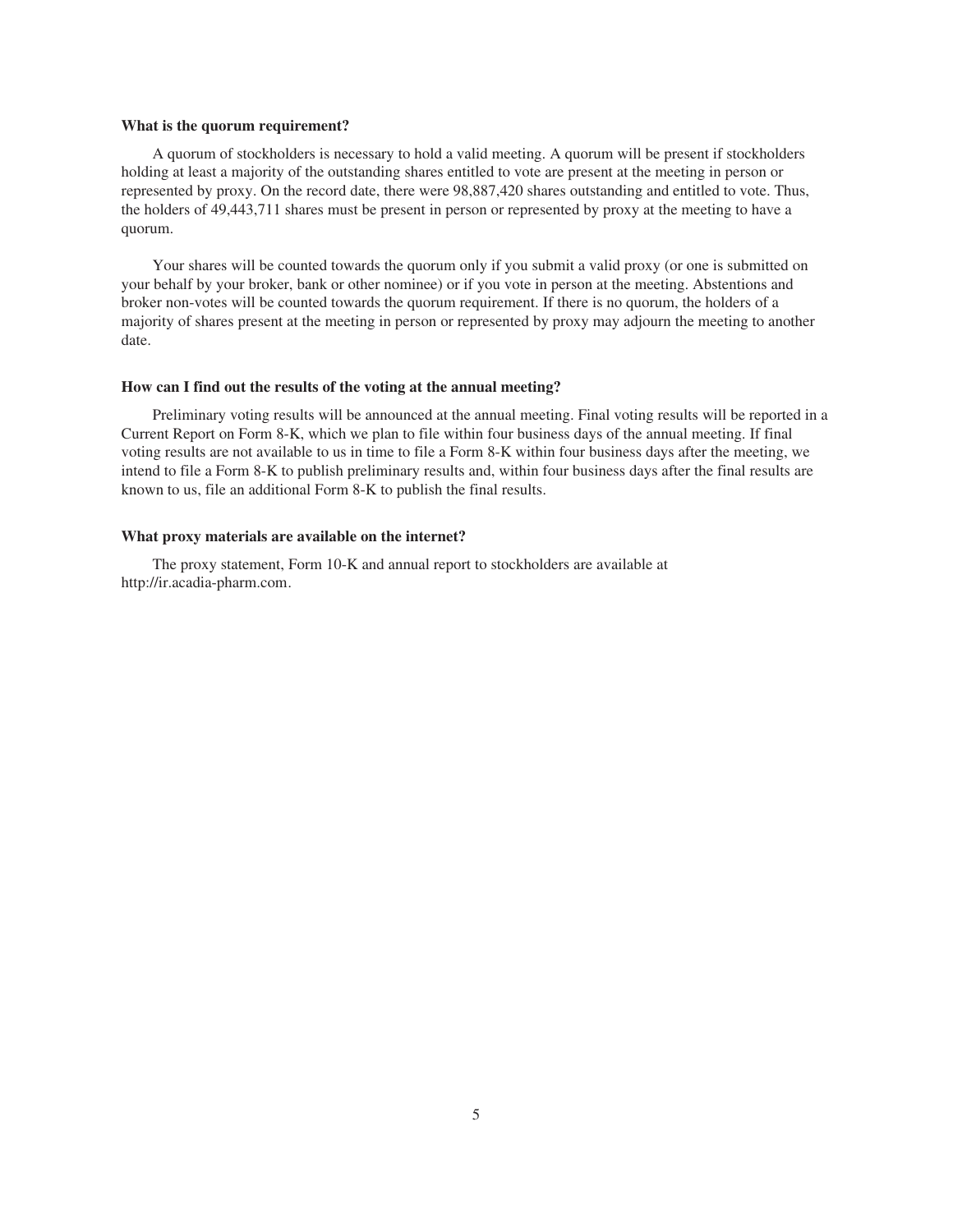#### **PROPOSAL 1**

## **ELECTION OF DIRECTORS**

ACADIA's Board of Directors is divided into three classes. Each class consists of one-third of the total number of directors, and each class has a three-year term. Vacancies on the Board may be filled only by persons elected by a majority of the remaining directors. A director elected by the Board to fill a vacancy in a class, including a vacancy created by an increase in the number of directors, shall serve for the remainder of the full term of that class and until the director's successor is duly elected and qualified, or until such director's earlier death, resignation or removal.

The Board of Directors presently has nine members. There are three directors in Class I, whose term of office expires in 2014. The three nominees for Class I directors are Michael Borer, Mary Ann Gray, and Lester Kaplan. Each of the nominees is currently a Class I director and was elected by our stockholders at our 2011 Annual Meeting of Stockholders. If elected at the annual meeting, each of these nominees would serve until the 2017 Annual Meeting of Stockholders and until her or his successor has been duly elected and qualified, or, if sooner, until the director's death, resignation or removal. The terms of the directors in Classes II and III expire at our 2015 and 2016 Annual Meetings of Stockholders, respectively. It is the Company's policy to encourage directors and nominees for director to attend the Annual Meeting. All of our directors attended the 2013 Annual Meeting of Stockholders.

Directors are elected by a plurality of the votes of the holders of shares present in person or represented by proxy and entitled to vote on the election of directors. The three nominees receiving the highest number of affirmative votes will be elected. Shares represented by executed proxies will be voted, if authority to do so is not withheld, for the election of the three nominees named below. If any nominee becomes unavailable for election as a result of an unexpected occurrence, your shares that would have been voted for that nominee instead will be voted for the election of a substitute nominee proposed by the Board of Directors. Each person nominated for election has agreed to serve if elected. Our management has no reason to believe that any nominee will be unable to serve.

## **THE BOARD OF DIRECTORS RECOMMENDS A VOTE "FOR" EACH NAMED NOMINEE.**

The following table sets forth information as of April 24, 2014 for our directors and executive officers:

| <b>Name</b>                                                                      | Age  | <b>Position</b>                                  |
|----------------------------------------------------------------------------------|------|--------------------------------------------------|
| Leslie L. Iversen, Ph.D. $\dots \dots \dots \dots \dots \dots \dots$             | 76   | Chairman of the Board and Director               |
| Stephen R. Biggar, M.D., Ph.D. $\dots \dots \dots \dots \dots$ 43                |      | Director                                         |
| Michael Borer                                                                    | 55   | Director                                         |
|                                                                                  | 56   | Director                                         |
| Mary Ann Gray, Ph.D. $\dots\dots\dots\dots\dots\dots\dots\dots$                  | - 61 | Director                                         |
| Uli Hacksell, Ph.D. $\ldots \ldots \ldots \ldots \ldots \ldots \ldots \ldots$ 63 |      | Chief Executive Officer, President, and Director |
| Lester J. Kaplan, Ph.D. $\dots \dots \dots \dots \dots \dots \dots$              | -63  | Director                                         |
| Torsten Rasmussen                                                                | 69   | Director                                         |
| William M. Wells                                                                 | 53   | Director                                         |
| Roger G. Mills, M.D. $\dots \dots \dots \dots \dots \dots \dots$                 | 56   | Executive Vice President, Development and Chief  |
|                                                                                  |      | Medical Officer                                  |
| Terrence O. Moore                                                                | 59   | Executive Vice President and Chief Commercial    |
|                                                                                  |      | Officer                                          |
|                                                                                  |      |                                                  |
|                                                                                  |      |                                                  |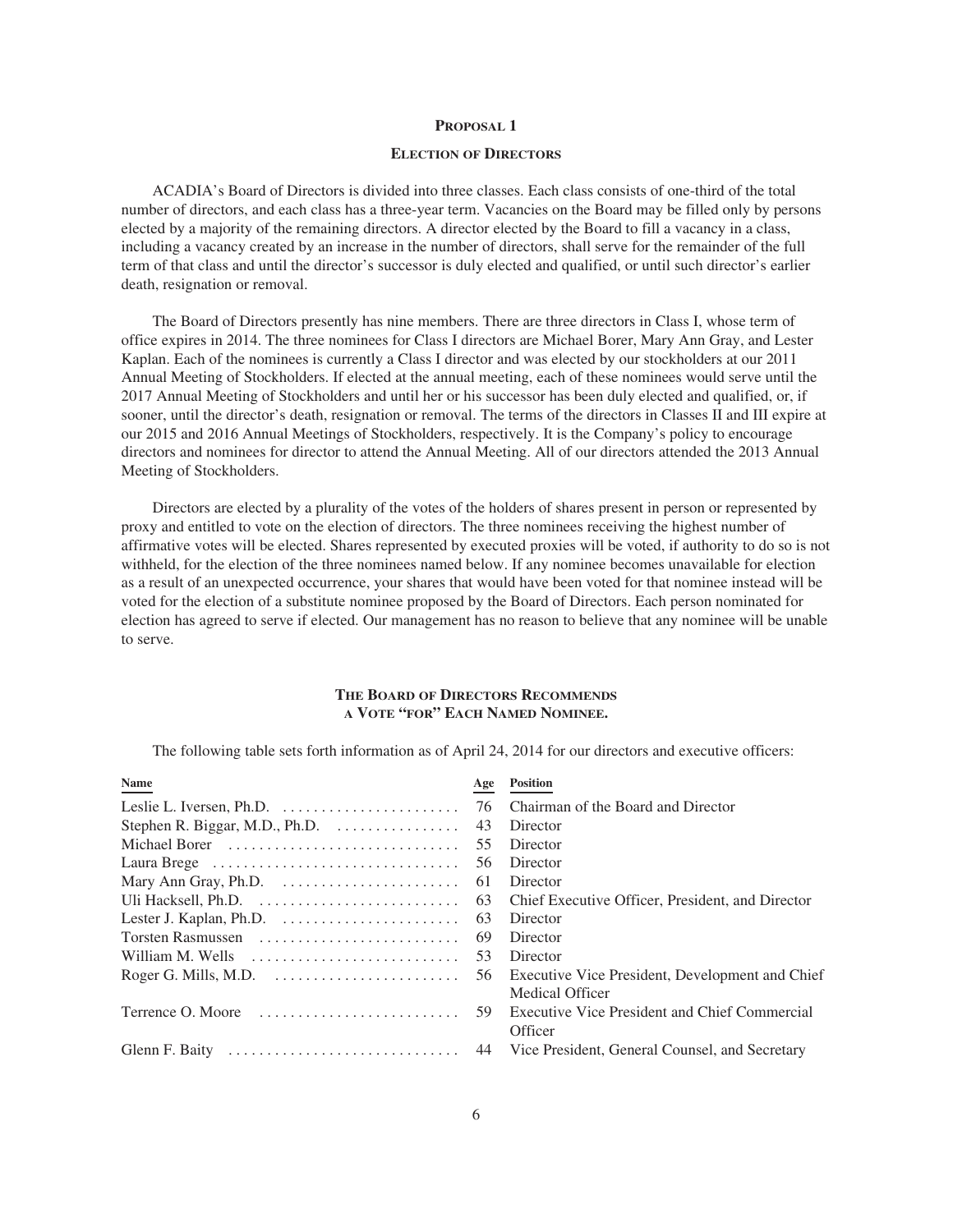The Nominating and Corporate Governance Committee (the "NCG Committee") seeks to assemble a Board that, as a whole, possesses the appropriate balance of professional and industry knowledge, financial expertise and high-level management experience necessary to oversee and direct the Company's business. To that end, the NCG Committee has identified and evaluated nominees in the broader context of the Board's overall composition, as well as the Company's current needs and future needs, with the goal of having Board members who complement and strengthen the skills of each other through diversity and who also exhibit qualities that the NCG Committee views as critical to effective functioning of the Board, including sound judgment, collegiality, and integrity. The following is a brief biography of each nominee and a discussion of the specific experience, qualifications, attributes or skills of each nominee that led the NCG Committee to recommend that person to continue to serve on the Board.

#### **Nominees for Election for a Three-year Term Expiring at the 2017 Annual Meeting**

*Michael Borer* has served as a director of our company since September 2005. Mr. Borer served as Chief Executive Officer and President of Xcel Pharmaceuticals, Inc., a specialty pharmaceutical company focused on prescription products that treat disorders of the central nervous system, until the sale of the company to Valeant Pharmaceuticals International in early 2005. Prior to founding Xcel in early 2001, Mr. Borer served as Senior Vice President and Chief Financial Officer of Dura Pharmaceuticals, Inc. and held other management positions there from 1994 through 2000. Prior to Dura, Mr. Borer spent 12 years in public accounting with Deloitte & Touche in its audit services group. The NCG Committee believes that Mr. Borer's industry background, including his experience as chief executive officer and other executive officer positions of public companies in the biotechnology industry, position him to make an effective contribution to the Board. In addition, his public accounting experience and past financial officer positions are very valuable to fulfilling the Audit Committee's responsibilities. He holds a bachelor's degree in accounting from San Diego State University.

*Mary Ann Gray, Ph.D.* has served as a director of our company since April 2005. Currently, Dr. Gray is President of Gray Strategic Advisors, LLC, a company which she started in 2003 and which provides strategic consulting services to the biotechnology industry. Dr. Gray also serves on the boards of directors of Dyax Corp. and Senomyx, Inc., each of which is a publicly-traded company. During the past five years, Dr. Gray also served on the board of directors for each of GTC Biotherapeutics Inc. and Telik, Inc., each a public company, as well as Apthera Inc., a privately held company. From 1999 to 2003, Dr. Gray was Senior Analyst and Portfolio Manager for the Federated Kaufmann Fund. Prior to 1999, Dr. Gray led biotechnology equity research groups at Raymond James & Associates, Warburg Dillon Read and Kidder Peabody for an aggregate of nine years. The NCG Committee believes that Dr. Gray's scientific background, financial industry experience and public board experience make her a valuable contributor to Board discussions. In addition, her extensive experience on other audit committees makes her well qualified to chair our Audit Committee. Dr. Gray holds a Ph.D. degree in pharmacology from the University of Vermont where she focused on novel chemotherapeutic agents for the treatment of cancer.

*Lester J. Kaplan, Ph.D.* has served as a director of our company since November 1997. Dr. Kaplan was Executive Vice President and President, Research and Development, at Allergan, Inc. from November 2003 to April 2004. Dr. Kaplan joined Allergan in 1983 and, prior to being appointed to Executive Vice President, was Corporate Vice President, Research and Development and Global BOTOX from June 1998 to November 2003. Dr. Kaplan was elected to Allergan's board of directors in 1994 and served in that capacity until April 2004. Dr. Kaplan is Executive Chairman of the Board of Aciex Therapeutics Inc., and a member of the boards of Neurotech Pharmaceuticals, Inc. and The Foundation Fighting Blindness Clinical Research Institute. He serves on the Scientific Advisory Board of Bay City Capital. The NCG Committee believes that Dr. Kaplan's long tenure as a board member and chair of our Compensation Committee allows him to contribute his extensive knowledge of the Company and to provide Board and compensation continuity. In addition, the NCG Committee believes that his research and development expertise and venture capital background position him to make an effective contribution to the Board's evaluation of strategic and financial alternatives. In particular, as the Company pursues its Phase III program for its lead compound, Dr. Kaplan's prior experience with clinical trials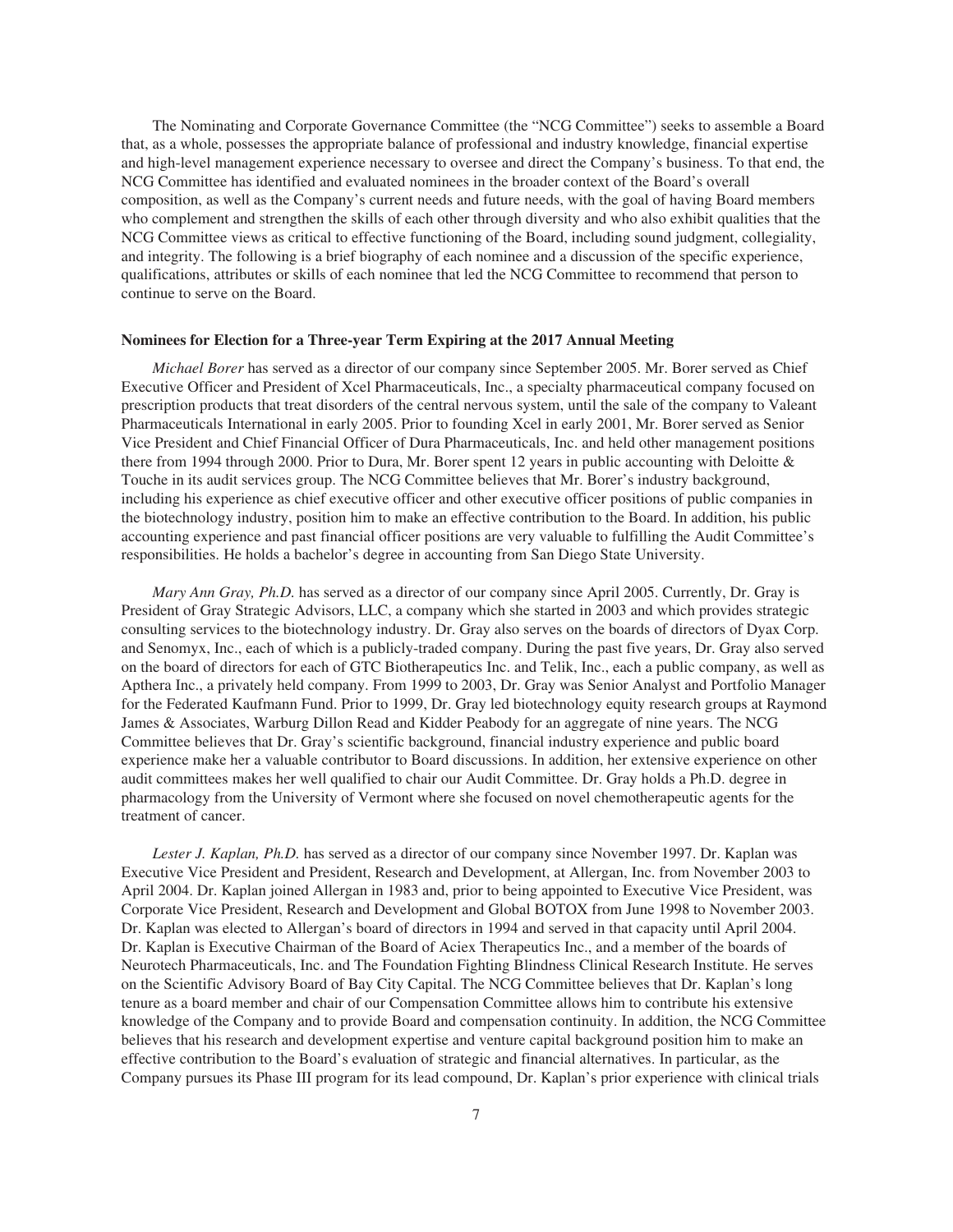and other development activities provide invaluable insight for the Board. Dr. Kaplan received an M.S. and Ph.D. in organic chemistry from the University of California, Los Angeles.

The following is a brief biography, and a discussion of the specific experience, qualifications, attributes or skills of each director whose term will continue after the annual meeting.

## **Directors Continuing in Office Until the 2015 Annual Meeting**

*Stephen R. Biggar, M.D., Ph.D.* has served as a director of our company since January 2013. Dr. Biggar is an employee at Baker Brothers Advisors LP, a registered investment adviser focused on long-term investments in life-sciences companies. Dr. Biggar joined Baker Brothers Advisors in 2000. Dr. Biggar also serves as a director for Synageva BioPharma Corp., a publicly traded biotechnology company. The NCG Committee believes that Dr. Biggar's scientific background and financial industry experience make him a valuable contributor to Board discussions. Dr. Biggar received an M.D. and a Ph.D. in Immunology from Stanford University and received a B.S. in Genetics from the University of Rochester.

*Uli Hacksell, Ph.D.* has served as our Chief Executive Officer since September 2000 and as a director of our company since October 2000. From February 1999 to September 2000, he served as our Executive Vice President of Drug Discovery. From August 1991 to February 1999, Dr. Hacksell held various senior executive positions at Astra, a pharmaceutical company, including Vice President of Drug Discovery and Technology as well as President of Astra Draco, one of Astra's largest research and development subsidiaries, where he directed an organization of more than 1,100 employees. From August 1991 to May 1994, he served as Vice President of CNS Preclinical R&D at Astra Arcus, another subsidiary. Earlier in his career, Dr. Hacksell held the positions of Professor of Organic Chemistry and Department Chairman at Uppsala University in Sweden and also served as Chairman and Vice Chairman of the European Federation of Medicinal Chemistry. He currently serves on the board of directors of SLS Invest AB. The NCG Committee believes that Dr. Hacksell's extensive experience with the Company, which are a consequence of his long tenure as Chief Executive Officer and director, bring necessary historical knowledge and continuity to the Board. The NCG Committee also believes that Dr. Hacksell brings to the board substantial leadership skills and scientific background that are helpful in Board discussions for determining the course forward for the Company. Dr. Hacksell received a Master of Pharmacy and a Ph.D. in Medicinal Chemistry from Uppsala University.

*Torsten Rasmussen* has served as a director of our Company since April 1998. Mr. Rasmussen has been President and Chief Executive Officer of Morgan Management ApS, a management advisory and consulting company, since 1997. Prior to founding Morgan Management in 1997, Mr. Rasmussen had held the position of Executive Vice President, Operations at the LEGO Group (LEGO A/S) in Denmark since 1981. He currently sits on the board of a number of privately held Danish companies. He previously served as a board member in the capacity of chairman, deputy chairman or ordinary board member of a number of Danish companies of which the following are quoted on the Danish Stock Exchange: Bang & Olufsen A/S (1994-2007), Coloplast A/S (1992- 2010), Vestas Wind Systems A/S (1998-2012), A/S Det Oestasiatiske Kompagni (1998-2010), and TK Development A/S (2000-2014). The NCG Committee believes that Mr. Rasmussen's extensive experience with international business will be increasingly valuable to the Board, including as it seeks opportunities outside of North America for its most advanced product candidate. Mr. Rasmussen also has extensive experience as a board member of various international publicly held companies, which provides valuable experience to the Board and the committees on which he sits. In addition, the NCG Committee believes that Mr. Rasmussen's tenure with the Board brings valuable historical knowledge and continuity to the Board and the committees on which he serves. Mr. Rasmussen holds an M.B.A. from IMD in Lausanne, Switzerland.

### **Directors Continuing in Office Until the 2016 Annual Meeting**

*Laura Brege* has served as a director of our company since May 2008. Currently, Ms. Brege is Chief Executive Officer and President of Nodality, Inc., a private company focused on innovative personalized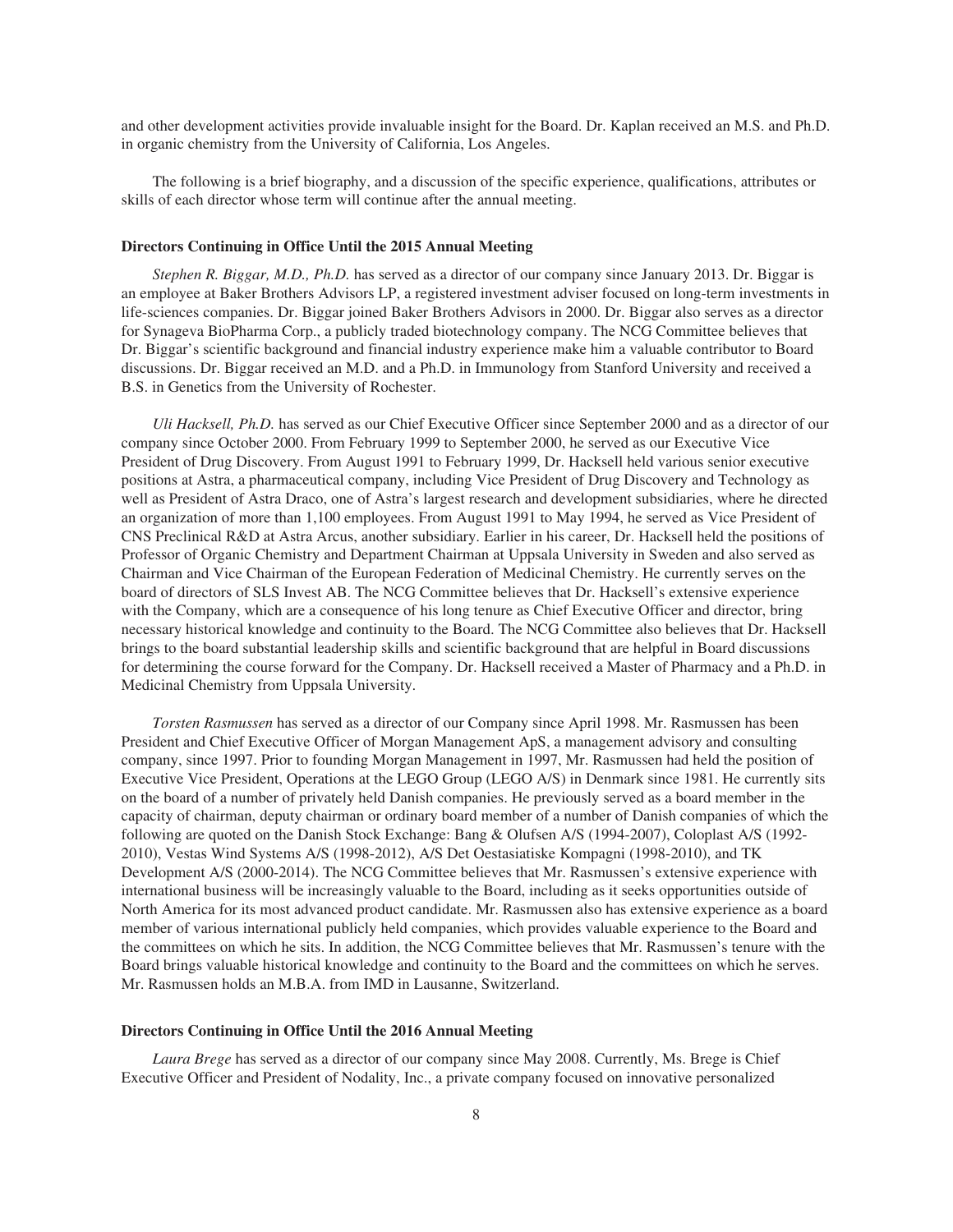medicine. Prior to joining Nodality in September 2012, Ms. Brege held several senior-level positions at Onyx Pharmaceuticals, Inc., from June 2006 to December 2011, including Executive Vice President and Chief Operating Officer. Before joining Onyx, Ms. Brege was a general partner at Red Rock Capital Management, a venture capital firm specializing in early stage financing for technology companies, since 1999. Prior to Red Rock, she was the Senior Vice President and Chief Financial Officer at COR Therapeutics. Earlier in her career, Ms. Brege served as Vice President and Chief Financial Officer at Flextronics and Vice President and Treasurer of The Cooper Companies. Ms. Brege currently sits on the boards of directors of the public companies Aratana Therapeutics, Inc., Delcath Systems, Inc., and Pacira Pharmaceuticals, Inc. The NCG Committee believes that Ms. Brege's industry background, including her extensive experience as an officer of public companies in the biotechnology industry, position her to make an effective contribution to the Board and the Audit Committee. In addition, her past financial experience and current knowledge of financing trends are extremely valuable to the Board when considering financing strategies for the Company. Ms. Brege earned her undergraduate degree from Ohio University and has an M.B.A. from the University of Chicago. Ms. Brege also serves on the board of The Ohio University Foundation. During the past five years, Ms. Brege also served on the board of Angiotech Pharmaceuticals, Inc., a public company.

*Leslie L. Iversen, Ph.D.* has been the Chairman of our Board of Directors since December 2000. He has served as a director since 1998. He also was a founding member of our Scientific Advisory Board. Dr. Iversen is currently a Visiting Professor of Pharmacology at University of Oxford, England, where he has taught since 1995. He was previously a Professor of Pharmacology at King's College, London where he was Director of the Wolfson Centre for Age Related Diseases from 1999 until 2004. Dr. Iversen is internationally recognized for his fundamental contributions to the understanding of neurotransmission. Dr. Iversen served as Vice President of Neuroscience Research, Merck Research Laboratories and Director of the Neuroscience Research Center of Merck Research Laboratories in the United Kingdom. He was formerly Director of the Medical Research Council Neurochemical Pharmacology Unit in Cambridge. The NCG Committee believes that Dr. Iversen's long tenure as Board Chairman positions him to contribute to the Board his extensive knowledge of the Company and to provide Board continuity. In addition, the NCG Committee believes that his scientific expertise, industry background and prior experience all position him to make an effective contribution to the scientific understanding of the Board. Dr. Iversen is the recipient of numerous awards, including Commander of the British Empire, Fellow of the Royal Society of London and Foreign Associate Member of the National Academy of Sciences in the United States. Dr. Iversen received a Ph.D. and B.A. from the University of Cambridge.

*William (Bill) M. Wells* has been a member of our Board of Directors since January 2012. Mr. Wells was Chief Executive Officer of Biovail Corporation from May 2008 through the time of its merger with Valeant Pharmaceuticals International, Inc. in September 2010, during which time he led Biovail's strategic transformation into a specialty pharmaceutical company focused on specialty central nervous system markets. Following the merger, Mr. Wells served as Chairman of Valeant until December 2010. He was originally elected to the board of directors of Biovail in June 2005 and later served as Lead Director until his appointment as Chief Executive Officer. Prior to joining Biovail, Mr. Wells held a number of senior executive positions, including Chief Financial Officer of Loblaw Companies Limited, Canada's largest food distributor and a leading provider of general merchandise products, drugstore and financial products and services, Chief Financial Officer of Bunge Limited, a U.S. headquartered company engaged in the global agribusiness, fertilizer and food product industries, and financial management positions at McDonald's Corporation in the United States and Brazil. Mr. Wells is currently Chairman of the Board of Evizone Ltd., a privately-held online communications service firm, and is a member of the Board of Directors of EnerCare Inc. and Medgenesis Therapeutix Inc., a privately-held biopharmaceutical company. The NCG Committee believes that Mr. Wells' industry background, including his extensive experience as an officer and director of public companies and his experience with companies that commercialize products, position him to be an excellent resource for the Board. Mr. Wells holds a Master's degree in International Business from the University of South Carolina and a Bachelor's degree in Philosophy and English from the University of Western Ontario.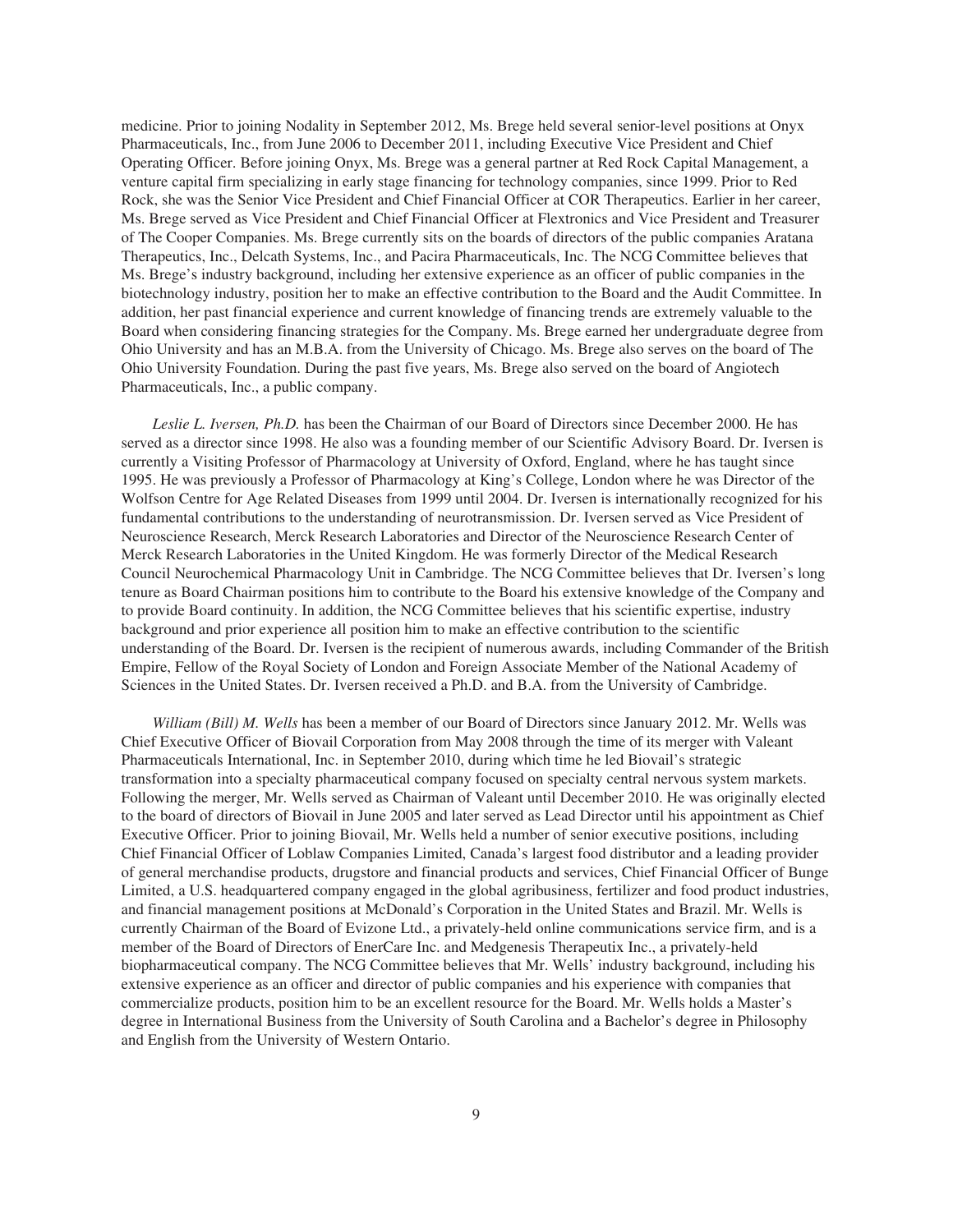Set forth below is biographical information for each of our executive officers who is not a director:

*Roger G. Mills, M.D.* is our Executive Vice President, Development and Chief Medical Officer and has been with the Company since June 2006. Prior to joining us, Dr. Mills held the position of Vice President, Development at Pfizer Global R&D, a division of Pfizer Inc., which is a global pharmaceutical company, for a five-year period. In this capacity, he was responsible for the management and direction of drug development activities at the Pfizer campus in La Jolla, California, and played a key role in the development of Sutent®, a new multikinase inhibitor for patients with advanced renal cell carcinoma and gastrointestinal stromal tumors. Prior to joining Pfizer, Dr. Mills held senior clinical management positions at Gilead Sciences, where he served as project leader in the development of Tamiflu®, a leading treatment for influenza, and at Abbott Laboratories, where he played an important role in the development of antiviral drugs. Earlier in his career, he held several senior positions at the Wellcome Foundation, including Scientific Advisor for Group Marketing and Therapeutic Area Head, Cardiovascular Marketing. Dr. Mills received his medical degree at the Charing Cross Hospital Medical School in London and his specialized medical training at the Royal College of General Practitioners in London.

*Terrence O. Moore* is our Executive Vice President and Chief Commercial Officer and has been with the Company since August 2013. Mr. Moore has more than 25 years of experience as a senior member of sales and marketing teams at several pharmaceutical companies. He has made key contributions to the building of multibillion dollar brands in the CNS field, including Prozac®, Zyprexa®, Risperdal®, and Effexor XR®. Prior to joining us, Mr. Moore was a Principal of Cooke-Moore Consulting and, before founding that firm, served as Vice President at Transcept Pharmaceuticals, where he was responsible for commercial strategy, business development, and commercial alliance activities. Previously, Mr. Moore served as Vice President, U.S. Head of Neuroscience Marketing at Organon BioSciences and was responsible for the creating and building its Neuroscience Business Unit. He also served as Vice President, U.S. Marketing, Effexor XR®, as well as Vice President, Global Strategy Depression Portfolio at Wyeth Pharmaceuticals. Earlier, Mr. Moore held senior management positions at Johnson & Johnson, where he helped to launch Risperdal® for additional indications in the U.S., and at Eli Lilly, where he held various sales and marketing roles over 11 years, including Zyprexa® Brand Manager. Mr. Moore holds a B.S. degree in Pharmacy from the University of Florida, a B.A. degree in Chemistry from the University of South Florida and has completed executive development programs at the Kellogg School of Management and Wharton School of Business.

*Glenn F. Baity* is our Vice President, General Counsel, and Secretary and has been with the Company since July 2004. From February 2000 until joining us, Mr. Baity was a senior associate at Cooley LLP in their San Diego office, working with a variety of public and private companies on transactional matters, including M&A, financings, compensation and equity matters, and corporate governance. From January 1997 to January 2000, Mr. Baity was an associate in the San Francisco office of Brown & Wood LLP (now Sidley Austin LLP) working primarily on public financings for established companies while representing bulge bracket underwriters, such as Goldman Sachs, Merrill Lynch and Morgan Stanley. Mr. Baity received a J.D. degree from the University of California, Los Angeles and received a B.A. from the University of California, Berkeley.

#### **INFORMATION REGARDING THE BOARD OF DIRECTORS AND CORPORATE GOVERNANCE**

#### **Independence of the Board of Directors**

As required under the NASDAQ Stock Market ("NASDAQ") listing standards, a majority of the members of a listed company's board of directors must qualify as "independent", as affirmatively determined by the board of directors. Our Board of Directors consults with the Company's counsel to ensure that the Board's determinations are consistent with relevant securities and other laws and regulations regarding the definition of "independent", including those set forth in the applicable NASDAQ listing standards (including as independence is currently defined in Rule 5605(a)(2) of those listing standards).

Consistent with these considerations, after review of all identified relevant transactions or relationships between each director, or any of his or her family members, and the Company, its senior management and its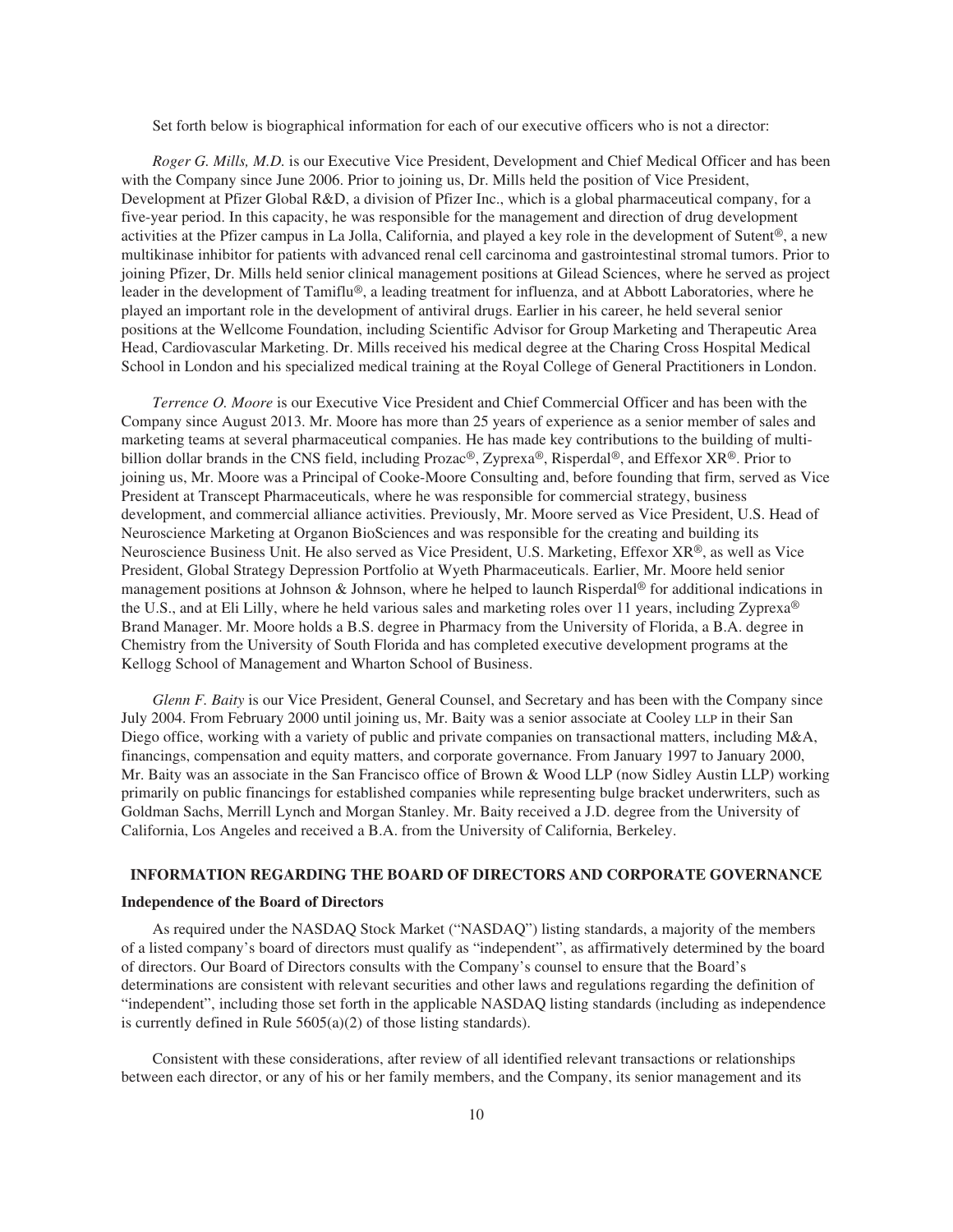independent registered public accounting firm, the Board has affirmatively determined that all of our current directors are independent directors within the meaning of the applicable NASDAQ listing standards, except for Dr. Hacksell, our Chief Executive Officer.

Our independent directors meet quarterly in regularly scheduled executive sessions at which only nonemployee directors are present and which are presided over by the Chairman of the Board. All of the committees of our Board of Directors are comprised entirely of directors determined by the Board to be independent within the meaning of the applicable NASDAQ listing standards.

#### **BOARD LEADERSHIP STRUCTURE**

Our Board of Directors has an independent chair, Dr. Iversen, who has authority, among other things, to call and preside over Board meetings, including meetings of the independent directors, to set meeting agendas and to determine materials to be distributed to the Board. Accordingly, the Board Chairman has substantial ability to shape the work of our Board. The Company believes that separation of the positions of Board Chairman and Chief Executive Officer reinforces the independence of our Board in its oversight of the business and affairs of the Company. In addition, the Company believes that having an independent Board Chairman creates an environment that is more conducive to objective evaluation and oversight of management's performance, increasing management accountability and improving the ability of our Board to monitor whether management's actions are in the best interests of the Company and its stockholders. As a result, the Company believes that having an independent Board Chairman can enhance the effectiveness of our Board as a whole.

#### **ROLE OF THE BOARD IN RISK OVERSIGHT**

One of the Board's functions is risk oversight for the Company. The Board does not have a standing risk management committee, but rather administers this oversight function directly through the Board as a whole, as well as through various Board standing committees that address risks inherent in their respective areas of oversight. In particular, our Board is responsible for monitoring and assessing strategic risk exposure, including a determination of the nature and level of risk appropriate for the Company. Our Compensation Committee is responsible for overseeing the Company's executive compensation plans and arrangements and assessing whether any of our compensation policies or procedures has the potential to encourage excessive risk-taking. The Audit Committee oversees management of financial risks. The Audit Committee also monitors compliance with legal and regulatory requirements related to our finances. The NCG Committee manages risks associated with corporate governance, including the independence of the Board and potential conflicts of interest. Typically, the applicable Board committees discuss the applicable risk oversight at least annually at one of the regularly scheduled meetings for that committee with the relevant employees. While each committee is responsible for evaluating certain risks and overseeing the management of such risks, the entire Board of Directors is regularly informed through committee reports and reports from management about such risks.

## **Meetings of the Board of Directors**

The Board of Directors met six times during the last fiscal year, including two special telephonic meetings. All directors attended at least 75% of the aggregate number of meetings of the Board and of the committees on which they served, held during the portion of the last fiscal year for which they were directors or committee members.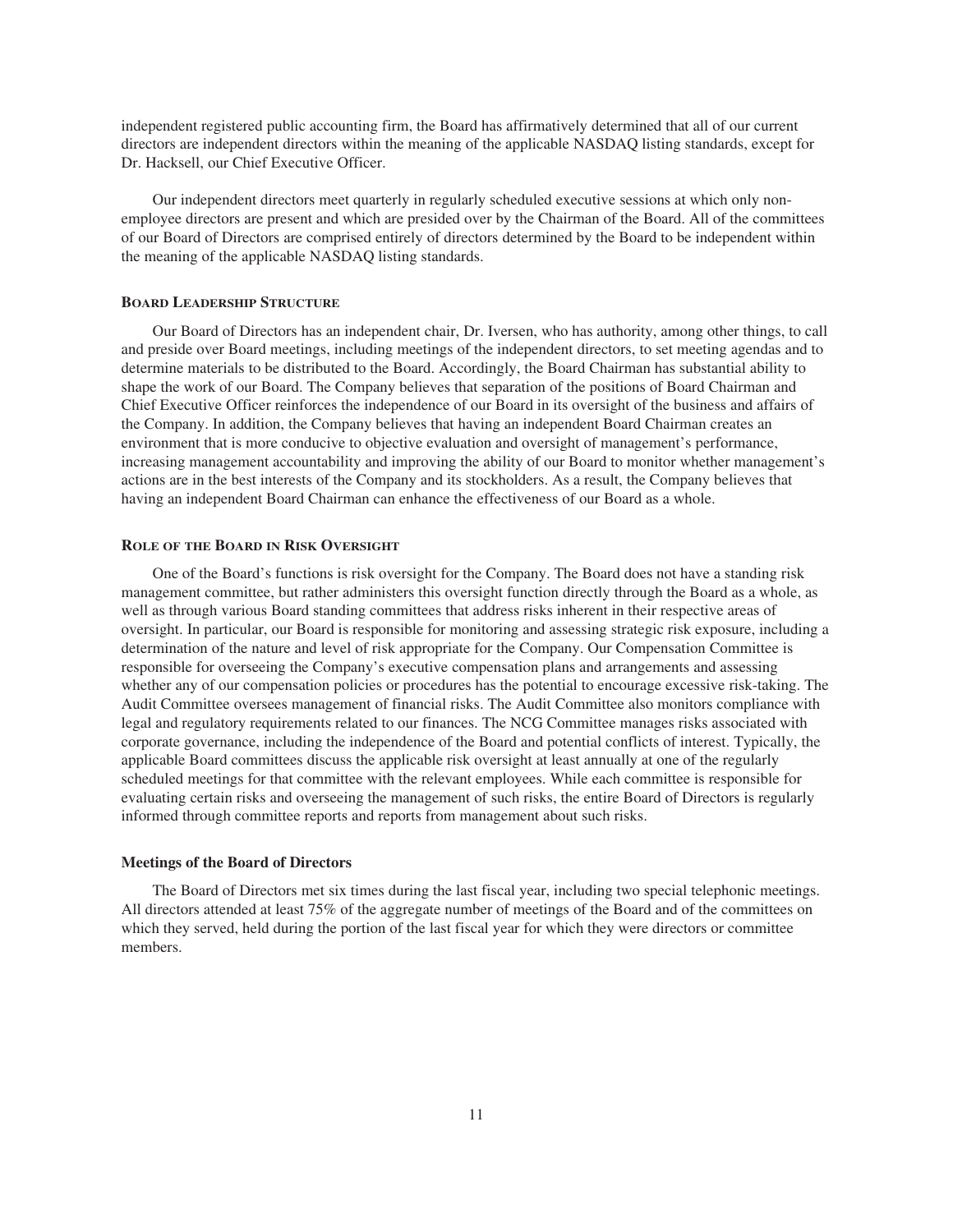### **Information Regarding Committees of the Board of Directors**

The Board has an Audit Committee, a Compensation Committee and a Nominating and Corporate Governance Committee. The following table provides membership and meeting information for 2013:

| <b>Name</b>          | <b>Audit Committee</b> | <b>Compensation Committee</b> | Nominating and<br>Corporate<br>Governance<br>Committee |
|----------------------|------------------------|-------------------------------|--------------------------------------------------------|
| Michael Borer        | X                      |                               |                                                        |
|                      |                        |                               |                                                        |
| Mary Ann Gray        | $X^*$                  | Х                             |                                                        |
|                      |                        | $X^*$                         | Х                                                      |
|                      |                        | X                             | $X^*$                                                  |
| William (Bill) Wells |                        |                               | X                                                      |
|                      |                        | h                             |                                                        |
|                      |                        |                               |                                                        |

Committee Chair

Below is a description of the Audit Committee, Compensation Committee and NCG Committee of the Board of Directors. The Board of Directors has determined that each member of such committees meets the applicable NASDAQ rules and regulations regarding "independence" and that each member is free of any relationship that would impair his or her individual exercise of independent judgment with regard to the Company.

## **Audit Committee**

The Audit Committee of the Board of Directors is composed of three independent directors and was established by the Board in accordance with Section 3(a)(58)(A) of the Securities Exchange Act of 1934, as amended (the "Exchange Act"), to oversee the Company's corporate accounting and financial reporting processes and audits of its financial statements. The Audit Committee operates pursuant to a written charter that is available on our website at *http://www.acadia-pharm.com.* The functions of the Audit Committee include, among other things:

- reviewing and pre-approving the engagement of our independent registered public accounting firm to perform audit services and any permissible non-audit services,
- reviewing our annual and quarterly results, financial statements and reports and discussing the statements and reports with our independent registered public accounting firm and management,
- reviewing and discussing with our independent registered public accounting firm and management, as appropriate, significant issues that arise regarding accounting principles and financial statement presentation, and matters concerning the scope, adequacy and effectiveness of our internal control over financial reporting,
- establishing procedures for the receipt, retention and treatment of complaints received by us regarding accounting, internal auditing controls or auditing matters,
- establishing procedures for the confidential and anonymous submission by employees of concerns regarding questionable accounting or auditing matters, and
- reviewing and approving any transaction with a related person that must be disclosed by us.

The Board of Directors reviews the NASDAQ listing standards definition of independence for Audit Committee members on an annual basis and has determined that all members of the Audit Committee are independent (as independence is currently defined in the applicable NASDAQ listing standards). Our Board of Directors has determined that Ms. Brege qualifies as an "audit committee financial expert", as defined in applicable SEC rules. The Board made a qualitative assessment of Ms. Brege's level of knowledge and experience based on a number of factors, including her formal education, prior experience and business acumen.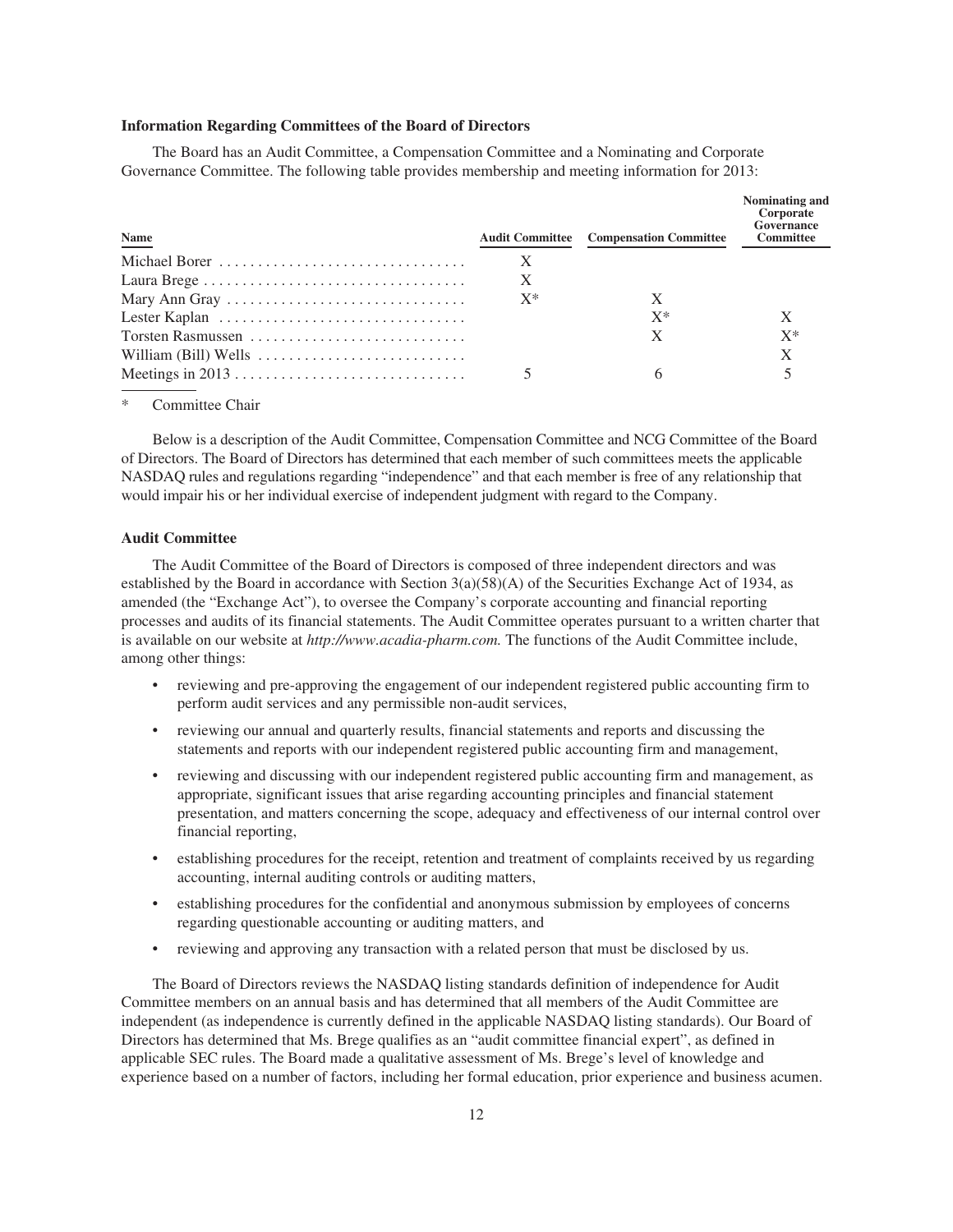### **Report of the Audit Committee of the Board of Directors**

*The material in this report is not "soliciting material", is not deemed "filed" with the SEC and is not to be incorporated by reference in any filing of the Company under the Securities Act of 1933, as amended (the "Securities Act"), or the Exchange Act, whether made before or after the date hereof and irrespective of any general incorporation language in any such filing.*

The primary purpose of the Audit Committee is to oversee our financial reporting processes on behalf of our Board of Directors. The Audit Committee's functions are more fully described in its charter, which is available on our website at *http://www.acadia-pharm.com.* Management has the primary responsibility for our financial statements and reporting processes, including our systems of internal controls.

The Audit Committee has reviewed and discussed the audited financial statements for the fiscal year ended December 31, 2013 with our management. The Audit Committee has discussed with the independent registered public accounting firm the matters required to be discussed by the Statement on Auditing Standards No. 16, *Communications with Audit Committees*, as adopted by the Public Company Accounting Oversight Board ("PCAOB"). The Audit Committee has also received the written disclosures and the letter from the independent accountants required by applicable requirements of the PCAOB regarding the independent accountants' communications with the audit committee concerning independence and has discussed with the independent accountants the independent accountants' independence. Based on the foregoing, the Audit Committee has recommended to the Board of Directors that the audited financial statements be included in our Annual Report on Form 10-K for the fiscal year ended December 31, 2013. The Audit Committee also has engaged PricewaterhouseCoopers LLP as our independent registered public accounting firm for the fiscal year ending December 31, 2014 and is seeking ratification of such selection by the stockholders.

The foregoing report has been furnished by the Audit Committee.

Mary Ann Gray, Committee Chair Michael Borer Laura Brege

#### **Compensation Committee**

The Compensation Committee is composed of three directors and all members of the Compensation Committee are independent. The Compensation Committee operates pursuant to a written charter that is available on our website at *http://www.acadia-pharm.com*. The functions of the Compensation Committee include, among other things:

- determining the compensation and other terms of employment of our executive officers and reviewing and suggesting corporate performance goals and objectives relevant to such compensation, which shall support and reinforce our long-term strategic goals,
- recommending to our Board of Directors the type and amount of compensation to be paid or awarded to non-employee directors for their service on our Board of Directors and its committees,
- evaluating and recommending to our Board of Directors the equity incentive plans, compensation plans and similar programs advisable for us, as well as modification, administration or termination of existing plans and programs,
- establishing policies with respect to equity compensation arrangements,
- reviewing the terms of any employment agreements, severance arrangements, change-in-control protections and any other compensatory arrangements for our executive officers and approving any such agreements for all officers prior to approval by the Board of Directors, and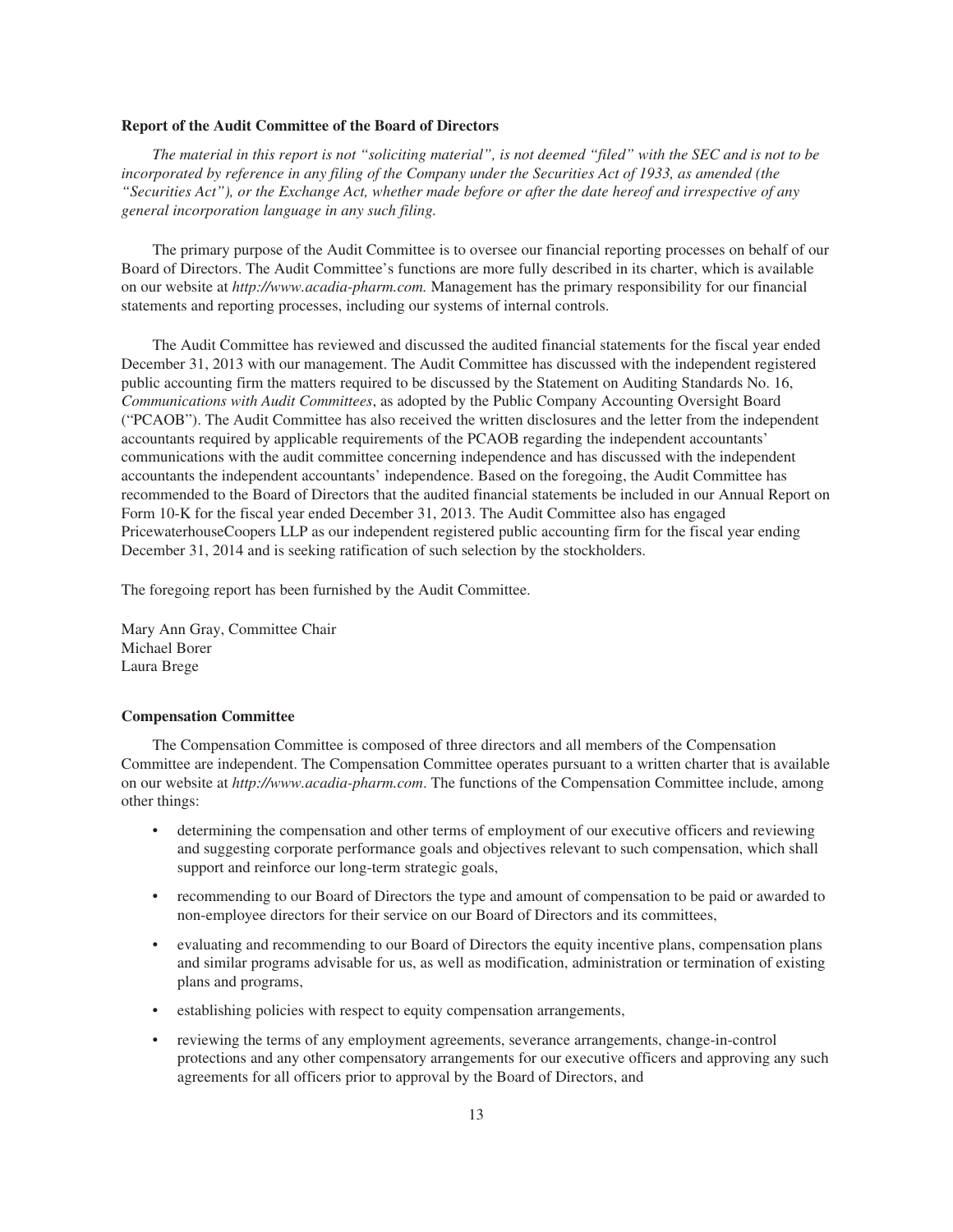• considering and responding to votes by the Company's stockholders to approve executive compensation as required by Section 14A of the Exchange Act and determining the Company's recommendations regarding the frequency of advisory votes on executive compensation

Each year, the Compensation Committee reviews with management the Company's Compensation Discussion and Analysis and considers whether to recommend that it be included in proxy statements and other filings.

*Compensation Committee Processes and Procedures.* Typically, the Compensation Committee meets quarterly and with greater frequency if necessary. The agenda for each meeting is usually developed by the chair of the Compensation Committee, in consultation with management. The Compensation Committee meets regularly in executive session. However, from time to time, various members of management and other employees as well as outside advisors or consultants may be invited by the Compensation Committee to make presentations, provide financial or other background information or advice or otherwise participate in Compensation Committee meetings. The Chief Executive Officer does not participate in, and is not present during, any deliberations or determinations of the Compensation Committee regarding his compensation or his individual performance objectives. The charter of the Compensation Committee grants the Compensation Committee full access to all books, records, facilities and personnel of the Company, as well as authority to obtain, at the expense of the Company, advice and assistance from internal and external legal, accounting or other advisors and consultants and other external resources that the Compensation Committee considers necessary or appropriate in the performance of its duties. The Compensation Committee has direct responsibility for the oversight of the work of any advisers engaged for the purpose of advising the Committee. In particular, the Compensation Committee has authority to retain compensation consultants to assist in its evaluation of executive and director compensation, including the authority to approve the consultant's reasonable fees and other retention terms. Under the committee's charter, the Compensation Committee may select, or receive advice from, a compensation consultant, legal counsel or other adviser to the Compensation Committee, other than inhouse legal counsel and certain other types of advisers, only after taking into consideration six factors, prescribed by the SEC and NASDAQ, that bear upon the adviser's independence; however, there is no requirement that any adviser be independent. For fiscal 2013, after taking into consideration the six factors prescribed by the SEC and NASDAQ, the Compensation Committee engaged Frederic W. Cook & Co., Inc. ("FW Cook") as a compensation consultant to assist with Board and executive compensation. The Compensation Committee requested that FW Cook:

- evaluate the efficacy of the Company's existing executive compensation strategy and practices in supporting and reinforcing the Company's long-term strategic goals;
- assist in refining the Company's compensation strategy and in developing and implementing an executive compensation program to execute that strategy; and
- assist in refining the Company's compensation strategy for its non-officer directors.

As part of its engagement, FW Cook was requested by the Compensation Committee to develop a comparative group of companies and to perform analyses of competitive performance and compensation levels for that group. At the request of the Compensation Committee, FW Cook also conducted interviews with certain members of the Compensation Committee and senior management to learn more about the Company's business operations and strategy, key performance metrics and strategic goals, as well as the labor markets in which the Company competes. FW Cook ultimately developed recommendations that were presented to the Compensation Committee for its consideration. Following an active dialogue with FW Cook, the Compensation Committee recommended that the Board of Directors approve the modified recommendations of FW Cook. These modified recommendations are discussed in the Compensation Discussion and Analysis section of this proxy statement

Under its charter, the Compensation Committee may form, and delegate authority to, subcommittees, as appropriate. In 1998, the Compensation Committee formed a Non-Officer Stock Option Committee, currently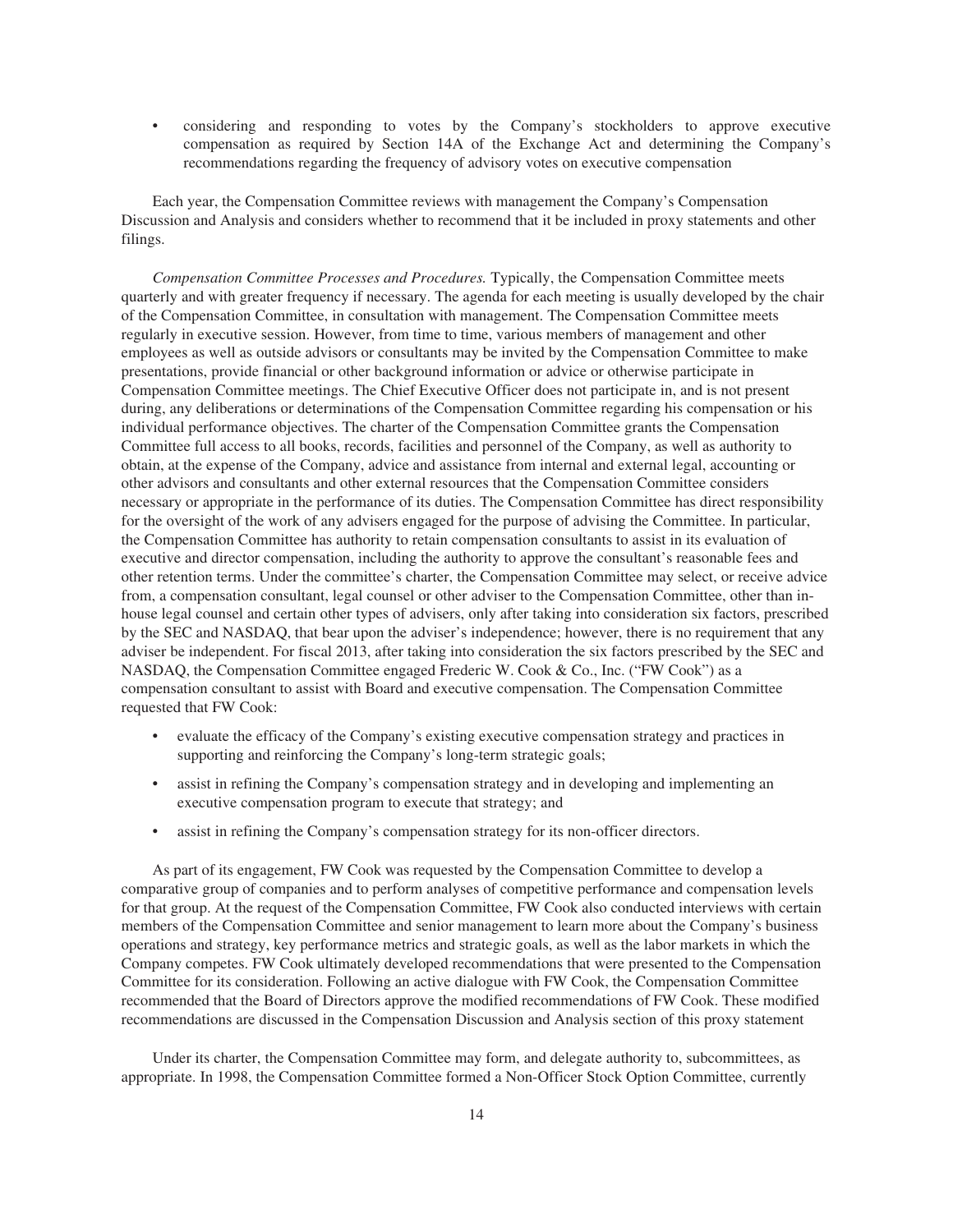composed of Dr. Hacksell, to which it delegated authority to grant, without any further action required by the Compensation Committee, stock options to employees who are not executive officers of the Company. The purpose of this delegation of authority is to enhance the flexibility of option administration within the Company and to facilitate the timely grant of options to non-management employees, particularly new employees, within specified limits approved by the Compensation Committee. Specific authority of the Non-Officer Stock Option Committee is specified at least once every quarter, but, generally, this subcommittee may not grant options to acquire more than an aggregate of 300,000 shares per quarter or 50,000 shares per employee. Typically, as part of its oversight function, the Compensation Committee will review on a quarterly basis the list of grants made by the subcommittee.

Historically, the Compensation Committee has met at one or more meetings held during the first quarter of the year to discuss and make recommendations to the Board for annual compensation adjustments, annual bonuses, annual equity awards, and new performance objectives. However, the Compensation Committee also considers matters related to individual compensation, such as compensation for new executive hires, as well as high-level strategic issues, such as the effectiveness of the Company's compensation strategy, potential modifications to that strategy and new trends, plans or approaches to compensation, at various meetings throughout the year. Generally, the Compensation Committee's process comprises two related elements: the determination of compensation levels and the establishment of performance objectives for the current year. For executives other than the Chief Executive Officer, the Compensation Committee solicits and considers evaluations and recommendations submitted to it by the Chief Executive Officer. In the case of the Chief Executive Officer, the evaluation of his performance is conducted by the Compensation Committee, which recommends to the Board any adjustments to his compensation as well as awards to be granted. For all executives, as part of its deliberations, the Compensation Committee may review and consider, as appropriate, materials such as financial reports and projections, operational data, executive stock ownership information, company stock performance data, analyses of historical executive compensation levels and current Companywide compensation levels, compensation surveys, and recommendations of any compensation consultant, if applicable.

The specific determinations of the Compensation Committee with respect to executive compensation for fiscal 2013 are described in greater detail in the Compensation Discussion and Analysis section of this proxy statement.

## **Nominating and Corporate Governance Committee**

The NCG Committee of the Board of Directors is composed of three independent directors and operates pursuant to a written charter that is available on our website at *http://www.acadia-pharm.com.* The functions of the NCG Committee include, among other things:

- interviewing, evaluating, nominating and recommending individuals for membership on our Board of Directors,
- evaluating nominations by stockholders of candidates for election to our Board of Directors,
- evaluating performance of our Board of Directors and applicable committees of the Board and determining whether continued service on the Board is appropriate,
- developing, reviewing and amending a set of corporate governance policies and principles, including our Code of Business Conduct and Ethics,
- considering questions of possible conflicts of interest of officers and directors as such questions arise, and
- overseeing and reviewing the processes and procedures we use to provide information to the Board of Directors and its committees.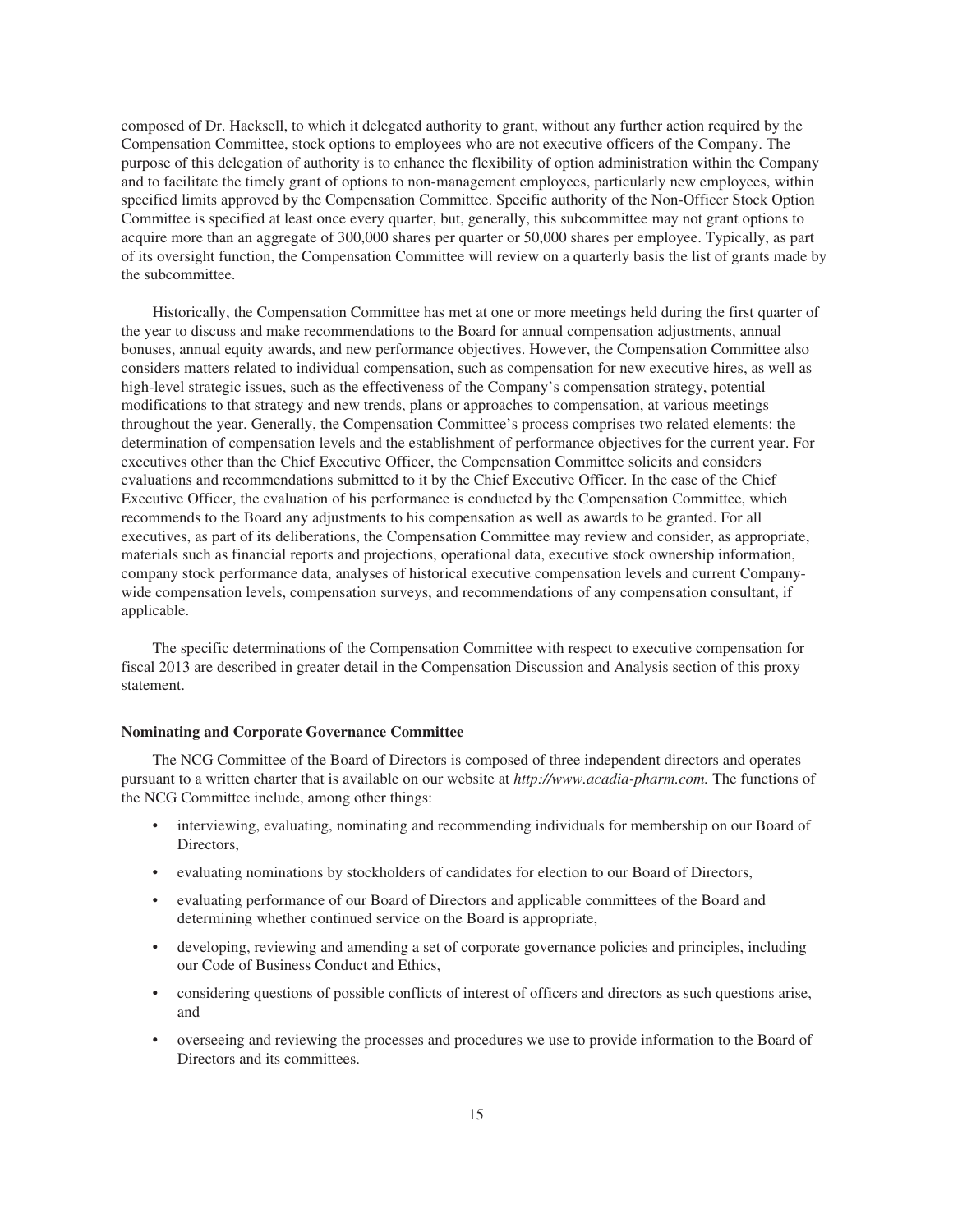Candidates for director nominees are reviewed in the context of the current composition of our Board of Directors, our operating requirements and the long-term interests of our stockholders. In conducting this assessment, the NCG Committee considers skills, diversity, age, and such other factors as it deems appropriate given the current needs of the Board of Directors and ACADIA, to maintain a balance of knowledge, experience and capability. The NCG Committee does not have a formal policy regarding diversity, but does believe that Board members should represent diverse viewpoints. To these ends, the NCG Committee has identified and evaluated nominees in the broader context of the Board's overall composition, as well as the Company's current needs and future needs, with the goal of having Board members who complement and strengthen the skills of each other through diversity and who also exhibit qualities that the NCG Committee views as critical to effective functioning of the Board, including sound judgment, collegiality, and integrity. In the case of incumbent directors whose terms of office are set to expire, the NCG Committee reviews such directors' experience, qualifications, attributes, overall service to us during their term, including the number of meetings attended, level of participation, quality of performance, and any other relevant considerations. In the case of new director candidates, the NCG Committee also determines whether the nominee would be independent under applicable NASDAQ listing standards, and SEC rules and regulations with the advice of counsel, if necessary. The NCG Committee uses its network of contacts to compile a list of potential candidates, but may also engage, if it deems appropriate, a professional search firm. The NCG Committee conducts any appropriate and necessary inquiries into the backgrounds and qualifications of possible candidates after considering the function and needs of our Board of Directors. The NCG Committee meets to discuss and consider candidates' qualifications and selects candidates for recommendation to the Board by majority vote.

The NCG Committee will consider director candidates recommended by stockholders. The NCG Committee does not intend to alter the manner in which it evaluates candidates, based on whether the candidate was recommended by a stockholder. Stockholders who wish to recommend individuals for consideration by the NCG Committee must do so by delivering a written recommendation to the NCG Committee at the following address: 11085 Torreyana Road, #100, San Diego, California 92121. Each submission must set forth: the name and address of the stockholder on whose behalf the submission is made; the number of our shares that are owned beneficially by such stockholder as of the date of the submission; the full name of the proposed candidate; a description of the proposed candidate's business experience for at least the previous five years; complete biographical information for the proposed candidate; and a description of the proposed candidate's qualifications as a director. For the proposed candidate to be considered for nomination for the 2015 Annual Meeting of Stockholders, the written communication must be received no earlier than February 6, 2015 and no later than by March 8, 2015.

#### **Stockholder Communications With the Board of Directors**

Our Board of Directors has adopted a formal process by which stockholders may communicate with the Board or any of its directors. Stockholders who wish to communicate with the Board may do so by sending written communications addressed to the Company's General Counsel at 11085 Torreyana Road, #100, San Diego, CA 92121. All communications will be compiled by the General Counsel and submitted to the Board or the individual directors on a periodic basis. These communications will be reviewed by the General Counsel, who will determine whether they should be presented to the Board. The purpose of this screening is to allow the Board to avoid having to consider irrelevant or inappropriate communications (such as advertisements, solicitations and hostile communications). All communications directed to the Audit Committee in accordance with the Company's Open Door Policy for Reporting Complaints Regarding Accounting and Auditing Matters, discussed below, will be treated in accordance with that policy.

### **Code of Ethics**

We have adopted the ACADIA Pharmaceuticals Inc. Code of Business Conduct and Ethics that applies to all officers, directors and employees. The Code of Business Conduct and Ethics is available on our website at *http://www.acadia-pharm.com.* If we make any substantive amendments to this Code of Business Conduct and Ethics or grant any waiver from a provision of the Code to any executive officer or director, we will promptly disclose the nature of the amendment or waiver on our website.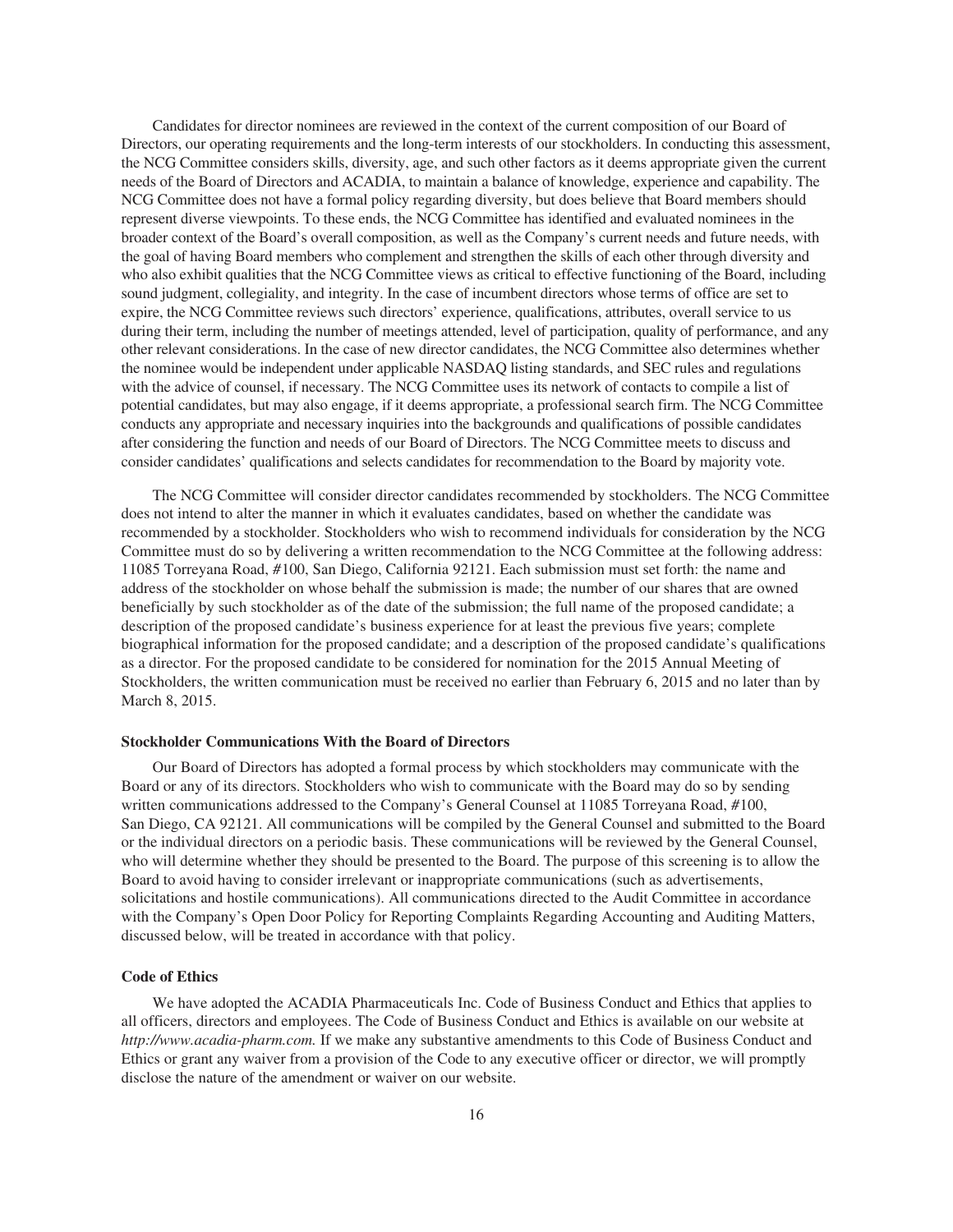### **Open Door Policy for Reporting Accounting and Auditing Matters**

We have adopted an Open Door Policy for Reporting Complaints Regarding Accounting and Auditing Matters to facilitate the receipt, retention and treatment of complaints regarding accounting, internal accounting controls or auditing matters, as well as the confidential, anonymous submission by our employees of concerns regarding these matters. The Open Door Policy is available on our website at *http://www.acadia-pharm.com.*

## **Section 16(a) Beneficial Ownership Reporting Compliance**

Section 16(a) of the Exchange Act requires our directors and executive officers, and persons who own more than ten percent of a registered class of our equity securities, to file with the SEC initial reports of ownership and reports of changes in ownership of our common stock and other equity securities. Officers, directors and greater than ten percent stockholders are required by SEC regulation to furnish us with copies of all Section 16(a) forms they file.

To our knowledge, based solely on a review of the copies of such reports furnished to us and written representations that no other reports were required, during the fiscal year ended December 31, 2013, all Section 16(a) filing requirements applicable to our officers, directors and greater than ten percent beneficial owners were complied with.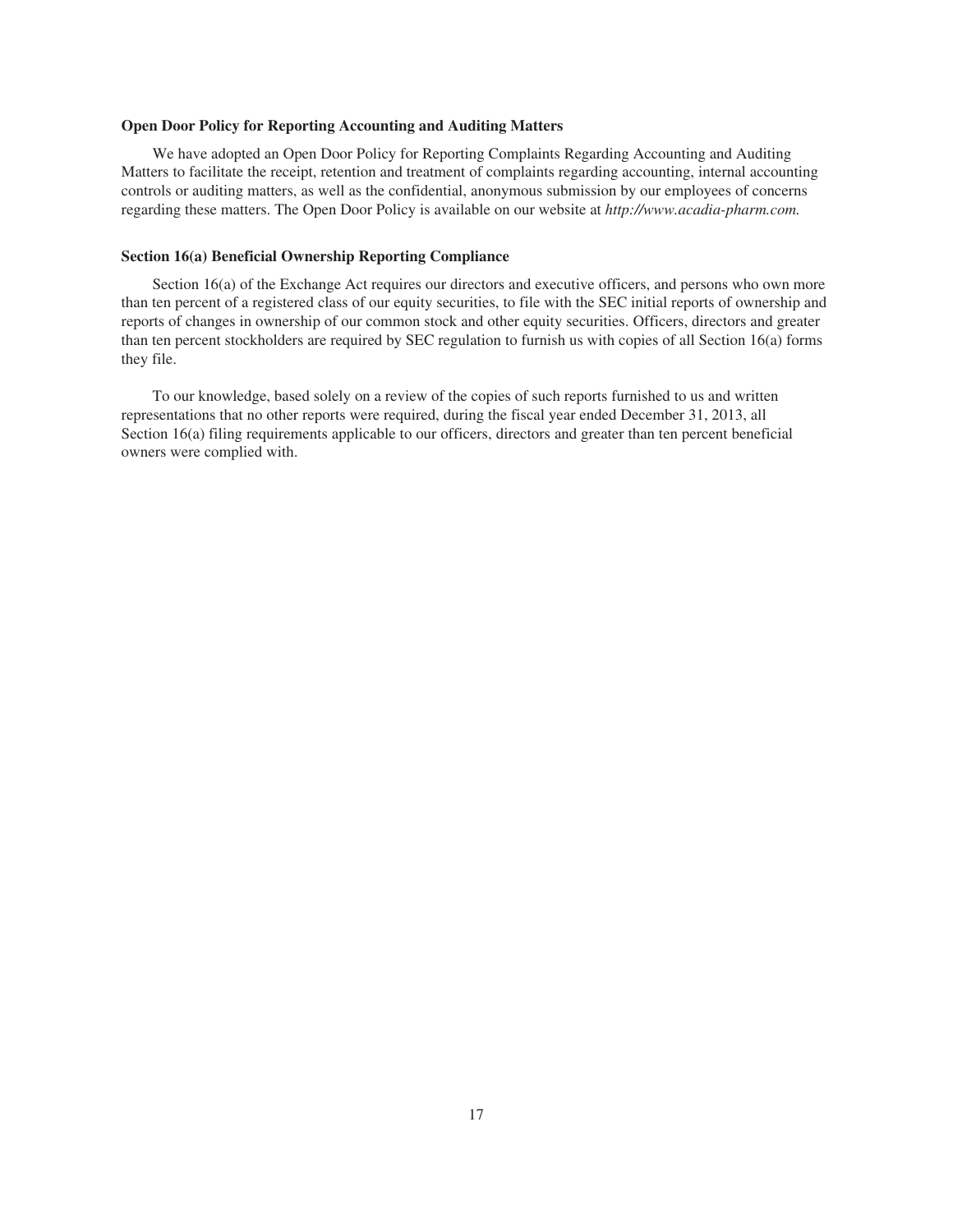#### **PROPOSAL 2**

## **ADVISORY VOTE ON EXECUTIVE COMPENSATION**

At the 2013 Annual Meeting of Stockholders, the stockholders indicated their preference that the Company solicit a non-binding advisory vote on the compensation of the named executive officers, commonly referred to as a "say-on-pay vote", every year. Consistent with that preference, the Board is soliciting an advisory vote at the 2014 Annual meeting of Stockholders and intends to do so each year until the stockholders indicate a different preference.

This vote is not intended to address any specific item of compensation, but rather the overall compensation of the Company's named executive officers and the compensation philosophy, policies and practices described in this proxy statement. The compensation of the Company's named executive officers subject to the vote is disclosed in the Compensation Discussion and Analysis, the compensation tables, and the related narrative disclosure contained in this proxy statement. As discussed in those disclosures, the Company believes that its compensation policies and decisions are designed to align executive compensation with the Company's business objectives and corporate performance, to be consistent with current market practices, and to enable the Company to attract and retain talented and experienced executives to lead the Company successfully in a competitive environment.

Accordingly, the Board is asking the stockholders to indicate their support for the compensation of the Company's named executive officers as described in this proxy statement by casting a non-binding advisory vote "FOR" the following resolution:

"RESOLVED, that the compensation paid to the Company's named executive officers, as disclosed pursuant to Item 402 of Regulation S-K, including the Compensation Discussion and Analysis, compensation tables and narrative discussion, is hereby APPROVED."

Because the vote is advisory, it is not binding on the Board or the Company. Nevertheless, the views expressed by stockholders, whether through this vote or otherwise, are important to management and the Board and, accordingly, the Board and the Compensation Committee intend to consider the results of this vote in making determinations in the future regarding executive compensation arrangements.

Approval of this proposal requires the vote of the holders of a majority of the shares present in person or represented by proxy and entitled to vote on this matter at the annual meeting. Abstentions and broker non-votes will be counted toward a quorum for Proposal 2, but are not counted for any purpose in determining whether this matter has been approved.

> **THE BOARD OF DIRECTORS RECOMMENDS A VOTE "FOR" PROPOSAL 2**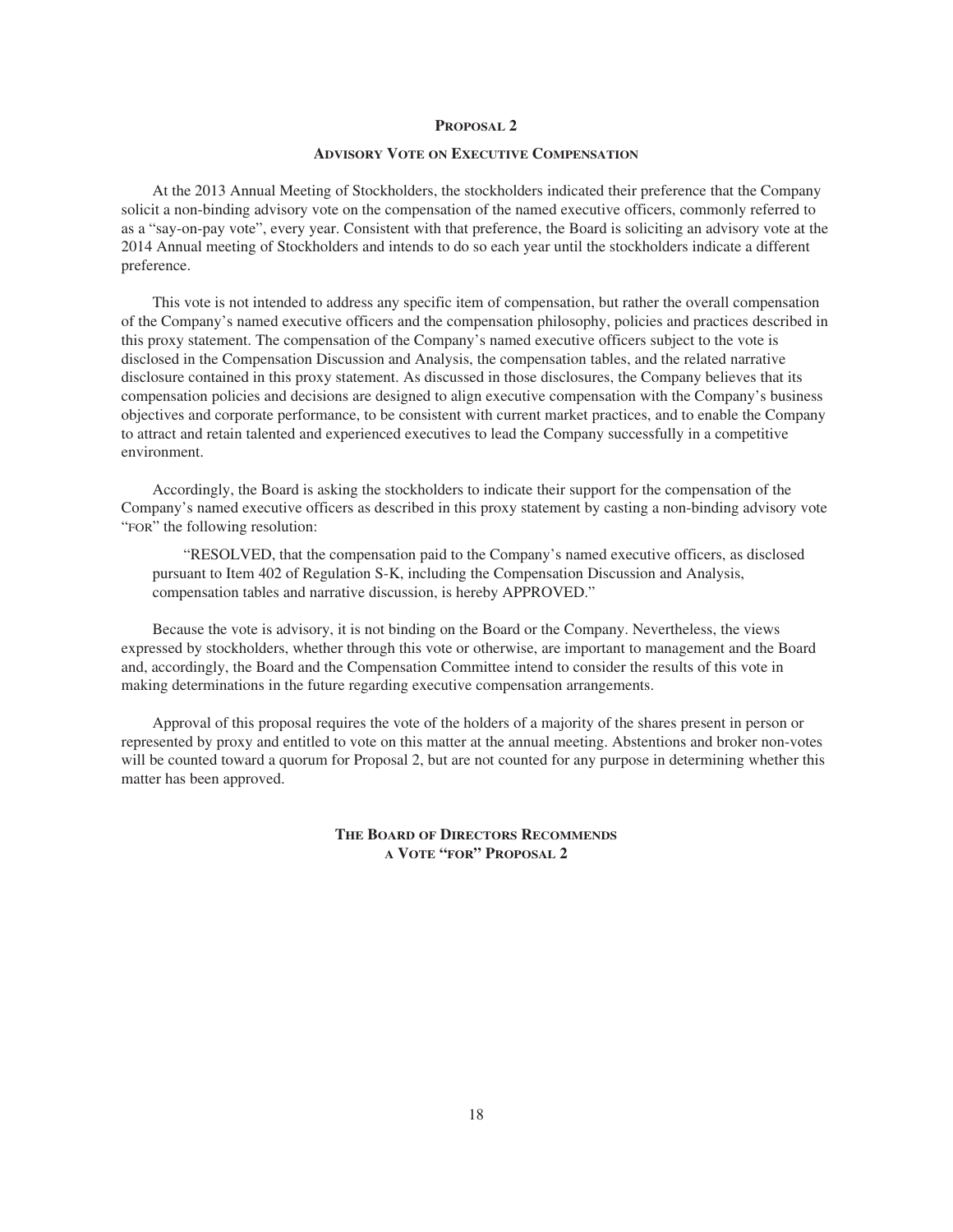#### **PROPOSAL 3**

### **RATIFICATION OF SELECTION OF INDEPENDENT REGISTERED PUBLIC ACCOUNTING FIRM**

The Audit Committee of our Board of Directors has engaged PricewaterhouseCoopers LLP as our independent registered public accounting firm for the fiscal year ending December 31, 2014 and is seeking ratification of such selection by our stockholders at the annual meeting. PricewaterhouseCoopers LLP has audited our financial statements since 1996. Representatives of PricewaterhouseCoopers LLP are expected to be present at the annual meeting. They will have an opportunity to make a statement if they so desire and will be available to respond to appropriate questions.

Neither our Bylaws nor other governing documents or law require stockholder ratification of the selection of PricewaterhouseCoopers LLP as our independent registered public accounting firm. However, the Audit Committee is submitting the selection of PricewaterhouseCoopers LLP to our stockholders for ratification as a matter of good corporate practice. If our stockholders fail to ratify the selection, the Audit Committee will reconsider whether to retain PricewaterhouseCoopers LLP. Even if the selection is ratified, the Audit Committee in its discretion may direct the appointment of a different independent registered public accounting firm at any time during the year if it determines that such a change would be in the best interests of ACADIA and our stockholders.

To be approved, the ratification of the selection of PricewaterhouseCoopers LLP as our independent registered public accounting firm must receive a "For" vote from the majority of shares present and entitled to vote on this matter either in person or by proxy.

#### **Principal Accountant Fees and Services**

The following table provides information regarding the fees billed to us by PricewaterhouseCoopers LLP for the fiscal years ended December 31, 2013 and 2012

|                                                                                                                | <b>Fiscal Year Ended</b><br>December 31, |           |
|----------------------------------------------------------------------------------------------------------------|------------------------------------------|-----------|
|                                                                                                                | 2013                                     | 2012      |
|                                                                                                                | \$470,000                                | \$417,000 |
|                                                                                                                |                                          |           |
| $\text{Tax fees}(3) \dots \dots \dots \dots \dots \dots \dots \dots \dots \dots \dots \dots \dots \dots \dots$ | 31,000                                   | 31,000    |
| All other fees(4) $\dots \dots \dots \dots \dots \dots \dots \dots \dots \dots \dots \dots$                    | 2.000                                    | 2,000     |
|                                                                                                                | \$503,000                                | \$450,000 |

(1) Represents fees for services rendered for the audit and/or reviews of our financial statements, including fees related to additional auditing work for our compliance with Section 404 of the Sarbanes-Oxley Act, as well as additional auditing work of our Section 382 tax study during 2013. Audit fees also include fees for services associated with periodic reports and other documents filed with the SEC, such as fees related to our S-3 and S-8 registration statements filed in 2013 and 2012, including documents issued in connection with those filings such as consents.

- (2) We did not engage PricewaterhouseCoopers LLP to perform audit-related services.
- (3) Represents fees for preparation of federal, state and foreign income tax returns and related schedules and calculations, totaling \$31,000 in each of 2013 and 2012, including \$5,000 in fees for general consultation regarding foreign income tax matters in 2012.
- (4) Represents annual licensing fees for an accounting database subscription.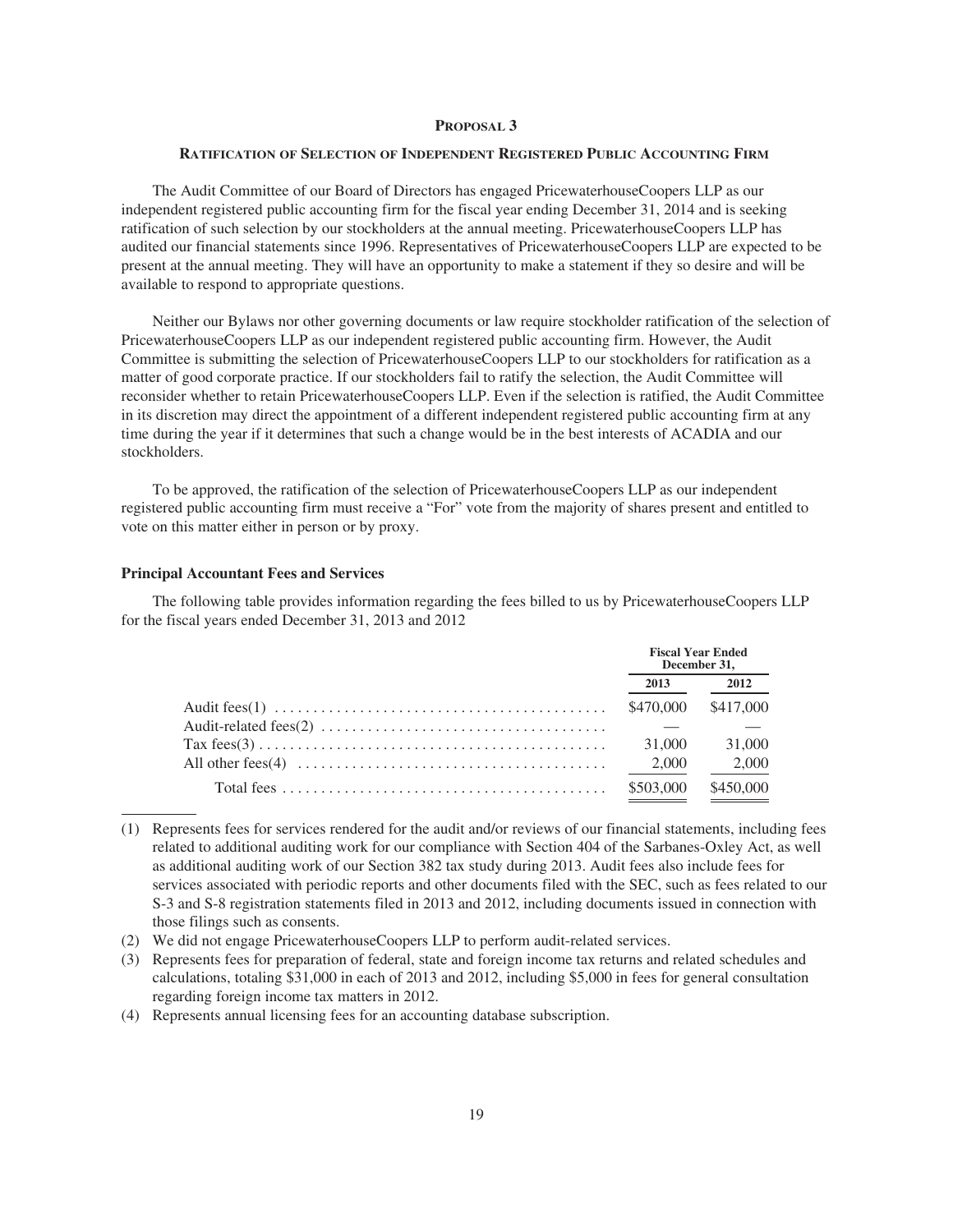### **Pre-Approval Policies and Procedures.**

The Audit Committee has pre-approval policies and procedures in place, pursuant to which services proposed to be performed by our independent registered public accounting firm are pre-approved by the Audit Committee. The policies generally provide for pre-approval of specified services in the defined categories of audit services, audit-related services, and tax services up to specified amounts. Pre-approval may also be given as part of the Audit Committee's approval of the scope of the engagement of the independent registered public accounting firm or on an individual service-by-service basis. The pre-approval of non-audit services also has been delegated to the Chair of the Audit Committee, but each pre-approval decision is reported to the full Audit Committee at its next scheduled meeting. All of the fees listed under the captions "tax fees" and "all other fees" incurred in 2013 and 2012 were approved in accordance with our pre-approval policies and procedures.

The Audit Committee has determined that the rendering of the services other than audit services by PricewaterhouseCoopers LLP is compatible with maintaining PricewaterhouseCoopers LLP's independence.

> **THE BOARD OF DIRECTORS RECOMMENDS A VOTE "FOR" PROPOSAL 3.**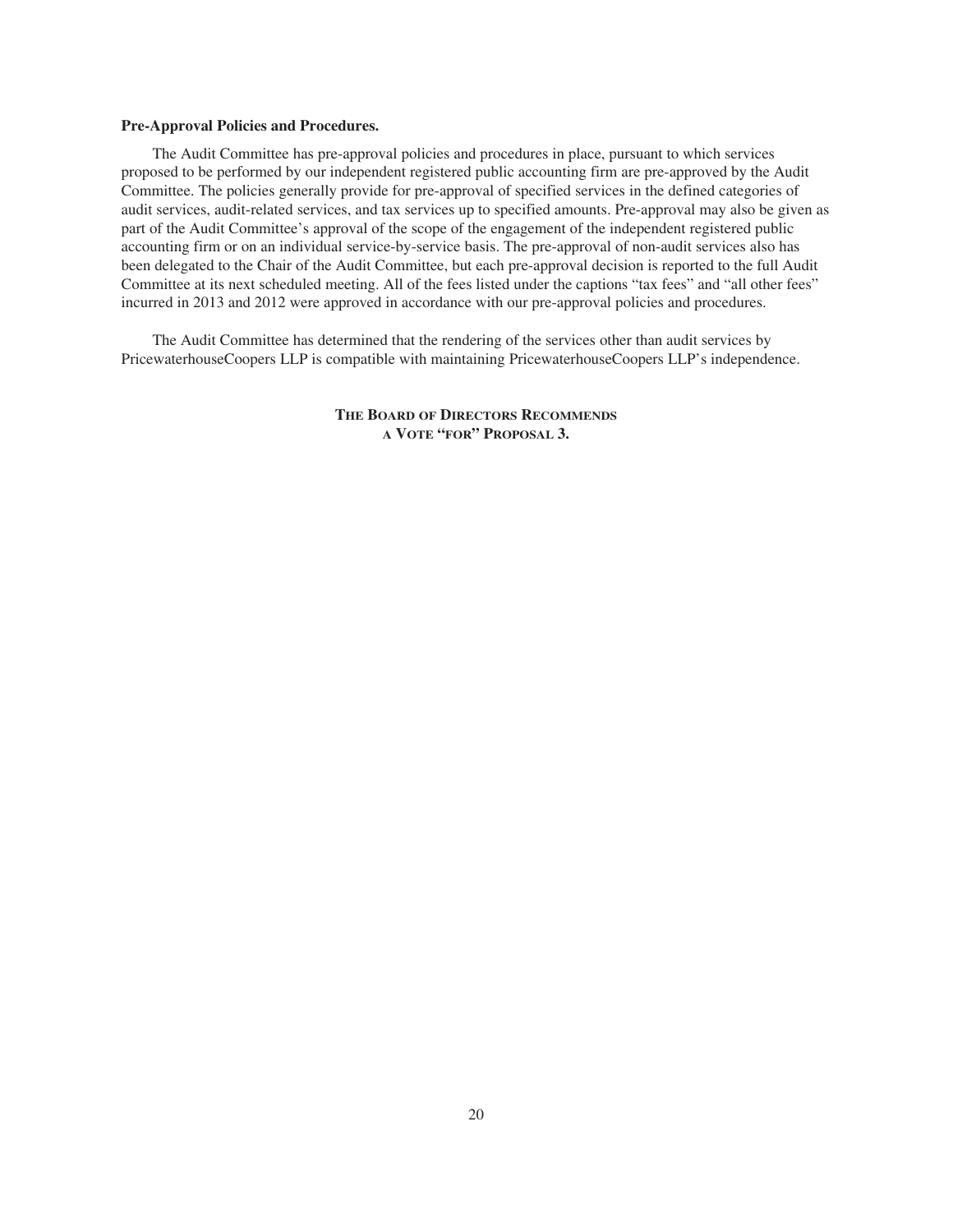## **OTHER MATTERS**

We know of no other matters that will be presented for consideration at the annual meeting. If any other matters properly come before the annual meeting, it is the intention of the persons named in the accompanying form of proxy to vote the shares they represent as the Board of Directors may recommend. By submitting your proxy, you grant discretionary authority with respect to such other matters.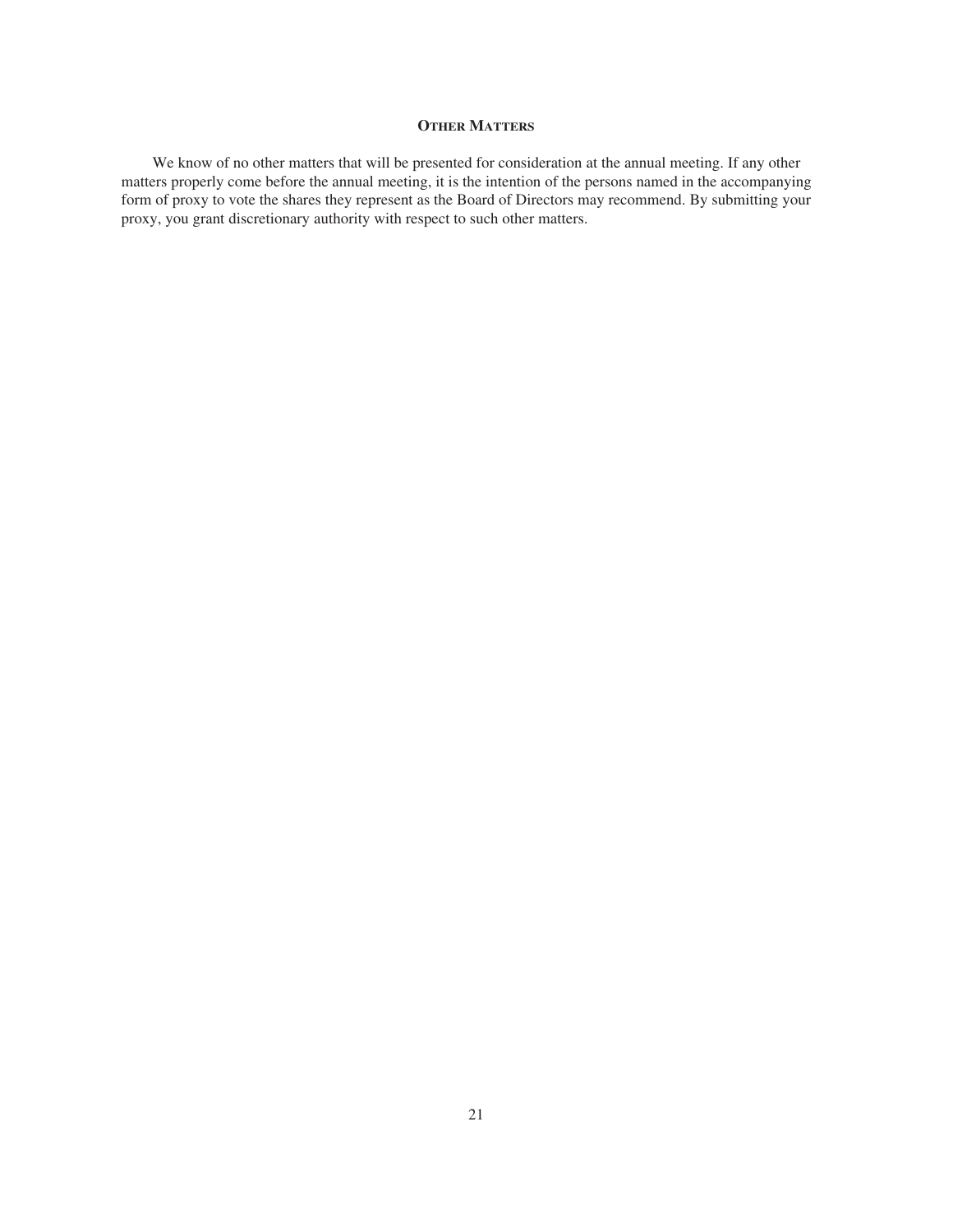### **SECURITY OWNERSHIP OF CERTAIN BENEFICIAL OWNERS AND MANAGEMENT**

The following table provides information regarding the beneficial ownership of our common stock as of February 14, 2014 by: (i) each of our directors, (ii) each of our Named Executive Officers, (iii) all of our current directors and executive officers as a group, and (iv) each person, or group of affiliated persons, known by us to beneficially own more than five percent of our common stock. The table is based upon information supplied by our officers, directors and principal stockholders and/or a review of Schedules 13D and 13G, if any, and other documents filed with the SEC. Unless otherwise indicated in the footnotes to the table and subject to community property laws where applicable, we believe that each of the stockholders named in the table has sole voting and investment power with respect to the shares indicated as beneficially owned.

Applicable percentages are based on 91,351,867 shares outstanding on February 14, 2014, adjusted as required by rules promulgated by the SEC. These rules generally attribute beneficial ownership of securities to persons who possess sole or shared voting power or investment power with respect to those securities. In addition, the rules include shares of common stock issuable pursuant to the exercise of stock options or warrants that are either immediately exercisable or exercisable on or before April 15, 2014, which is 60 days after February 14, 2014. These shares are deemed to be outstanding and beneficially owned by the person holding those options or warrants for the purpose of computing the percentage ownership of that person, but they are not treated as outstanding for the purpose of computing the percentage ownership of any other person.

| <b>Name of Beneficial Owner</b>                                                                                       | Number of<br><b>Shares Beneficially</b><br>Owned(1) | Percentage of<br><b>Shares Beneficially</b><br>Owned |
|-----------------------------------------------------------------------------------------------------------------------|-----------------------------------------------------|------------------------------------------------------|
| 5% Stockholders                                                                                                       |                                                     |                                                      |
|                                                                                                                       | 19,955,126                                          | 21.84%                                               |
|                                                                                                                       | 13,577,670                                          | 14.86                                                |
| BlackRock, Inc. (4) $\dots \dots \dots \dots \dots \dots \dots \dots \dots \dots \dots \dots \dots \dots \dots \dots$ | 5,556,789                                           | 6.08                                                 |
| <b>Directors and Named Executive Officers</b>                                                                         |                                                     |                                                      |
|                                                                                                                       | 1,179,048                                           | 1.28%                                                |
|                                                                                                                       | 649,474                                             | ∗                                                    |
|                                                                                                                       | 488.567                                             | *                                                    |
|                                                                                                                       | 318,287                                             | *                                                    |
|                                                                                                                       |                                                     | ∗                                                    |
|                                                                                                                       | 19,972,001                                          | 21.86                                                |
|                                                                                                                       | 272,577                                             | ∗                                                    |
|                                                                                                                       | 255,985                                             | *                                                    |
|                                                                                                                       | 239.688                                             | ∗                                                    |
|                                                                                                                       | 220,237                                             | *                                                    |
|                                                                                                                       | 139,841                                             | ∗                                                    |
|                                                                                                                       | 88,660                                              | *                                                    |
|                                                                                                                       | 78.492                                              | $\ast$                                               |
| All current directors and executive officers as a group $(13 \text{ persons})$ $(18)$                                 | 23,902,857                                          | 25.15%                                               |

Less than one percent.

(1) Except as otherwise noted below, the address for each person or entity listed in the table is c/o ACADIA Pharmaceuticals Inc., 11085 Torreyana Road, #100, San Diego, California 92121. Unless otherwise indicated below, the persons and entities named in the table above have sole voting and sole investment power with respect to all shares beneficially owned, subject to community property laws where applicable.

(2) Includes 18,001,203 shares owned by Baker Brothers Life Sciences, L.P., 1,513,121 shares owned by 677, L.P., and 440,802 shares owned by 14159, L.P. The address for the Baker Brothers Funds is 667 Madison Avenue, New York, New York 10065. Does not include an aggregate of 1,965,968 shares issuable under warrants held by the Baker Brothers Funds, 500,000 of which are subject to a 19.99% ownership limitation that restricts exercise and 1,465,968 of which are subject to a 9.99% ownership limitation that restricts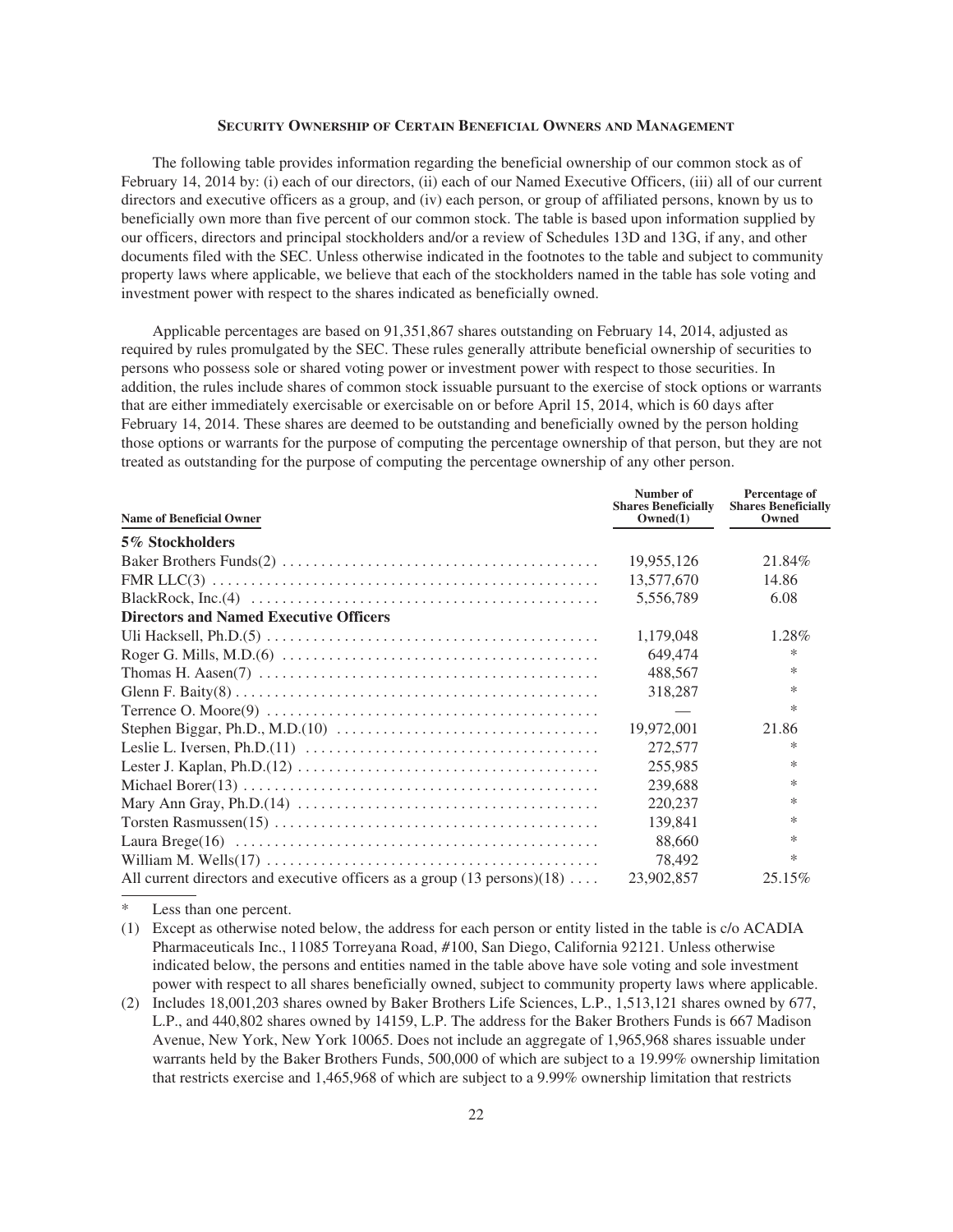exercise. This information is based on the Schedule 13D filed on behalf of Felix J. Baker and Julian C. Baker on June 6, 2013.

- (3) The address for FMR LLC is 82 Devonshire Street, Boston, Massachusetts 02109. This information is based on its most recently filed Schedule 13G.
- (4) The address for BlackRock, Inc. is 40 East 52nd Street, New York, New York 10022. This information is based on its most recently filed Schedule 13G.
- (5) Includes 115,549 shares held by Dr. and Mrs. Hacksell, as trustees of The Hacksell Family Trust, and 1,063,499 shares issuable to Dr. Hacksell upon the exercise of stock options.
- (6) Includes 16,691 shares owned by Dr. Mills and 632,783 shares issuable to Dr. Mills upon the exercise of stock options.
- (7) Includes 31,348 shares owned by Mr. Aasen and 457,219 shares issuable to Mr. Aasen upon the exercise of stock options. Mr. Aasen retired from the Company on April 18, 2014.
- (8) Includes 47,788 shares owned by Mr. Baity and 270,499 shares issuable to Mr. Baity upon the exercise of stock options.
- (9) Mr. Moore joined the Company in August 2013 and initial option grant does not begin vesting until his oneyear anniversary.
- (10) Includes 18,001,203 shares owned by Baker Brothers Life Sciences, L.P., 1,513,121 shares owned by 677, L.P., and 440,802 shares owned by 14159, L.P. and 16,875 shares issuable to Dr. Biggar upon the exercise of stock options. Dr. Biggar is an employee at Baker Bros. Advisors LP but disclaims beneficial ownership of any securities held by the Baker Brothers Funds.
- (11) Includes 13,500 shares owned by Dr. Iversen and 259,077 shares issuable to Dr. Iversen upon the exercise of stock options.
- (12) Includes 8,500 shares owned by Dr. Kaplan and 247,485 shares issuable to Dr. Kaplan upon the exercise of stock options.
- (13) Includes 239,688 shares issuable to Mr. Borer upon the exercise of stock options.
- (14) Includes 220,237 shares issuable to Dr. Gray upon the exercise of stock options.
- (15) Includes 8,500 shares owned by, and 131,341 shares issuable upon the exercise of stock options to, Morgan Management ApS, a Danish corporation in which Mr. Rasmussen has a controlling interest.
- (16) Includes 88,660 shares issuable to Ms. Brege upon the exercise of stock options.
- (17) Includes 78,492 shares issuable to Mr. Wells upon the exercise of stock options.
- (18) Includes 3,705,855 shares issuable upon the exercise of stock options and includes shares listed for Mr. Aasen, who retired from the Company on April 18, 2014. Excluding Mr. Aasen's beneficial ownership, this total would be 23,414,290, or 24.75%, including 3,248,636 shares issuable upon the exercise of stock options.

### **EXECUTIVE COMPENSATION**

#### **COMPENSATION DISCUSSION AND ANALYSIS**

### **Overview**

The Compensation Committee of our Board of Directors, composed entirely of independent directors, administers our executive compensation program. The role of the Compensation Committee is to oversee our compensation and benefit plans and policies, to administer our stock plans, and to review and recommend to the full Board of Directors for approval all compensation decisions relating to our executive officers.

## *Compensation Philosophy*

Our executive compensation policies are designed to

- align executive compensation with our business objectives and corporate performance;
- attract and retain executive officers who contribute to our company's long-term success;
- reward and motivate executive officers who contribute to our operating and financial performance; and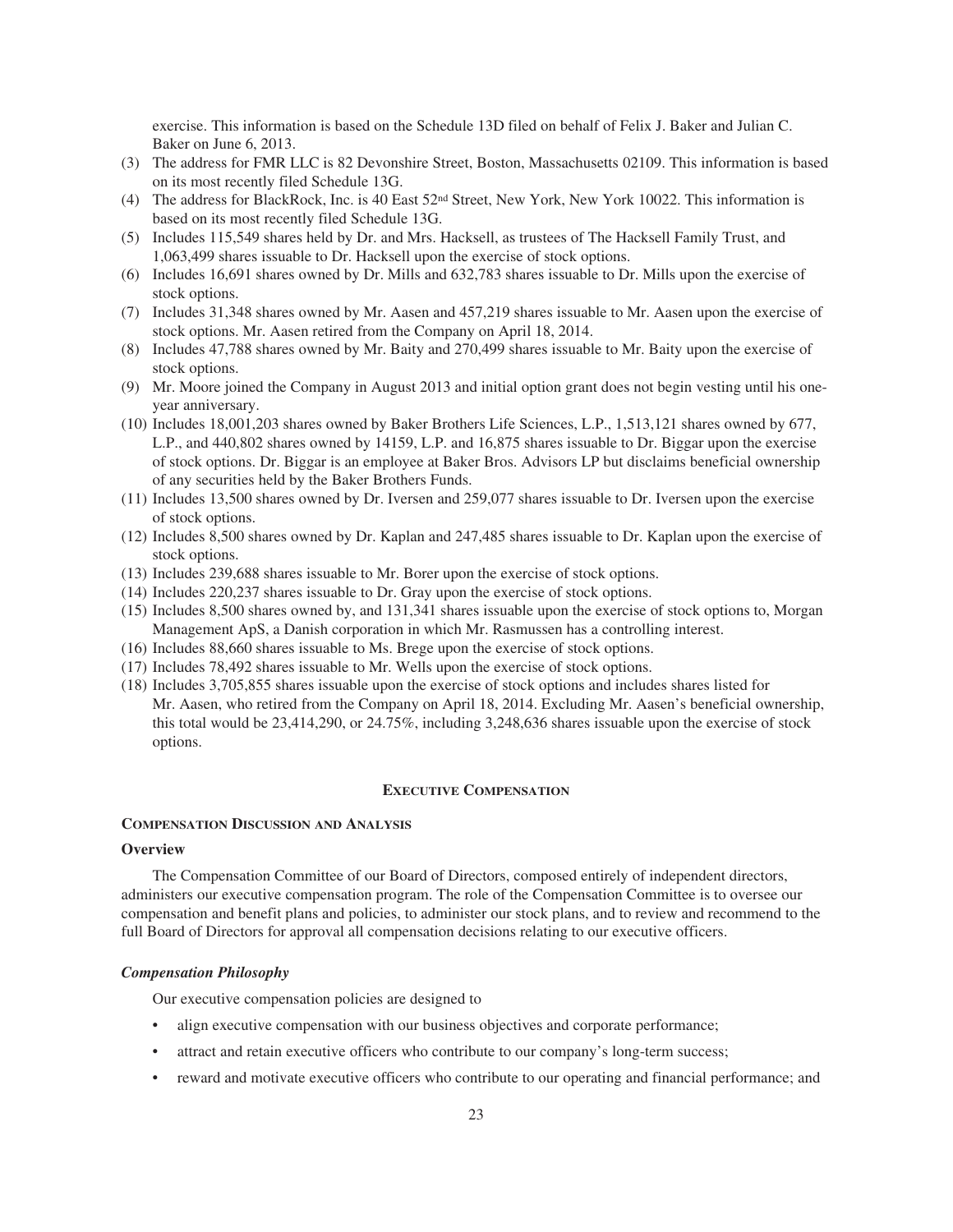• link executive officer compensation and stockholder interests through the grant of long-term incentives via stock options.

Our Compensation Committee believes that our compensation programs should include short-term and long-term components, including cash and equity-based compensation, and should reward performance as measured against established goals. Our Compensation Committee has discussed the concept of risk as it relates to the forms and amounts of compensation at ACADIA and does not believe that our compensation arrangements encourage excessive or inappropriate risk taking. The Compensation Committee evaluates both performance and compensation to make sure that the compensation provided to executives remains competitive relative to compensation paid by companies of similar size and stage of development operating in the biotechnology and pharmaceutical industry, taking into account our relative performance and our own strategic goals. Our Compensation Committee considers the total current and potential long-term compensation of each of our executive officers in establishing each element of compensation, but views each element as related but distinct.

Our Compensation Committee reviews and recommends to the full Board of Directors on an annual basis the compensation to be paid to our Chief Executive Officer and other executive officers. As part of this process, historically we have conducted benchmarking of the aggregate level of our executive compensation, as well as the mix of elements used to compensate our executive officers. In addition, our Compensation Committee has historically taken into account publicly available data relating to the compensation practices and policies of other companies within and outside our industry. In particular, the Compensation Committee has from time to time, as it sees fit, engaged external compensation consultants to review and provide benchmarking information used to establish cash and equity compensation and related policies. While benchmarking may not always be appropriate as a stand-alone tool for setting compensation due to the aspects of our business and strategic objectives that may be unique to us, the Compensation Committee generally believes that gathering this information is an important part of our compensation-related decision-making process. For the compensation decisions for the year-ended December 31, 2013, the Compensation Committee engaged an external compensation consulting firm, FW Cook, for benchmarking information and executive compensation recommendations. As part of its engagement, FW Cook was requested by the Compensation Committee to develop a comparative group of companies and to perform analyses of competitive performance and compensation levels for that group. At the request of the Compensation Committee, FW Cook also conducted interviews with certain members of the Compensation Committee and senior management to learn more about the Company's business operations and strategy, key performance metrics and strategic goals, as well as the labor markets in which the Company competes. FW Cook ultimately developed recommendations based on the comparative group of companies and the stated compensation goals of the Company that were presented to the Compensation Committee for its consideration. Following an active dialogue with FW Cook, the Compensation Committee recommended that the Board of Directors approve the modified recommendations of FW Cook. The comparative group that was identified by FW Cook was assembled in March 2013 after the successful results from the Phase III pivotal -020 study (he "- 020 Study") with pimavanserin for Parkinson's disease psychosis ("PD") had been announced and following the December 2012 equity financing, but prior to our meeting with the U.S. Food and Drug Administration (the "FDA") in April 2013 that established the expedited path to the New Drug Application ("NDA") submission for pimavanserin.. As such, the 20 U.S.-based, publicly traded drug development companies included in the comparative group were deemed appropriate at that time and were Affymax, Alnylam Pharmaceuticals, ArQule, Array BioPharma, Avanir Pharmaceuticals, Cadence Pharmaceuticals, Cytokinetics, Dynavax Technologies, GTx, Lexicon Pharmaceuticals, Momenta Pharmaceuticals, Neurocrine Biosciences, Orexigen Therapeutics, POZEN, Rigel Pharmaceuticals, Sangamo BioSciences, Sarepta Therapeutics, Targacept, Vical, and XenoPort. The Company had not compiled a comparable company group for the 2012 period, as its compensation program had been unchanged while the -020 Study was ongoing. As the Company continues to make progress towards commercialization, it will review the comparable company group and make adjustments that the Compensation Committee, in consultation with its advisors, deems appropriate.

Our Chief Executive Officer evaluates the performance of our other executive officers on an annual basis and makes recommendations to the Compensation Committee with respect to their annual salary adjustments,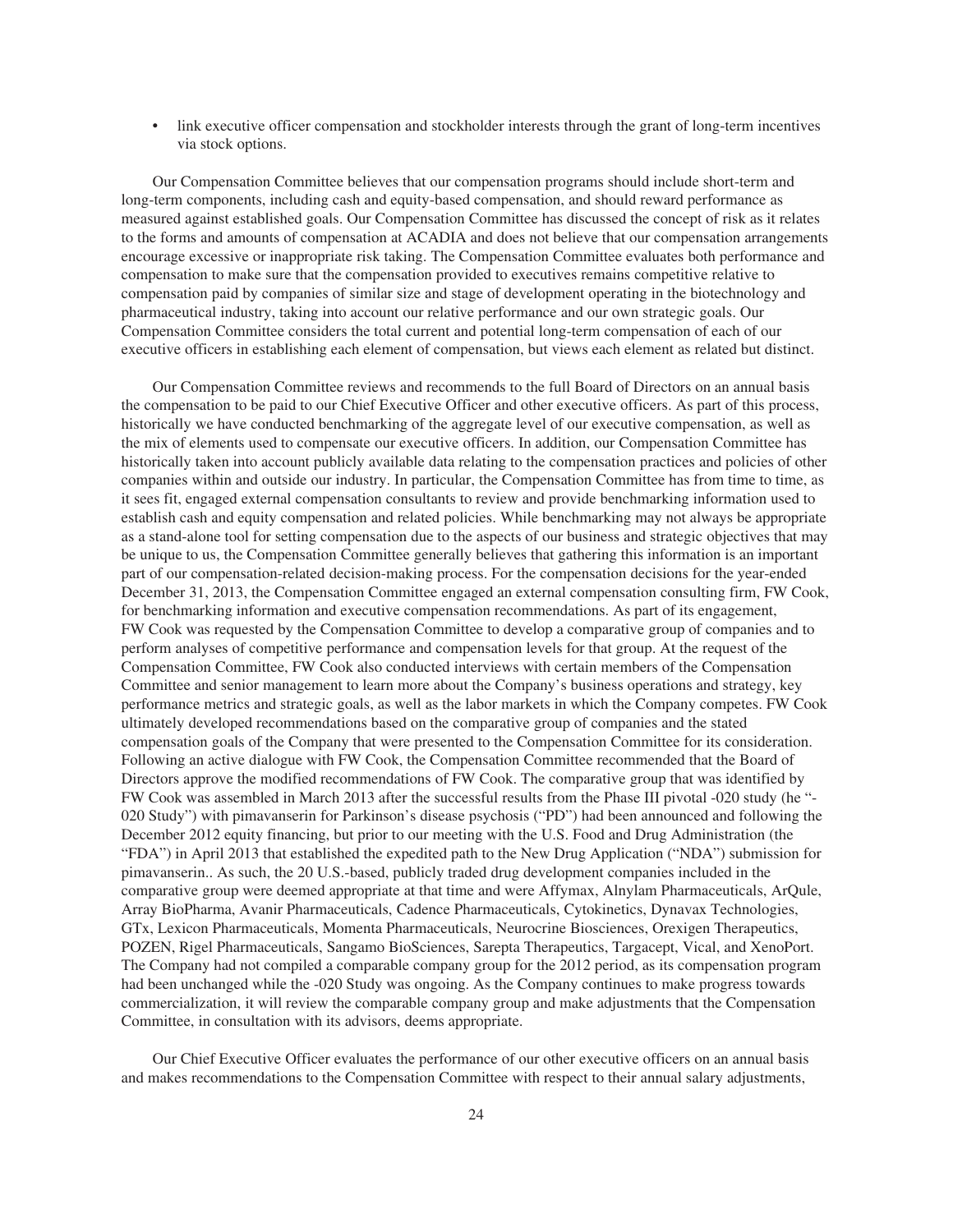bonuses and annual stock option grants. The Compensation Committee exercises its own discretion in determining recommendations to the Board for salary adjustments and discretionary cash and equity-based awards for each of our executive officers. Our Chief Executive Officer does not participate in, and is not present during, any deliberations or determinations of the Compensation Committee regarding his compensation or his individual performance objectives.

#### **Elements of Executive Compensation**

Compensation of our executive officers consists of four principal components: base salary, potential annual incentive bonus, long-term incentives, and post-employment compensation. Since we have been a public company, changes to base salary, awards of incentive bonuses and long-term incentive awards have been generally determined and made or paid, as appropriate, in connection with the regularly scheduled meeting of our Board of Directors in March of each year. However, for fiscal 2013, since the Company was seeking an increase to the share reserve for its 2010 Equity Incentive Plan (the "2010 Plan") and management wanted to preserve the remaining shares for potential new hires as the Company expanded its organizational capabilities, equity awards for the executive officers were delayed until June 2013 when stockholders had approved the amended 2010 Plan.

*Base Salary.* As a general matter, the base salary for each executive officer is initially established through negotiation at the time the officer is hired, taking into account such officer's qualifications, experience, prior salary, and competitive market salary information for similar positions in the biotechnology industry. The base salaries of our executive officers are reviewed annually and adjustments to each executive officer's base salary is determined by an assessment of our company's performance, the performance of each executive officer against his individual job and functional area's responsibilities including, where appropriate, the impact of such performance on our company's business results, the financial position of the Company, competitive market conditions for executive compensation for similar positions, and recognizing cost of living considerations. From 2008 to 2012, including while the Company's -020 Study was underway in 2012, no adjustments were made to the executive's base salaries due to the Company's financial position, other than an adjustment to Mr. Baity's salary in 2010 when he first became a Named Executive Officer. For fiscal 2013, following the positive results of the -020 Study and the successful equity financing in late 2012, the salaries of the executive officers were increased to be in-line with the 50<sup>th</sup> percentile of salaries for similar positions in the comparable group identified by FW Cook. When the compensation program for fiscal 2013 was set in March of that year, the Company had not yet met with the FDA and established the expedited path to registration that was agreed to in April 2013. The Compensation Committee generally seeks to set executive salaries around the 50<sup>th</sup> percentile of the applicable comparable group.

*Annual Incentive Bonuses.* In addition to base salary, the Compensation Committee evaluates the performance of, and recommends for approval to our Board the bonuses payable to, our executive officers on an annual basis. We believe that performance-based cash bonuses play an important role in providing incentives to our executives to achieve defined annual corporate goals. Each year, the Compensation Committee reviews a detailed set of overall corporate performance goals for the current year prepared by management and presented to the full Board of Directors for approval that are intended to apply to the executives' bonus awards. Annual incentive bonuses are based on an average of (i) the Company's overall performance in achieving corporate goals and (ii) the overall performance of the executive's functional area, including his relative individual contributions, while taking into account competitive market information. Since our Chief Executive Officer is responsible for the performance of the entire company, his bonus is based on the Company's overall performance in achieving corporate goals, while taking into account competitive market information. The Company does not currently have, and has not historically used, any compensation that is tied directly to financial measures. While the Company is preparing to become a commercial entity, with the first submission of an NDA for pimavanserin for PDP expected around the end of 2014, as a pre-commercial entity, the Company's compensation has been focused on achievement of annual goals rather than specific financial measures.

The target annual incentive bonuses, as a percentage of base pay, for the executive officers in 2013 were 50% for Dr. Hacksell, 35% for Dr. Mills and Messrs. Aasen and Moore, and 30% for Mr. Baity; provided that,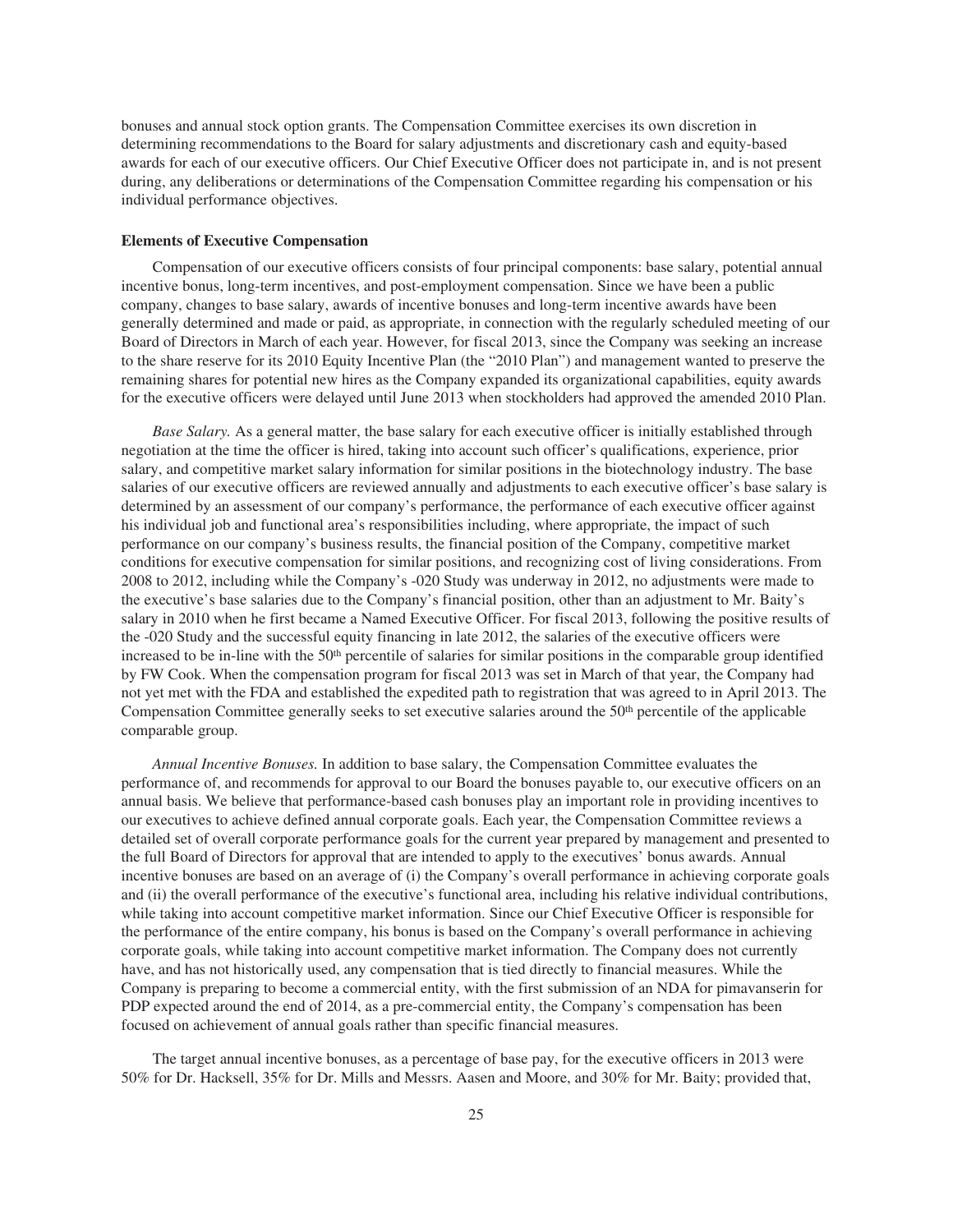since Mr. Moore joined the Company in August 2013 his bonus was pro-rated accordingly. The target bonus percentages have not changed since the Board first adopted the executive officer annual compensation plan structure in 2008 following a review of benchmarking information at that time, except in the case of Mr. Baity, whose target was set via employment agreement when he became a Named Executive Officer in 2010 and Mr. Moore, whose target was set when he joined the Company in August 2013. The Compensation Committee has the discretion to recommend bonus amounts to our Board from 0 to 150% of the applicable target percentage based on the performance of the individual executive officer, his functional area within the Company and the Company as whole. Given the range of bonus recommendations available to the Compensation Committee and the Company's status in the first quarter of 2013 when annual compensation was set, which was prior to the April meeting with the FDA that established the expedited path to registration for pimavanserin, the Compensation Committee felt that the existing bonus compensation program was appropriate for fiscal 2013. The Compensation Committee does not assess the achievement of our corporate goals on an individual or categorical basis, but rather reviews the Company's achievement of the corporate goals in their totality, taking into account the Company's overall performance for the year. The Compensation Committee also does not make a quantifiable assessment of total corporate goal achievement. Instead, corporate goal achievement as a whole is weighed with the other information available with respect to each executive officer's performance during the year and competitive market information.

For 2013, our Board established corporate goals related to the following categories: our pimavanserin program, drug discovery, business development, financing and investor relations, and administration and infrastructure.

- Pimavanserin program goals included:
	- preparing for and conducting a meeting with the FDA to ascertain whether the data from the -020 Study (along with supportive efficacy and safety data from other studies) would be sufficient to support an NDA submission for PDP;
	- prepping for a confirmatory PDP study to launch if the FDA meeting was not successful;
	- initiating the -019 Study with pimavanserin for Alzheimer's disease psychosis;
	- completing analysis of the data from the -020 Study, presenting it at multiple medical conferences and having it published in a peer-reviewed journal;
	- managing our ongoing open-label Phase III trial for PDP; and
	- continuing other ongoing studies, and performing other NDA-enabling development.
- Drug discovery goals consisted of supporting project initiatives under our research collaboration with Allergan and our grants from The Michael J. Fox Foundation, the Small Business Innovation Research program, and Fast Forward.
- Business development goals included extending our research collaboration with Allergan and evaluating potential business development and project funding opportunities, including securing support for preclinical programs.
- Financing and investor relations goals included strengthening our cash position by having 2-year cash runway at year end and executing investor relations activities, including strengthening of the institutional investor base.
- Administration and infrastructure goals consisted of evaluating and executing on key strategic hires, facilities objectives related to headquarters relocation, executing human resources programs, and enhancing the finance function, including financial reporting and modeling capabilities, and other objectives.

The degree to which the corporate goals were achieved is taken into account by the Compensation Committee in determining percentages of target awards. The level of achievement of each goal is not associated with any particular compensation outcome, which remains in the discretion of the Compensation Committee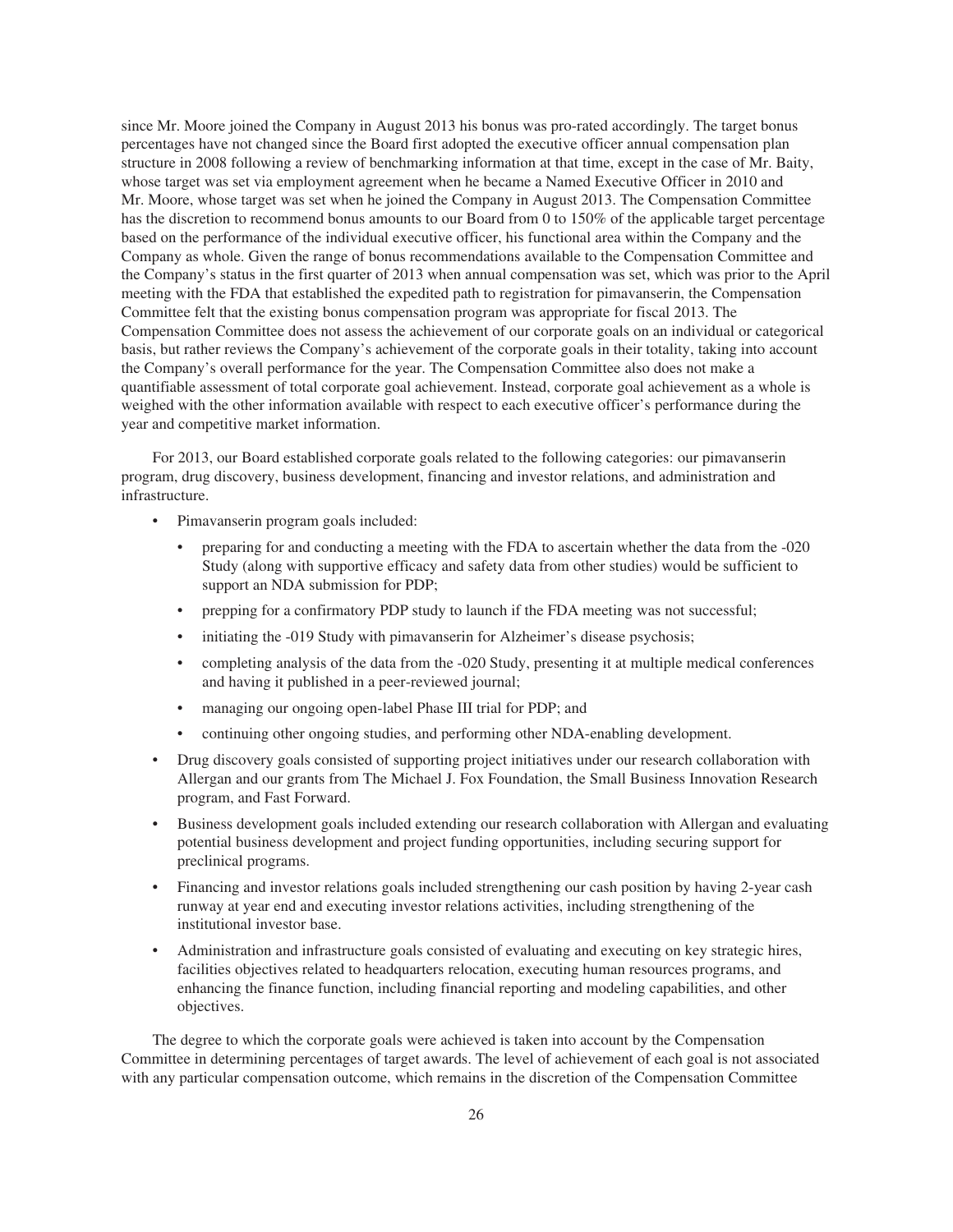regardless of goal achievement. Due to the fact a majority of goals were met for 2013, including delivering on key goals, including establishing an expedited pathway for regulatory approval of pimavanserin for PDP and completing a public equity financing in May 2013 that exceeded targets, the bonuses that were awarded by our Board for 2013 were above the target bonus for each executive. The Compensation Committee determined that the organization had an overall performance of about 130% and that the performance of the executives' functional areas ranged from 110% to 150%.

*Long-Term Incentives.* Our long-term incentives are currently in the form of stock option awards. The objective of these awards is to advance our longer-term interests and those of our stockholders and to complement incentives tied to annual performance by providing incentives for longevity with the company. We do not coordinate the grant of stock options to the timing of releases of material non-public information. Stock option grants to executives currently are made pursuant to our 2010 Plan, at the inception of service and usually thereafter in connection with the regular meeting of the Board of Directors in March of each year. For fiscal 2013, since the Company was seeking an increase to the share reserve for its 2010 Plan and management wanted to preserve the remaining shares for potential new hires, equity awards for the executive officers were delayed until the June 2013 meeting that followed stockholder approval of the amended 2010 Plan. If the 2013 grants had been made in March rather than June, the strike price for the options would have been \$6.53 rather than \$17.01. The Company's non-management employees received their annual option grants in March, in accordance with the Company's standard practice of issuing annual grants to all employees, including executives, at the same time. Accordingly, while the 2013 option awards made in June reflect a large portion of the executives' compensation in the Summary Compensation Table below, the realizable value to the executives is obviously less (and would have been recorded as a significantly smaller portion of compensation) than if they had not been delayed from March when the exercise price would have been lower. Stock options only produce value to our executives if the price of our stock appreciates, thereby directly linking the interests of executives with those of stockholders and, for this reason, they have been an invaluable piece of the executive compensation program. This is demonstrated in our executives' ability to realize value from option grants that were made prior to 2013, as reflected in the Options Exercised in Fiscal 2013 table below.

The number of stock options granted is based on the executive's position, the executive's performance in the prior year, the Company's overall performance, the executive's potential for continued sustained contributions to our success, and competitive market information. The executive's stock options are granted with an exercise price based on the fair market value, which has been deemed to be the closing price on the date of grant for all awards made after January 1, 2008. Prior to that date, fair market value under the 2004 Plan was deemed to be the closing price on the trading day prior to grant according to the terms of the 2004 Plan. Stock options granted under the 2010 Plan generally vest over a four-year period (with 25% vesting after one year and the remainder vesting monthly thereafter) and each option is exercisable over a ten-year period following its grant unless the executive's employment terminates prior to such date. Incentive stock options also include certain other terms necessary to assure compliance with the Internal Revenue Code. The 2010 Plan also permits the issuance of other types of awards, including stock appreciation rights and restricted stock, among others. We have only awarded stock options under the 2010 Plan, but the Compensation Committee, in its discretion, may elect to make different types of awards.

*Post-employment Compensation.* Our named executive officers are entitled to certain severance and change in control benefits, the terms of which are described below under "—Post-Employment Compensation." We believe these severance and change in control benefits are an essential element of our overall executive compensation package and assist us in recruiting and retaining talented individuals and aligning the executive's interests with the best interests of the stockholders.

*Other Compensation*. Consistent with our compensation philosophy, we intend to continue to maintain our current benefits for our executive officers, which are also generally available to employees, including medical, dental, vision and life insurance coverage and 401(k) matching contributions; however, the Compensation Committee in its discretion may revise, amend or add to these benefits.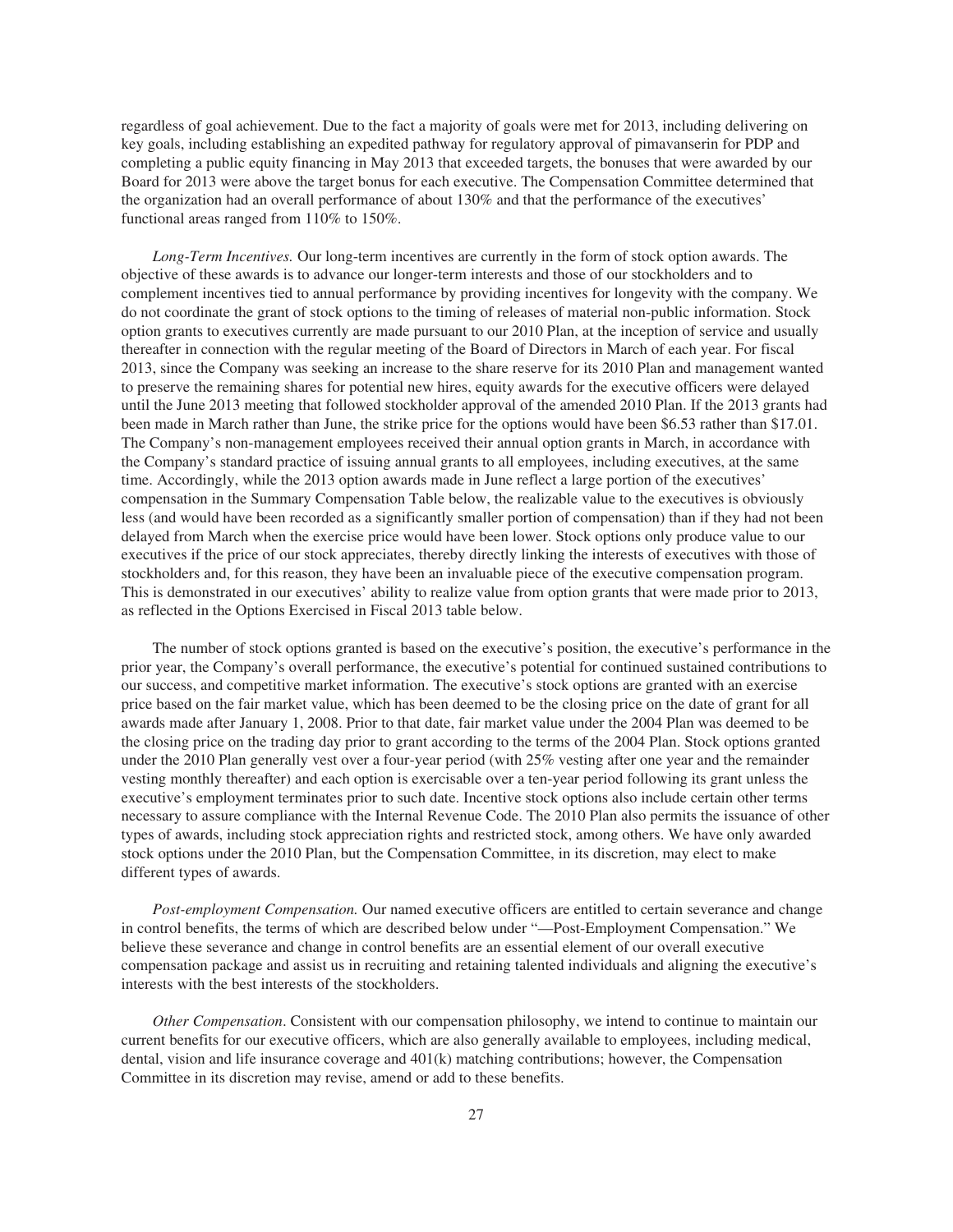*Section 162(m) Compliance*. Section 162(m) of the Internal Revenue Code generally limits the tax deductions a public corporation may take for compensation paid to its executive officers to \$1 million per executive per year. Performance based compensation tied to the attainment of specific goals is excluded from the limitation. Our stockholders have previously approved our 2010 Plan, 2004 Plan and 1997 Plan, thereby qualifying options and stock appreciation rights under these plans as performance-based compensation that may be exempt from the Section 162(m) limits. In addition, the Compensation Committee may evaluate our executive compensation policies and benefit plans to determine whether additional actions to maintain the tax deductibility of executive compensation are in the best interest of our stockholders.

#### *Compensation Committee Interlocks and Insider Participation*

As indicated above, the Compensation Committee currently consists of Drs. Kaplan and Gray and Mr. Rasmussen. No member of the Compensation Committee has ever been an officer or employee of ours. None of our executive officers currently serves, or has served during the last completed fiscal year, on the compensation committee or board of directors of any other entity that has one or more executive officers serving as a member of our Board of Directors or Compensation Committee.

## **Compensation Committee Report**

*The material in this report is not "soliciting material", is not deemed "filed" with the SEC and is not to be incorporated by reference in any filing of the Company under the Securities Act or the Exchange Act, whether made before or after the date hereof and irrespective of any general incorporation language in any such filing.*

The Compensation Committee has reviewed and discussed with management the Compensation Discussion and Analysis contained in this proxy statement. Based on this review and discussion, the Compensation Committee has recommended to the Board of Directors that the Compensation Discussion and Analysis be included in this proxy statement and incorporated into the Company's Annual Report on Form 10-K for the fiscal year ended December 31, 2013.

The foregoing report has been furnished by the Compensation Committee.

Lester J. Kaplan, Committee Chair Mary Ann Gray Torsten Rasmussen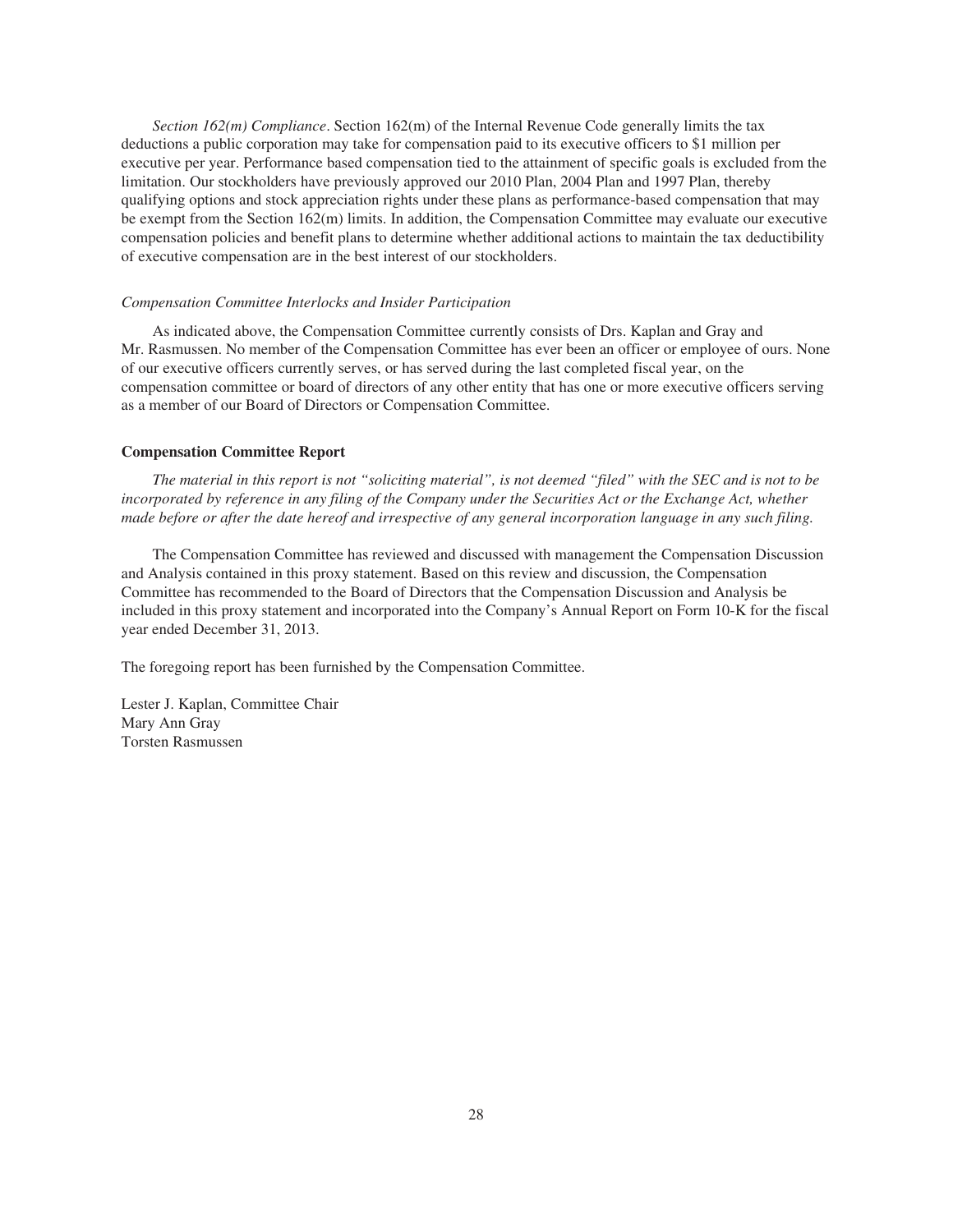## **Summary Compensation Table**

The following table shows for the fiscal years ended December 31, 2013, 2012, and 2011, compensation awarded to or paid to, or earned by, the Company's Chief Executive Officer, Chief Financial Officer and its three other executive officers (the "Named Executive Officers"). There were no other executive officers of the Company at any time in 2013.

## **Summary Compensation Table**

| <b>Name</b>                      | <b>Title</b>                                                             | Year | <b>Salary</b> | <b>Bonus</b>         | Option<br>Awards(1)                  | <b>All Other</b><br><b>Compensation</b> | Total       |
|----------------------------------|--------------------------------------------------------------------------|------|---------------|----------------------|--------------------------------------|-----------------------------------------|-------------|
| Uli Hacksell $(2)$               | Chief Executive Officer                                                  |      |               |                      | 2013 \$535,000 \$400,000 \$3,870,180 | \$13,689                                | \$4,818,869 |
|                                  |                                                                          |      |               | 2012 463,040 347,280 | 511,650                              | 13,373                                  | 1,335,343   |
|                                  |                                                                          | 2011 | 463,040       | 81,000               | 376,290                              | 13,023                                  | 933,353     |
| Thomas Aasen $(2)$<br>$\ldots$ . | Executive Vice President, 2013 385,000 160,000                           |      |               |                      | 2,257,605                            | 13,689                                  | 2,816,294   |
|                                  | Chief Financial Officer, 2012 302,418                                    |      |               | 158,769              | 298,463                              | 13,373                                  | 773,023     |
|                                  | Chief Business Officer,<br>and Treasurer                                 |      | 2011 302,418  | 38,000               | 219,503                              | 13,023                                  | 572,944     |
| Roger Mills $(3)$                | Executive Vice President, 2013 405,000                                   |      |               | 200,000              | 2,257,605                            | 13,689                                  | 2,876,294   |
|                                  | Development and Chief 2012 361,486                                       |      |               | 189,780              | 298,463                              | 873                                     | 850,602     |
|                                  | Medical Officer                                                          |      | 2011 361,486  | 38,000               | 219,503                              | 773                                     | 619,762     |
| Terrence Moore(4)<br>$\ldots$    | Executive Vice President 2013 130,128<br>and Chief Commercial<br>Officer |      |               | 48,000               | 2,237,640                            | 36,686                                  | 2,452,454   |
| Glenn Baity $(2)$                | Vice President, General                                                  | 2013 | 325,000       | 120,000              | 1,677,078                            | 13,689                                  | 2,135,767   |
|                                  | Counsel and Secretary                                                    | 2012 | 275,000       | 123,750              | 221,715                              | 13,373                                  | 633,838     |
|                                  |                                                                          | 2011 | 275,000       | 27,000               | 163,059                              | 13,023                                  | 478,082     |

(1) Amounts shown do not reflect compensation actually received by the named individual. "Option Awards" includes the grant date fair value of option awards granted in the year indicated as computed in accordance with authoritative accounting guidance. See Note 2 to the consolidated financial statements in the Company's Annual Report on Form 10-K for the year ended December 31, 2013, filed February 27, 2014 with the SEC, for the assumptions used to determine the valuation of stock option awards. Historically, option grants for executives have been made in connection with the annual March meeting of our Board of Directors. However, for fiscal 2013, since the Company was seeking an increase to the share reserve for its 2010 Equity Incentive Plan and management wanted to preserve the existing shares for potential new hires, equity awards for the executive officers were delayed until the June meeting that followed stockholder approval of the 2010 Equity Incentive Plan. If the 2013 grants had been made in March rather than June, the strike price for the options would have been \$6.53 rather than \$17.01. Had the grants been made as of the Board meeting on March 8, 2013, the "Option Awards" amounts would have been \$1,480,314, \$863,517, \$863,517 and \$641,469 for Dr. Hacksell, Mr. Aasen, Dr. Mills and Mr. Baity, respectively. Mr. Moore joined the Company in August 2013 and received his 2013 option grant at that time.

- (2) "All Other Compensation" includes \$12,750, \$12,500, and \$12,250 in employer 401(k) matching and \$939, \$873, and \$773 of supplemental life insurance premium payments in each of 2013, 2012, and 2011, respectively.
- (3) "All Other Compensation" includes \$12,750 in employer 401(k) matching for the year ended December 31, 2013, as well as \$939, \$873, and \$773 of supplemental life insurance premium payments in 2013, 2012 and 2011, respectively.
- (4) Mr. Moore became an employee of the Company on August 19, 2013. "All Other Compensation" includes \$6,506 in employer 401(k) matching, \$716 of supplemental life insurance premium payments, and \$29,464 in relocation expenses, including \$9,301 in tax gross-ups for relocation.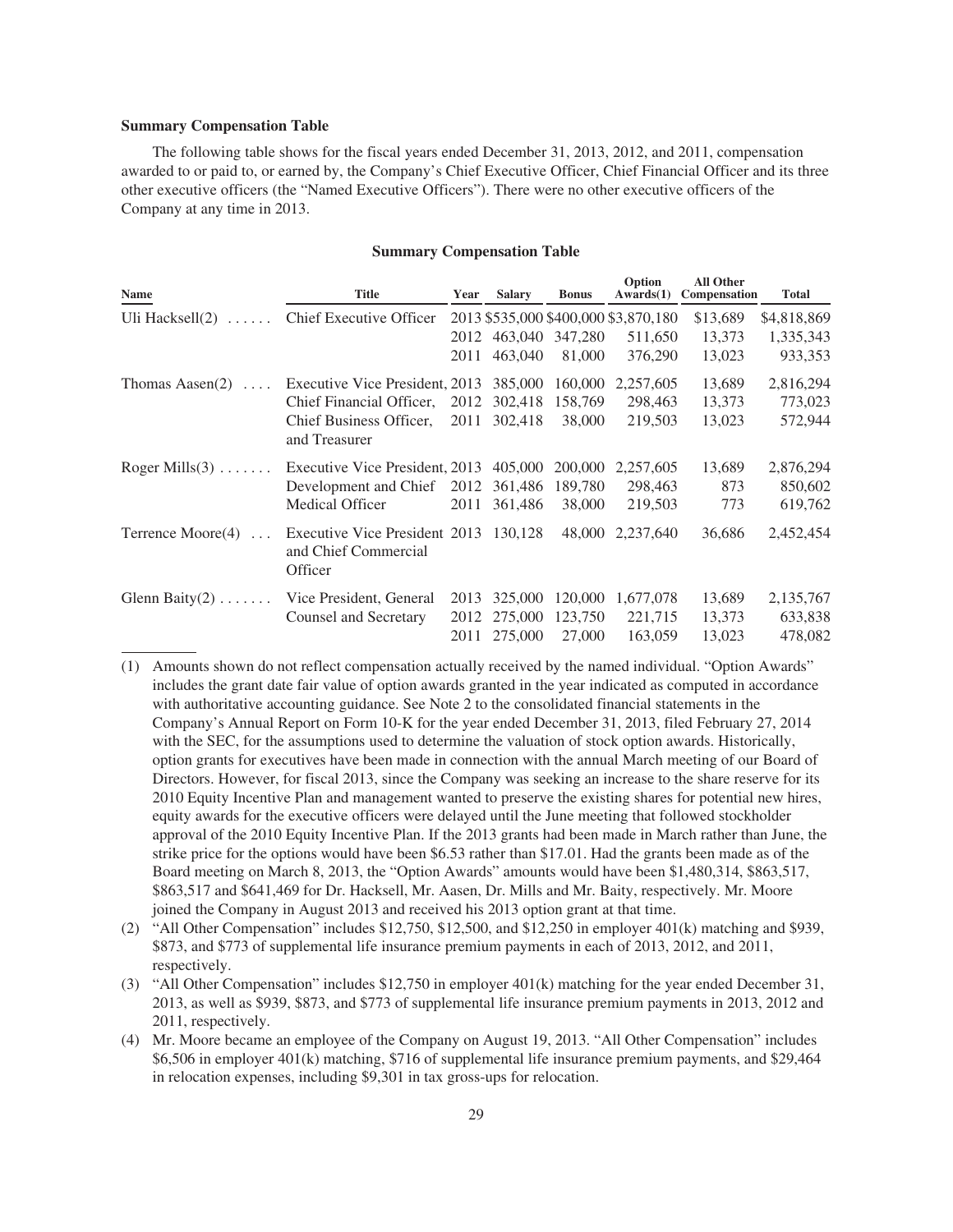### **Grants of Plan-Based Awards**

The following table shows certain information regarding grants of plan-based awards to the Named Executive Officers for the fiscal year ended December 31, 2013:

## **Grants of Plan-Based Awards in Fiscal 2013**

| Name                                                                                      | <b>Grant Date</b> | <b>Option Awards:</b><br>Number of<br><b>Securities</b><br>Underlying<br><b>Options</b> | <b>Exercise or</b><br><b>Base Price</b><br>of Option<br>Awards(1) | <b>Grant Date</b><br><b>Fair Value</b><br>of Option<br>Awards(2) |
|-------------------------------------------------------------------------------------------|-------------------|-----------------------------------------------------------------------------------------|-------------------------------------------------------------------|------------------------------------------------------------------|
|                                                                                           |                   | 300,000                                                                                 | \$17.01                                                           | \$3,870,180                                                      |
| Thomas Aasen $\dots \dots \dots \dots \dots \dots \dots \dots \dots \dots \dots$ 6/7/2013 |                   | 175,000                                                                                 | 17.01                                                             | 2.257.605                                                        |
|                                                                                           |                   | 175,000                                                                                 | 17.01                                                             | 2.257.605                                                        |
|                                                                                           |                   | 150,000                                                                                 | 19.61                                                             | 2.237.640                                                        |
|                                                                                           |                   | 130,000                                                                                 | 17.01                                                             | 1,677,078                                                        |

(1) In accordance with the terms of the 2010 Plan, the exercise price of each option was set at the market closing price of our common stock on the date of grant. Historically, option grants for executives have been made in connection with the annual March meeting of our Board of Directors.

(2) See Note 2 to the consolidated financial statements in the Company's Annual Report on Form 10-K for the year ended December 31, 2013, filed February 27, 2014 with the SEC, for the stock compensation expense assumptions used to determine the valuation and expensing of stock option awards. The values recognized in the "Grant Date Fair Value of Option Awards" column above do not reflect estimated forfeitures.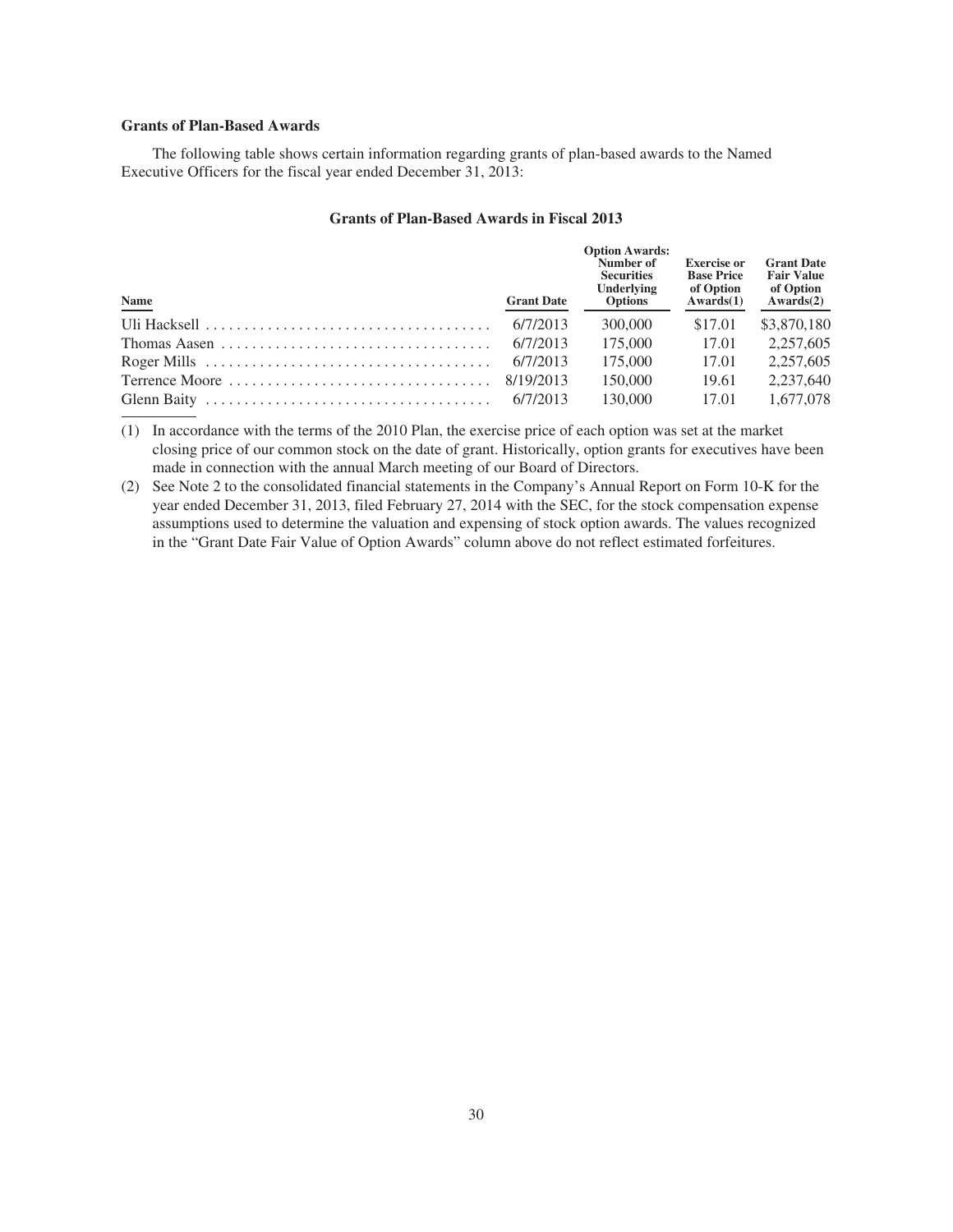# **Outstanding Equity Awards at Fiscal Year-End**

The following table shows certain information regarding outstanding equity awards at December 31, 2013 for the Named Executive Officers:

|                                             |                                                                                            | <b>Option Awards</b>                                                                     |                                        |                                    |                                     |  |  |
|---------------------------------------------|--------------------------------------------------------------------------------------------|------------------------------------------------------------------------------------------|----------------------------------------|------------------------------------|-------------------------------------|--|--|
| <b>Name</b>                                 | <b>Number of Securities</b><br>Underlying<br><b>Unexercised Options</b><br>Exerciseable(1) | <b>Number of Securities</b><br>Underlying<br><b>Unexercised Options</b><br>Unexercisable | <b>Vesting</b><br>Commencement<br>Date | Option<br><b>Exercise</b><br>Price | Option<br><b>Expiration</b><br>Date |  |  |
| Uli Hacksell                                | 75,000                                                                                     |                                                                                          | 3/11/05                                | 6.95                               | 3/10/15                             |  |  |
|                                             | 55,000                                                                                     |                                                                                          | 3/10/06                                | 14.83                              | 3/9/16                              |  |  |
|                                             | 55,000                                                                                     |                                                                                          | 3/9/07                                 | 6.86                               | 3/8/17                              |  |  |
|                                             | 60,000                                                                                     |                                                                                          | 3/7/08                                 | 8.32                               | 3/6/18                              |  |  |
|                                             | 150,000                                                                                    |                                                                                          | 10/20/08                               | 2.00                               | 10/19/18                            |  |  |
|                                             | 321,625                                                                                    | 21,875                                                                                   | 3/12/10                                | 1.55                               | 3/11/20                             |  |  |
|                                             | 206,250                                                                                    | 93,750                                                                                   | 3/25/11                                | 1.62                               | 3/24/21                             |  |  |
|                                             | 131,250                                                                                    | 168,750                                                                                  | 3/23/12                                | 2.18                               | 3/22/22                             |  |  |
|                                             |                                                                                            | 300,000                                                                                  | 6/7/13                                 | 17.01                              | 6/6/23                              |  |  |
| subtotal $\ldots \ldots \ldots \ldots$      | 1,054,125                                                                                  | 584,375                                                                                  |                                        |                                    |                                     |  |  |
| Thomas Aasen                                | 25,000                                                                                     |                                                                                          | 3/11/05                                | 6.95                               | 3/10/15                             |  |  |
|                                             | 25,000                                                                                     |                                                                                          | 3/10/06                                | 14.83                              | 3/9/16                              |  |  |
|                                             | 22,000                                                                                     |                                                                                          | 3/9/07                                 | 6.86                               | 3/8/17                              |  |  |
|                                             | 26,000                                                                                     |                                                                                          | 3/7/08                                 | 8.32                               | 3/6/18                              |  |  |
|                                             | 50,000                                                                                     |                                                                                          | 10/20/08                               | 2.00                               | 10/19/18                            |  |  |
|                                             | 99,971                                                                                     | 12,500                                                                                   | 3/12/10                                | 1.55                               | 3/11/20                             |  |  |
|                                             | 120,312                                                                                    | 54,688                                                                                   | 3/25/11                                | 1.62                               | 3/24/21                             |  |  |
|                                             | 76,562                                                                                     | 98,438                                                                                   | 3/23/12                                | 2.18                               | 3/22/22                             |  |  |
|                                             |                                                                                            | 175,000                                                                                  | 6/7/13                                 | 17.01                              | 6/6/23                              |  |  |
| subtotal $\ldots \ldots \ldots \ldots$      | 444,845                                                                                    | 340,626                                                                                  |                                        |                                    |                                     |  |  |
| Roger Mills $\dots \dots \dots \dots \dots$ | 100,000                                                                                    |                                                                                          | 6/30/06                                | 8.18                               | 6/29/16                             |  |  |
|                                             | 50,000                                                                                     |                                                                                          | 3/9/07                                 | 6.86                               | 3/8/17                              |  |  |
|                                             | 25,000                                                                                     |                                                                                          | 3/7/08                                 | 8.32                               | 3/6/18                              |  |  |
|                                             | 75,000                                                                                     |                                                                                          | 10/20/08                               | 2.00                               | 10/19/18                            |  |  |
|                                             | 151,535                                                                                    | 12,500                                                                                   | 3/12/10                                | 1.55                               | 3/11/20                             |  |  |
|                                             | 120,312                                                                                    | 54,688                                                                                   | 3/25/11                                | 1.62                               | 3/24/21                             |  |  |
|                                             | 76,562                                                                                     | 98,438                                                                                   | 3/23/12                                | 2.18                               | 3/22/22                             |  |  |
|                                             |                                                                                            | 175,000                                                                                  | 6/7/13                                 | 17.01                              | 6/6/23                              |  |  |
| subtotal                                    | 598,409                                                                                    | 340,626                                                                                  |                                        |                                    |                                     |  |  |
| Glenn Baity                                 | 42,000                                                                                     |                                                                                          | 7/26/04                                | 6.17                               | 7/25/14                             |  |  |
|                                             | 7,000                                                                                      |                                                                                          | 3/14/06                                | 15.37                              | 3/13/16                             |  |  |
|                                             | 16,000                                                                                     |                                                                                          | 3/8/07                                 | 6.78                               | 3/7/17                              |  |  |
|                                             | 20,000                                                                                     |                                                                                          | 3/7/08                                 | 8.32                               | 3/6/18                              |  |  |
|                                             | 20,000                                                                                     |                                                                                          | 10/20/08                               | 2.00                               | 10/19/18                            |  |  |
|                                             | 15,000                                                                                     |                                                                                          | 10/22/08                               | 1.64                               | 10/21/18                            |  |  |
|                                             | 50,625                                                                                     | 9,375                                                                                    | 3/12/10                                | 1.55                               | 3/11/20                             |  |  |
|                                             | 59,375                                                                                     | 40,625                                                                                   | 3/25/11                                | 1.62                               | 3/24/21                             |  |  |
|                                             | 56,875                                                                                     | 73,125                                                                                   | 3/23/12                                | 2.18                               | 3/22/22                             |  |  |
|                                             | $\overbrace{\phantom{123321}}$                                                             | 130,000                                                                                  | 6/7/13                                 | 17.01                              | 6/6/23                              |  |  |
| subtotal                                    | 286,875                                                                                    | 253,125                                                                                  |                                        |                                    |                                     |  |  |
| Terrence Moore                              |                                                                                            | 150,000                                                                                  | 8/19/13                                | 19.61                              | 8/18/23                             |  |  |
| subtotal                                    |                                                                                            | 150,000                                                                                  |                                        |                                    |                                     |  |  |

**Outstanding Equity Awards at December 31, 2013**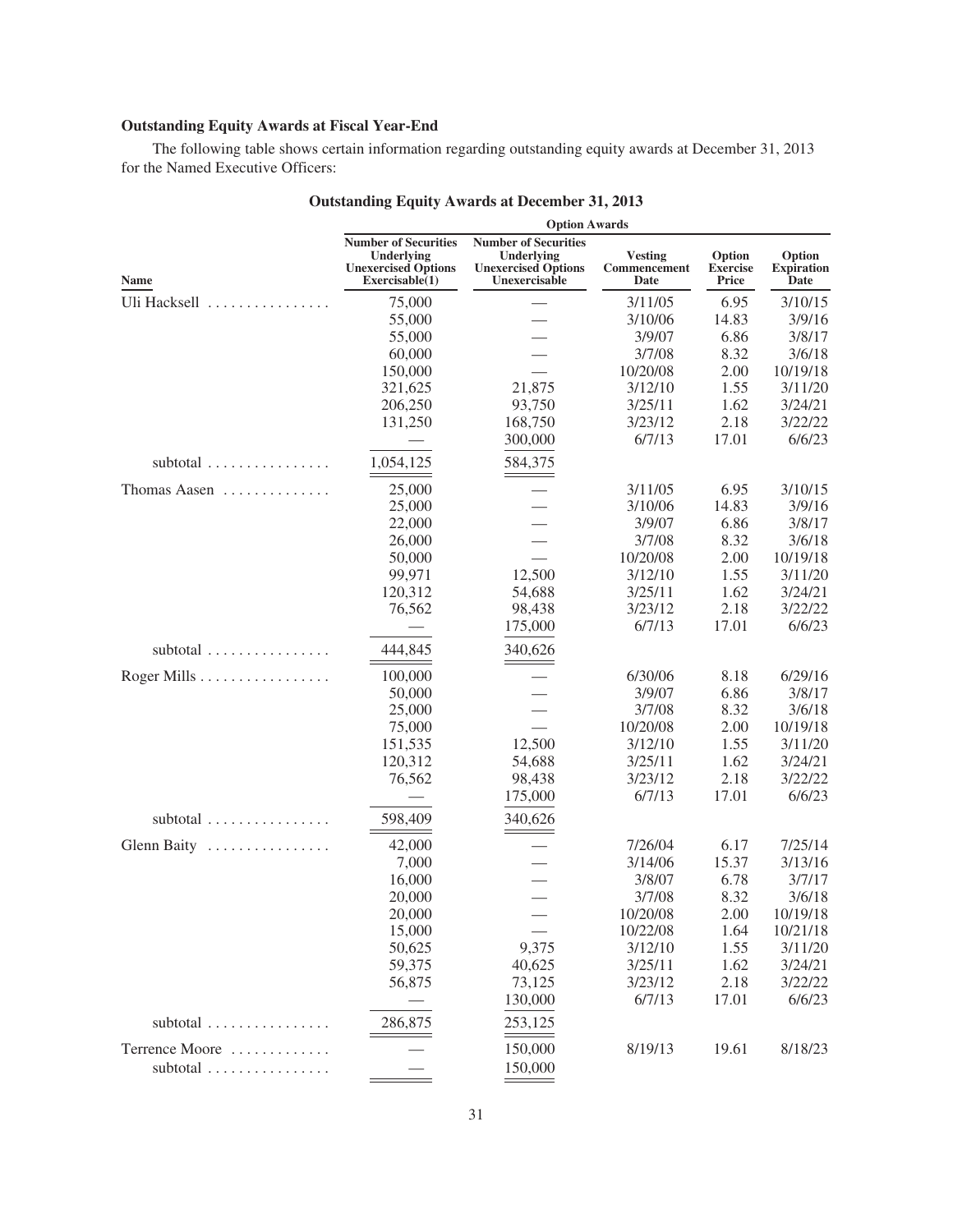(1) All options granted to our Named Executive Officers vest over four years with 25% of the total number of shares subject to an option vesting after the first year and 1/48th per month thereafter; except that the options that expire on October 19, 2018 vested over four years with 50% of the total number of shares subject to such options vesting after two years and 1/48th per month thereafter; provided, that (i) vesting of all options is subject to acceleration following specified events as described under "—*Effect of change in control on stock option awards"* below and (ii) in connection with Mr. Aasen's retirement on April 18, 2014, each of his outstanding, but not fully vested, options was accelerated by six months.

### **Option Exercises and Stock Vested**

The following table shows for the fiscal year ended December 31, 2013, certain information regarding option exercises and stock vested during the year with respect to the Named Executive Officers. The Company has not made any restricted stock awards.

#### **Option Exercises in Fiscal 2013**

|      | <b>Option Awards</b>                                           |                       |  |
|------|----------------------------------------------------------------|-----------------------|--|
| Name | <b>Number of Shares</b><br>Acquired on Exercise on Exercise(1) | <b>Value Realized</b> |  |
|      | 193.500                                                        | \$2,726,308           |  |
|      | 165.529                                                        | 2.285.211             |  |
|      | 35.965                                                         | 843.739               |  |
|      |                                                                |                       |  |
|      | 120.000                                                        | 1,307,400             |  |

(1) Amounts shown do not reflect amounts actually received by the named individual. The amounts reflect the products of (i) the difference between the market closing price on the date of exercise less the exercise price of the applicable option multiplied by (ii) the number of shares exercised under the applicable option.

### **Post-Employment Compensation**

The amounts of compensation payable to each Named Executive Officer upon termination of the employment of the executive are described below. Our Compensation Committee may in its discretion recommend revisions, amendments or additions to these benefits for the approval of the Board. In January 2014, Mr. Aasen announced that he would be retiring from the Company due to health and family-related considerations. Following this announcement, on March 7, 2014, our Board of Directors approved modifications of Mr. Aasen's outstanding options in recognition of his over 15 years of service to the Company and his continuing service to the Company during a transition period that was expected to last no later than mid-year. Effective immediately prior to the date of Mr. Aasen's retirement, the vesting of each outstanding option that is not already fully vested was accelerated by six months and the exercise period of each outstanding option shall continue until the earlier of (i) 18 months from his retirement date and (ii) the original term of such option. The following discussion of potential future payments excludes Mr. Aasen, whose retirement date was April 18, 2014.

#### **Payments made upon termination**

Regardless of the manner in which a Named Executive Officer's employment terminates, the Named Executive Officer is entitled to receive amounts earned during his term of employment, including accrued and unpaid salary and payment in lieu of unused vacation days.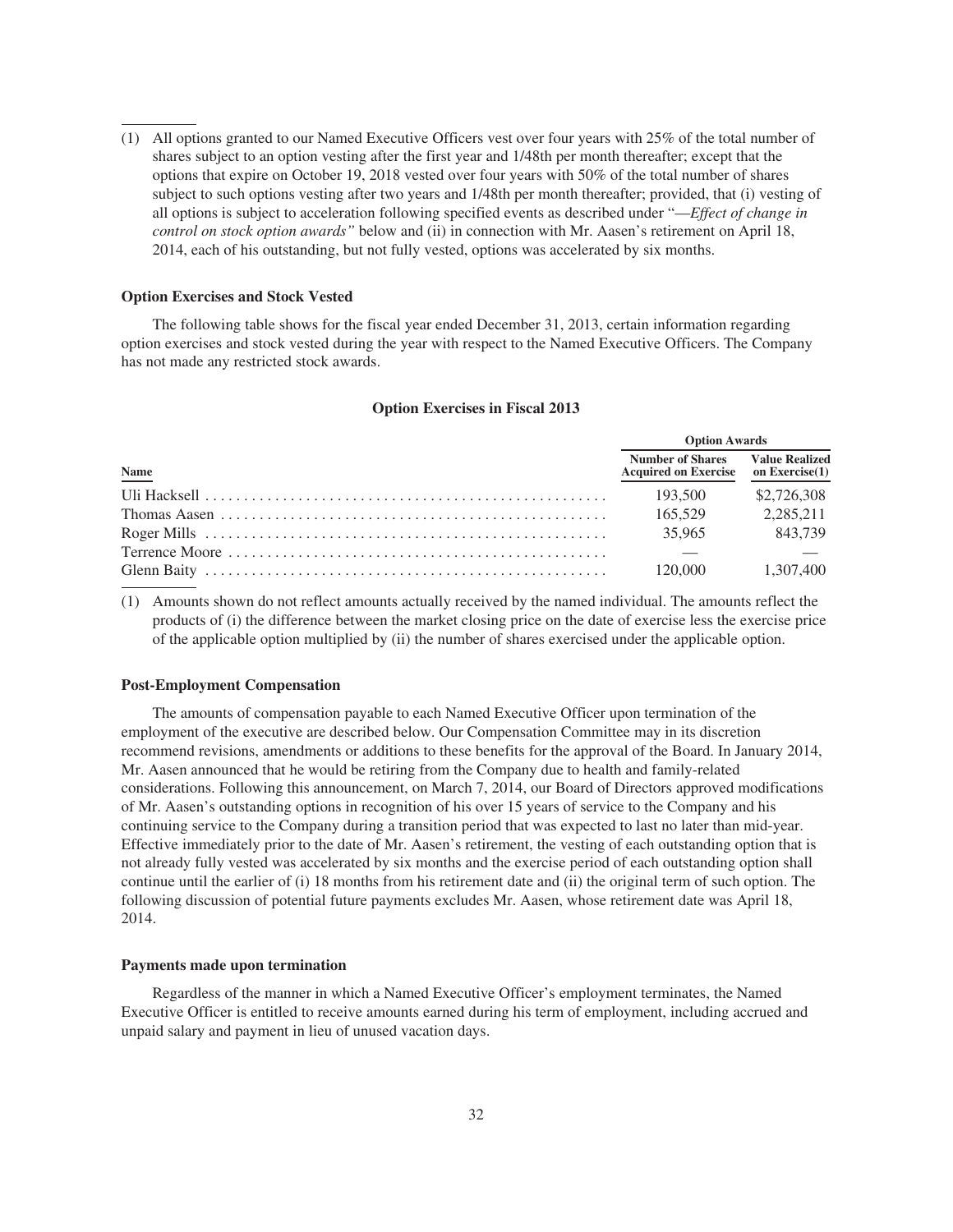### **Potential payment under employment arrangements**

We have entered into offer letters or employment agreements with each of our Named Executive Officers, setting forth their respective base salary, bonus targets, and other employment benefits. Each Named Executive Officer's employment is on an "at-will" basis and can be terminated by us or the applicable officer at any time, for any reason and with or without notice, subject, where applicable, to the severance arrangements contained therein. If we terminate the employment of Drs. Hacksell or Mills or Mr. Moore for reasons other than cause, we are obligated to pay that executive officer one year's salary and to continue other benefits the officer may be receiving at the time of termination for the one-year period following termination of employment. If we terminate the employment of Mr. Baity for reasons other than cause, we are obligated to pay him nine months' salary and to continue other benefits he may be receiving at the time of termination for the nine-month period following the termination of his employment. The actual amounts of any such termination payments would be based on the executive's then applicable salary. Salary increases were made for fiscal 2014 in March, so the current amounts payable under the above-described severance would be \$580,000 for Dr. Hacksell, \$425,000 for Dr. Mills, \$360,000 for Mr. Moore, and \$255,000 for Mr. Baity. The value of the health care benefits that would be extended would be as follows: \$18,588 for Dr. Hacksell, \$27,184 for Dr. Mills, \$18,702 for Mr. Moore, and \$6,725 for Mr. Baity. Under the employment terms, "cause" means, generally, (a) material failure to competently perform assigned duties for the Company, (b) sustained poor performance of any material aspect of job duties or obligations, (c) dishonesty, gross negligence or other material misconduct, or (d) conviction of, or the entry of a pleading of guilty or *nolo contendere* to, any crime involving moral turpitude or any felony.

### **Effect of change in control on stock option awards**

In the event the Company is acquired or completes a merger, any options that are outstanding but unvested, including any such options held by a Named Executive Officer, that are not assumed by the acquiring company will vest. In addition, following a merger in which the options have been assumed, if a Named Executive Officer's employment is involuntarily terminated or terminated by such officer for good reason, then any unvested options held by the Named Executive Officer will vest. Thus, this type of option acceleration would require a "double trigger" for the applicable Named Executive Officer. A qualifying termination is a termination for any reason other than cause, or by the employee for good reason. For all currently outstanding but unvested options, which would have been issued under the 2010 Plan, "cause" means (i) such employee's attempted commission of, or participation in, a fraud or act of dishonesty against the Company; (ii) such employee's intentional, material violation of any contract or agreement between the employee and the Company or of any statutory duty owed to the Company; (iii) such employee's unauthorized use or disclosure of the Company's confidential information or trade secrets; (iv) such employee's gross negligence or gross misconduct; (v) such employee's material failure to competently perform his/her assigned duties for the Company; (vi) sustained poor performance of any material aspect of the employee's duties or obligations; or (viii) employee's conviction of, or the entry of a pleading of guilty or *nolo contendere* by such employee to, any crime involving moral turpitude or any felony. "Good reason" under the 2010 Plan means (i) the assignment to the employee of any duties or responsibilities that results in a material diminution in the employee's function as in effect immediately prior to the effective date of the merger; (ii) a reduction by the Company in the employee's annual base salary, as in effect on the effective date of the merger or as increased thereafter; provided, however, that Good Reason shall not be deemed to have occurred in the event of a reduction in the employee's annual base salary that is pursuant to a salary reduction program affecting substantially all of the employees of the Company and that does not adversely affect the employee to a greater extent than other similarly situated employees; (iii) any failure by the Company to continue in effect any benefit plan or program, including incentive plans or plans with respect to the receipt of securities of the Company, in which the employee was participating immediately prior to the effective date of the merger (hereinafter referred to as "Benefit Plans"), or the taking of any action by the Company that would adversely affect the employee's participation in or reduce the employee's benefits under the Benefit Plans or deprive the employee of any fringe benefit that the employee enjoyed immediately prior to the effective date of the Change in Control; provided, however, that Good Reason shall not be deemed to have occurred if the Company provides for the employee's participation in benefit plans and programs that, taken as a whole, are comparable to the Benefit Plans; (iv) a relocation of the employee's business office to a location more than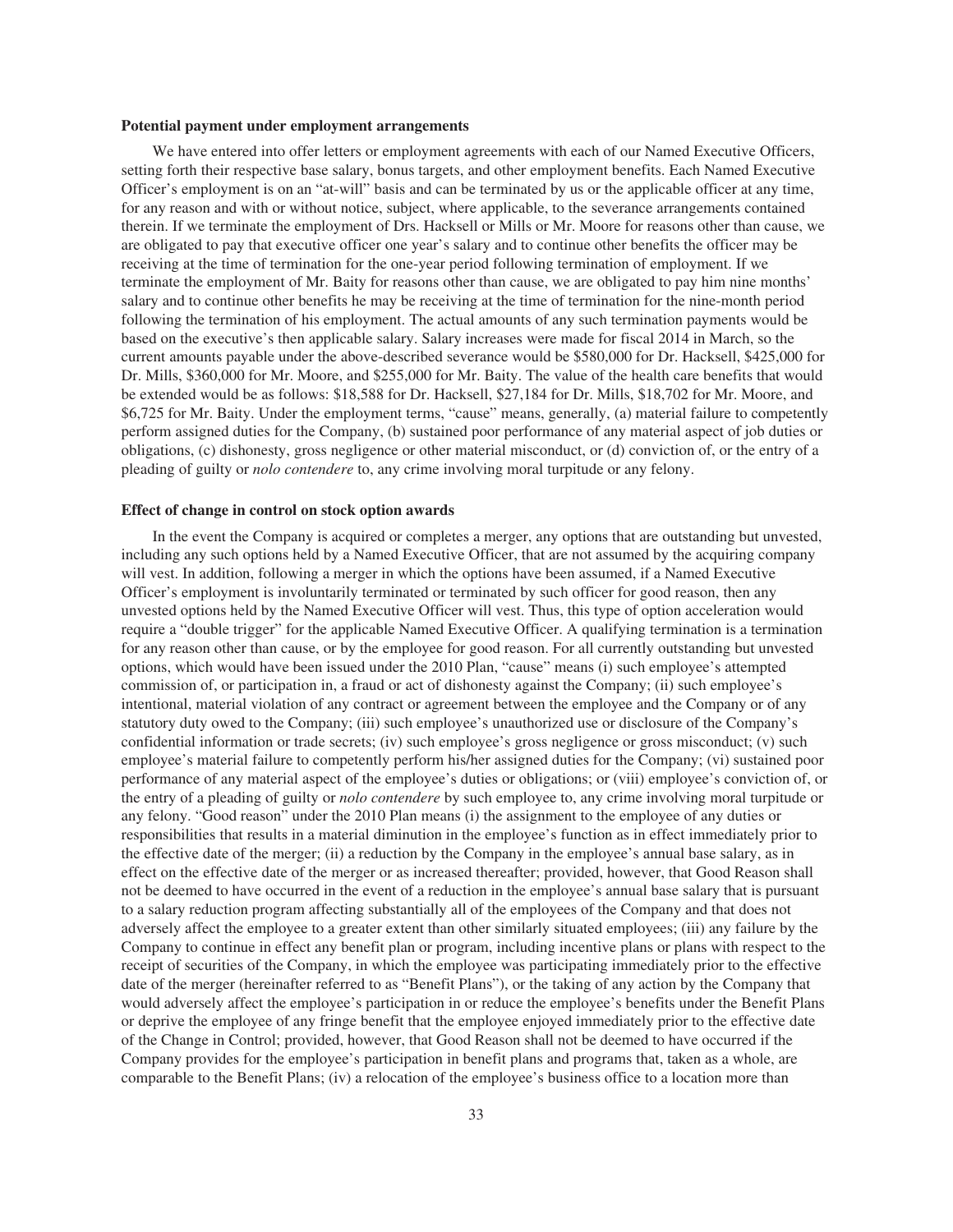30 miles by car; or (v) a material breach by the Company of any provision of the 2010 Plan, applicable option agreement or any other material agreement between the employee and the Company concerning the terms and conditions of the employee's employment.

For the purpose of the foregoing double-trigger acceleration of options under the 2010 Plan, a "merger" means the occurrence, in a single transaction or in a series of related transactions, of any one or more of the following events:

- a sale or other disposition of all or substantially all, as determined by the Board of Directors in its discretion, of the consolidated assets of the Company and its subsidiaries;
- a sale or other disposition of at least 90% of the outstanding securities of the Company;
- a merger, consolidation or similar transaction following which the Company is not the surviving corporation; or
- a merger, consolidation or similar transaction following which the Company is the surviving corporation but the shares of common stock outstanding immediately preceding the merger, consolidation or similar transaction are converted or exchanged by virtue of the merger, consolidation or similar transaction into other property, whether in the form of securities, cash or otherwise.

If a merger had occurred, effective as of December 31, 2013, the value of the accelerated options to our executive officers would have been: \$8.9 million, \$5.2 million, \$5.2 million, \$807,000 and \$3.9 million to Dr. Hacksell, Mr. Aasen, Dr. Mills, Mr. Moore, and Mr. Baity, respectively, calculated as the sum for each individual of the products of the (i) the difference between the exercise price of each option deemed accelerated and the fair market value of our common stock on December 31, 2013 multiplied by (ii) the number of shares deemed accelerated under the applicable option.

### **2013 change in control severance benefit plan**

In 2013, the Compensation Committee of our Board of Directors, acting pursuant to authority delegated to it by our Board of Directors, adopted the ACADIA Pharmaceuticals Inc. Change in Control Severance Benefit Plan (the "Severance Plan"). In adopting the plan, the Board considered the benefit to the Company and its stockholders in providing incentives for management continuity in the event of a merger for the Company (as described above under – Effect of change in control on stock option awards). In reviewing the terms of the Severance Plan, the Compensation Committee and the Board reviewed information about the practices of other companies in the health care industry. The Severance Plan could also be used for new members of management that are hired as the Company grows and the Compensation Committee believes that it will assist with recruiting in this regard. Mr. Moore was added to the Severance Plan upon joining the Company in August 2013.

The Severance Plan entitles our Named Executive Officers and other key employees to certain severance payments and benefits in the event of a qualifying termination of employment up to one month prior to or within 13 months following certain change in control events. The Severance Plan thus requires a "double trigger" before any benefits are received by the Named Executive Officers. A qualifying termination is a termination by us for any reason other than cause, or by the employee for good reason. For purposes of the Severance Plan, "cause" means (i) such employee's attempted commission of, or participation in, a fraud or act of dishonesty against the Company; (ii) such employee's intentional, material violation of any contract or agreement between the employee and the Company or of any statutory duty owed to the Company; (iii) such employee's unauthorized use or disclosure of the Company's confidential information or trade secrets; (iv) such employee's gross negligence or gross misconduct; (v) such employee's material failure to competently perform his/her assigned duties for the Company; (vi) sustained poor performance of any material aspect of the employee's duties or obligations; or (viii) employee's conviction of, or the entry of a pleading of guilty or *nolo contendere* by such employee to, any crime involving moral turpitude or any felony. "Good reason" means (i) the assignment to employee of any duties or responsibilities that results in a material diminution in the employee's authorities,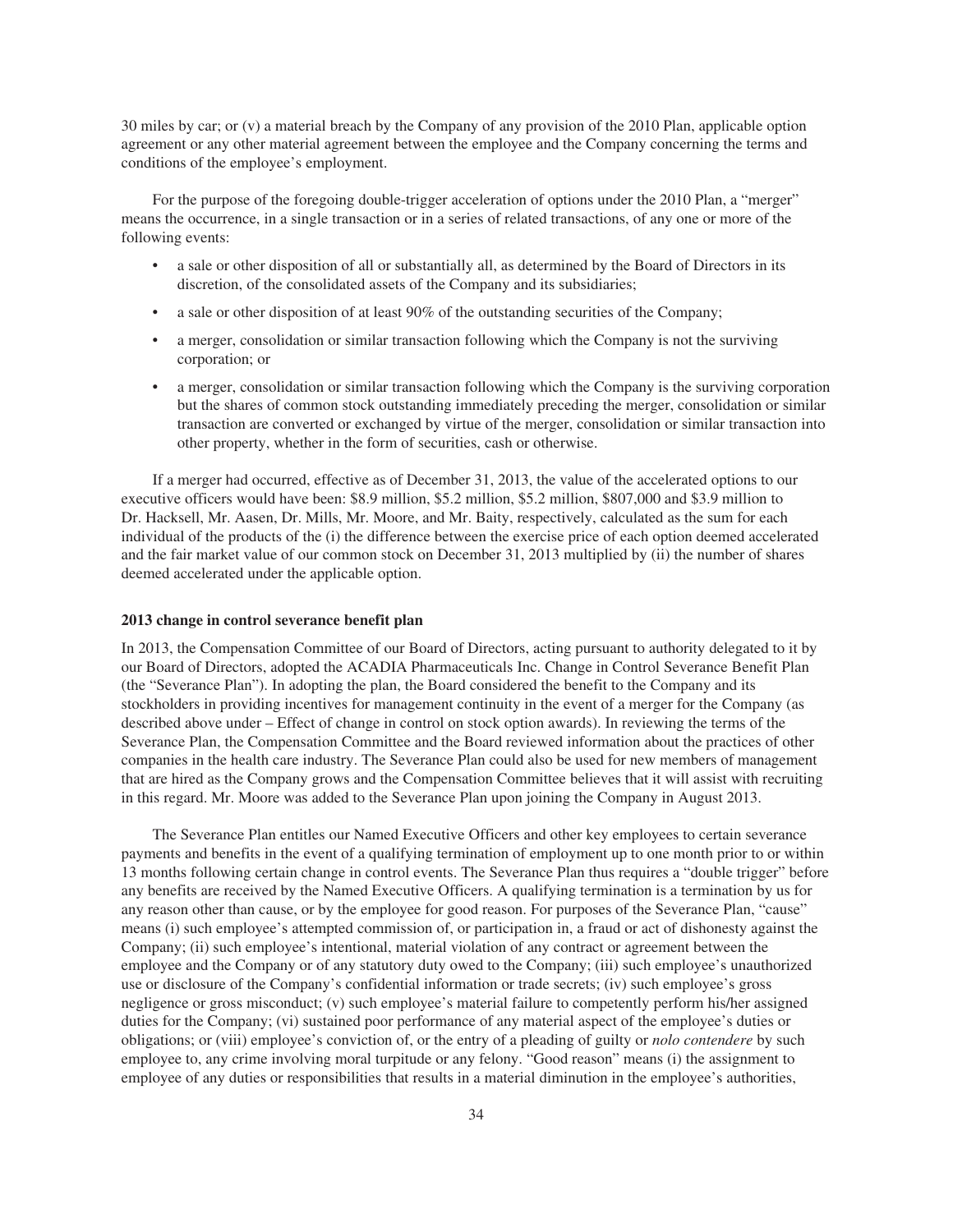duties or responsibilities as in effect immediately prior to such reduction; (ii) a material reduction by the Company in the employee's annual base salary, as in effect prior to such reduction; (iii) a relocation of the employee's principal business office to a location that increases the employee's one-way driving distance by 30 miles or more; or (iv) a material breach by the Company of any provision of the Severance Plan or any other material agreement between the employee and the Company concerning the terms and conditions of the employee's employment.

The amount of payments and the type of benefits provided under the Severance Plan vary based on the employee's position and include cash severance payments based on base salary and bonus, accelerated vesting of equity awards (as described above under – Effect of change in control on stock option awards), payment for continued coverage under group health plans, and payment for outplacement services. Specifically, each Named Executive Officer is entitled to a Base Compensation Severance Benefit that is equal to the individual's base salary plus the average of the individual's bonus payments for the two prior years, which amount is then multiplied by 1.5 for Dr. Hacksell, 1.3 for Dr. Mills and Mr. Moore, and 1.15 for Mr. Baity. In addition, the Named Executive Officers are also eligible to receive a pro-rated portion of the target bonus for the year in which the change in control occurs. The payments and benefits provided under the Severance Plan will replace any severance or similar payments or benefits under an employment agreement or other arrangement with us and are subject to the employee's compliance with the other terms and conditions of the Severance Plan. In order to receive any benefits under the Severance Plan, employees must sign a general release and waiver of all claims against the Company.

### **Nonqualified Deferred Compensation**

None of our Named Executive Officers participates in or has account balances in nonqualified defined contribution plans or other nonqualified deferred compensation plans maintained by us. Our Compensation Committee may elect to provide our officers and other employees with non-qualified defined contribution or other nonqualified deferred compensation benefits in the future.

#### **Equity Compensation Plan Information**

The following table provides certain information as of December 31, 2013, with respect to all of our equity compensation plans in effect on that date:

|                                                                 | Number of securities to be<br>issued upon exercise of<br>outstanding options,<br>warrants and rights<br>(a) | Weighted-average<br>exercise price of<br>outstanding options,<br>warrants and rights<br>(b) | <b>Number of securities</b><br>remaining available for<br>issuance under equity<br>compensation plans<br>(excluding securities reflected in<br>column (a))<br>(c) |
|-----------------------------------------------------------------|-------------------------------------------------------------------------------------------------------------|---------------------------------------------------------------------------------------------|-------------------------------------------------------------------------------------------------------------------------------------------------------------------|
| Equity compensation plans approved<br>by stockholders $(1)$     | 7,338,138                                                                                                   | \$6.81                                                                                      | 7,043,499                                                                                                                                                         |
| Equity compensation plans not<br>approved by stockholders $(2)$ |                                                                                                             |                                                                                             |                                                                                                                                                                   |
|                                                                 | 7,338,138                                                                                                   | \$6.81                                                                                      | 7,043,499                                                                                                                                                         |

<sup>(1)</sup> Includes our 1997 Stock Option Plan, the 2004 Plan, the 2010 Plan and our 2004 Employee Stock Purchase Plan (the "ESPP"). 333,400 shares under column (c) are attributable to our ESPP. Our ESPP contains a so called "evergreen" provision providing for an annual increase to its share reserve in connection with the 2014 Annual Meeting of Stockholders. The number of shares to be added to our ESPP will be equal to the least of: (i) 988,874, which is one percent of our outstanding common stock as of April 8, 2014, the record date for the 2014 Annual Meeting of Stockholders; (ii) 150,000; or (iii) an amount determined for such year by our Board of Directors. This evergreen provision will expire following the 2014 Annual Meeting.

<sup>(2)</sup> As of December 31, 2013, we did not have any equity compensation plans that were not approved by our stockholders.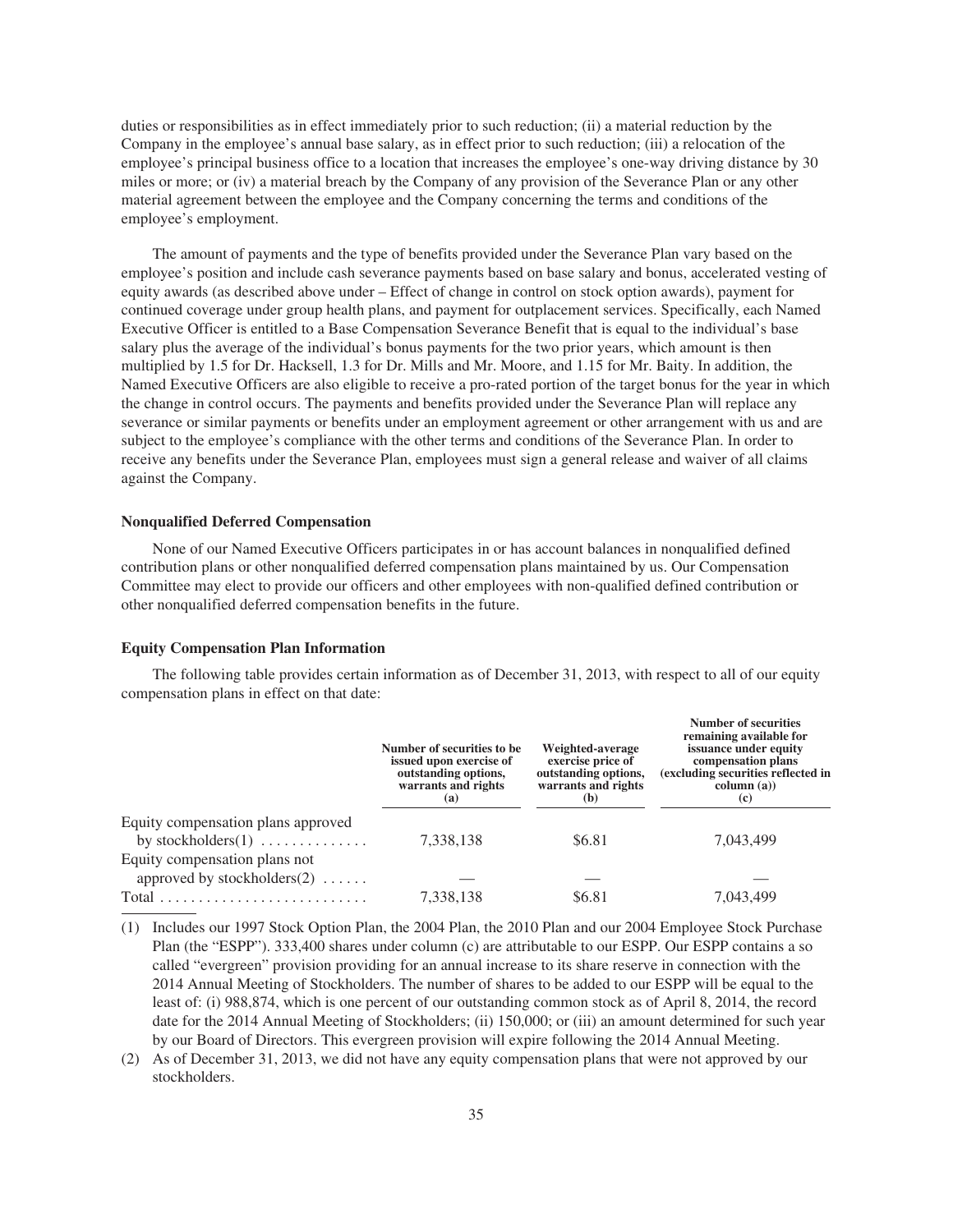### **Director Compensation**

In March 2013, the Board approved an update to the compensation program for our non-employee directors that went into effect commencing June 1, 2013. This change was made following a review of materials provided by FW Cook regarding compensation of the same comparable group of companies that was used to evaluate executive compensation. The prior compensation program had been in place since 2008. Under the current director compensation plan, we provide each of our non-employee directors with cash compensation solely in the form of annual retainers, as set forth in the table that follows this paragraph. After May 31, 2013, fees were no longer paid for individual meeting attendance, however Board members were compensated for meetings that occurred earlier in 2013 according to the terms of the prior compensation plan, which provided as follows: directors received \$1,000 per regular board meeting and \$250 per special telephonic board meeting; committee members received \$750 per regular meeting and \$500 per special telephonic meeting, and the committee chairs received twice those amounts. We also reimburse our non-employee directors for their reasonable expenses incurred in attending meetings of our Board of Directors and committees of the Board.

Each of our non-employee directors also receives an annual stock option grant under our 2010 Plan for 12,500 shares, with the grant for the Chairman of the Board including an additional 1,500 shares. Options granted to our non-employee directors are intended by us not to qualify as incentive stock options under the Internal Revenue Code of 1986, as amended. These option grants are non-discretionary. In addition, any person who joins the Board of Directors as a non-employee director will receive an option to purchase 15,000 shares of common stock upon his or her election. The annual retainer amount and option grant could be pro-rated for a director that joined the Board other than at the first meeting of the Board following the annual meeting of stockholders.

Initial grants (i.e., those made upon a non-employee director's election to our Board of Directors) vest over two years following the date of grant, and annual grants vest at the rate of 1/4th each three months after the date of grant. The exercise price for option grants is equal to the closing price for the Company's common stock on the option grant date. In general, the term of stock options granted under the 2010 Plan may not exceed ten years.

Unless the terms of a non-employee director's stock option agreement provide for earlier or later termination, if an optionholder's service relationship with us, or any affiliate of ours, ceases for any reason, the optionholder may exercise any vested options up to three years from cessation of service.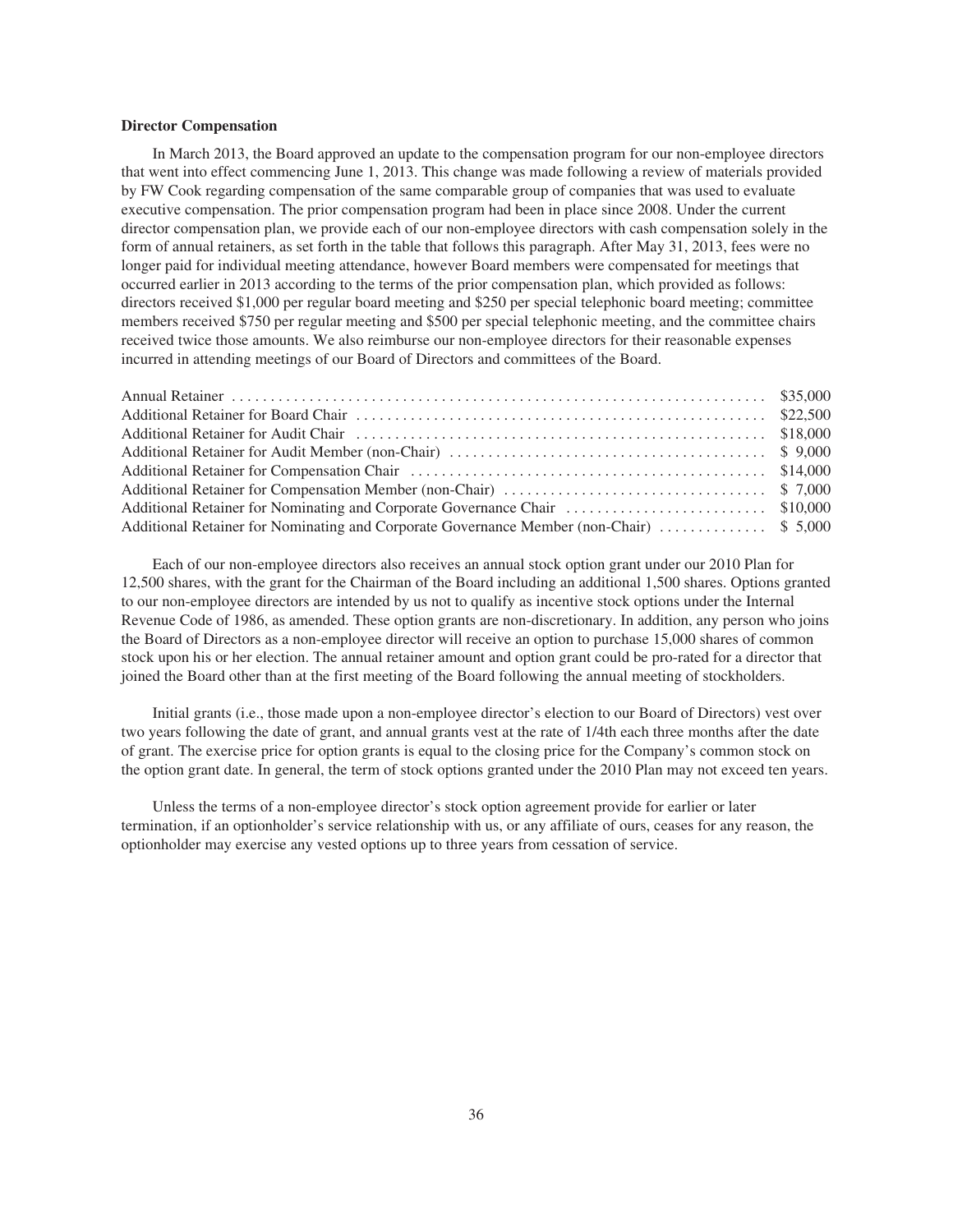The following table shows for the fiscal year ended December 31, 2013 certain information with respect to the compensation of all persons who served as directors of the Company during the year, other than Dr. Hacksell, who is a Named Executive Officer and received no additional compensation for his services as a director:

### **Director Compensation for Fiscal 2013**

| <b>Name</b> | <b>Fees Earned or</b><br>Paid in Cash(1) | Option<br>Awards(2) | Total     |
|-------------|------------------------------------------|---------------------|-----------|
|             | \$36,250                                 | \$220,000           | \$256,250 |
|             | 48,000                                   | 161,000             | 209,000   |
|             | 48,000                                   | 161,000             | 209,000   |
|             | 66.250                                   | 161,000             | 227.250   |
|             | 59,000                                   | 181,000             | 240,000   |
|             | 60.750                                   | 161,000             | 221,750   |
|             | 58,000                                   | 161,000             | 219,000   |
|             | 43.750                                   | 161,000             | 204,750   |

(1) "Fees Earned or Paid in Cash" includes Board of Directors and committee fees for meeting attendance for meetings occurring in 2013 prior to June 1 plus the applicable annual retainer amounts.

- (2) "Option Awards" includes the grant date fair value of option awards granted as computed in accordance with authoritative accounting guidance. See Note 2 to the consolidated financial statements in the Company's Annual Report on Form 10-K for the year ended December 31, 2013, filed February 27, 2014 with the SEC, for the assumptions used to determine the valuation of stock option awards.
- (3) "Fees Earned or Paid in Cash" includes \$1,250 in Board of Directors meeting fees and \$35,000 in annual retainer amounts. "Option Awards" includes the fair value of 15,000 stock options granted when he joined the Board on January 18, 2013 with an exercise price of \$5.22, fair value \$59,000, and 12,500 stock options granted on June 7, 2013 with an exercise price of \$17.01, fair value \$161,000. As of December 31, 2013, an aggregate of 27,500 stock options that had been granted to Dr. Biggar were outstanding.
- (4) "Fees Earned or Paid in Cash" includes \$4,000 in Board of Directors, Audit Committee and pricing committee meeting fees and \$44,000 in annual retainer amounts. "Option Awards" includes the fair value of 12,500 stock options granted on June 7, 2013 with an exercise price of \$17.01. As of December 31, 2013, an aggregate of 242,813 stock options that had been granted to Mr. Borer were outstanding.
- (5) "Fees Earned or Paid in Cash" includes \$4,000 in Board of Directors, Audit Committee and pricing committee meeting fees and \$44,000 in annual retainer amounts. "Option Awards" includes the fair value of 12,500 stock options granted on June 7, 2013 with an exercise price of \$17.01. As of December 31, 2013, an aggregate of 101,785 stock options that had been granted to Ms. Brege were outstanding.
- (6) "Fees Earned or Paid in Cash" includes \$6,250 in Board of Directors, Audit Committee and Compensation Committee meeting fees and \$60,000 in annual retainer amounts. "Option Awards" includes the fair value of 12,500 stock options granted on June 7, 2013 with an exercise price of \$17.01. As of December 31, 2013, an aggregate of 223,362 stock options that had been granted to Dr. Gray were outstanding.
- (7) "Fees Earned or Paid in Cash" includes \$1,500 in Board of Directors meeting fees and \$57,500 in annual retainer amounts. "Option Awards" includes the fair value of 14,000 stock options granted on June 7, 2013 with an exercise price of \$17.01. As of December 31, 2013, an aggregate of  $324,327$  stock options that had been granted to Dr. Iversen were outstanding.
- (8) "Fees Earned or Paid in Cash" includes \$6,750 in Board of Directors, Compensation Committee and NCG Committee meeting fees and \$54,000 in annual retainer amounts. "Option Awards" includes the fair value of 12,500 stock options granted on June 7, 2013 with an exercise price of \$17.01. As of December 31, 2013, an aggregate of 250,610 stock options that had been granted to Dr. Kaplan were outstanding.
- (9) "Fees Earned or Paid in Cash" includes \$6,000 in Board of Directors, Compensation Committee and NCG Committee meeting fees and \$52,000 in annual retainer amounts. "Option Awards" includes the fair value of 12,500 stock options granted on June 7, 2013 with an exercise price of \$17.01. As of December 31, 2013, an aggregate of 134,466 stock options that had been granted to Mr. Rasmussen were outstanding.
- (10) "Fees Earned or Paid in Cash" includes \$3,750 in Board of Directors, NCG Committee and pricing committee meeting fees and \$40,000 in annual retainer amounts. "Option Awards" includes the fair value of 12,500 stock options granted on June 7, 2013 with an exercise price of \$17.01. As of December 31, 2013, an aggregate of 81,617 stock options that had been granted to Mr. Wells were outstanding.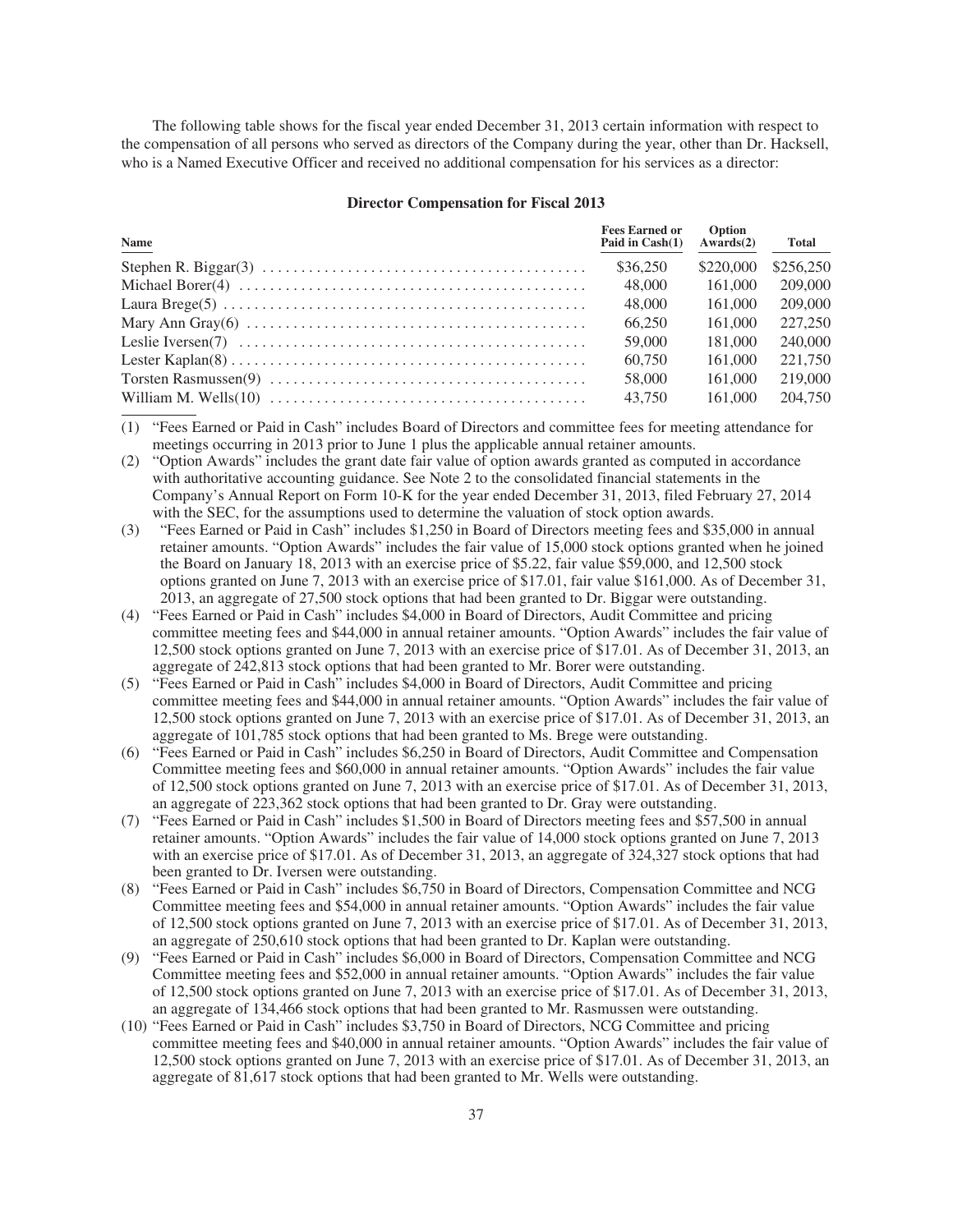### **TRANSACTIONS WITH RELATED PERSONS**

### **Related-Person Transactions Policy and Procedures**

The charter of the Audit Committee states that it will review, consider and approve or ratify any "relatedpersons transactions." A "related-person transaction" is a transaction, arrangement or relationship (or any series of similar transactions, arrangements or relationships) in which the Company and any "related person" are participants involving an amount that exceeds \$120,000. Transactions involving compensation for services provided to the Company as an employee, director, consultant or similar capacity by a related person are not covered. A related person is any executive officer, director, or more than 5% stockholder of the Company, including any of their immediate family members, and any entity owned or controlled by such persons.

Where a transaction has been identified as a related-person transaction, management must present information regarding the proposed related-person transaction to the Audit Committee (or, where Audit Committee approval would be inappropriate, to another independent body of the board) for consideration and approval or ratification. The presentation must include a description of, among other things, the material facts, the interests, direct and indirect, of the related persons, the benefits to the Company of the transaction and whether any alternative transactions were available. To identify related-person transactions in advance, the Company relies on information supplied by its executive officers and directors. In considering related-person transactions, the Audit Committee takes into account the relevant available facts and circumstances including, but not limited to (a) the risks, costs and benefits to the Company, (b) the impact on a director's independence in the event the related person is a director, immediate family member of a director or an entity with which a director is affiliated, (c) the terms of the transaction, (d) the availability of other sources for comparable services or products and (e) the terms available to or from, as the case may be, unrelated third parties or to or from employees generally. In the event a director has an interest in the proposed transaction, the director must recuse himself or herself from the deliberations and approval. In determining whether to approve, ratify or reject a related-person transaction, the Audit Committee will look at, in light of known circumstances, whether the transaction is in, or is not inconsistent with, the best interests of the Company and its stockholders, as the Audit Committee determines in the good faith exercise of its discretion.

#### **Certain Related-Person Transactions**

On March 4, 2014, we entered into an underwriting agreement with Jefferies LLC and J.P. Morgan Securities LLC, as representatives of the several underwriters named therein (the "Underwriters"), relating to the issuance and sale of 7.36 million shares (including 960,000 shares pursuant to the Underwriters exercise of an overallotment option) of our common stock, including approximately \$15 million of shares of common stock sold to entities affiliated with one of our principal stockholders, the Baker Brothers Funds, and one of our directors, Dr. Stephen R. Biggar. The price to the public in this offering was \$28.50 per share and we received net proceeds from the offering of \$196.8 million, after deducting underwriting discounts and commissions and other estimated offering expenses payable by us. In connection with the offering, we agreed to provide resale registration rights for shares of our common stock held by the Baker Brothers Funds.

Our bylaws provide that we will indemnify our directors and executive officers, and may indemnify other officers, employees and other agents, to the fullest extent permitted by law. Our bylaws also permit us to secure insurance on behalf of any officer, director, employee or other agent for any liability arising out of his or her actions in connection with their services to us, regardless of whether our amended and restated bylaws permit such indemnification. We have obtained a policy of directors' and officers' liability insurance.

We have entered, and intend to continue to enter, into indemnification agreements with our directors and executive officers, in addition to the indemnification provided for in our bylaws. These agreements, among other things, require us to indemnify our directors and executive officers for certain expenses, including attorneys' fees, judgments, fines and settlement amounts incurred by a director or executive officer in any action or proceeding arising out of their services as one of our directors or executive officers, or any of our subsidiaries or any other company or enterprise to which the person provides services at our request.

### **Director Independence**

Information regarding director independence is included under "*Proposal 1—Election of Directors*" above and is incorporated by reference herein.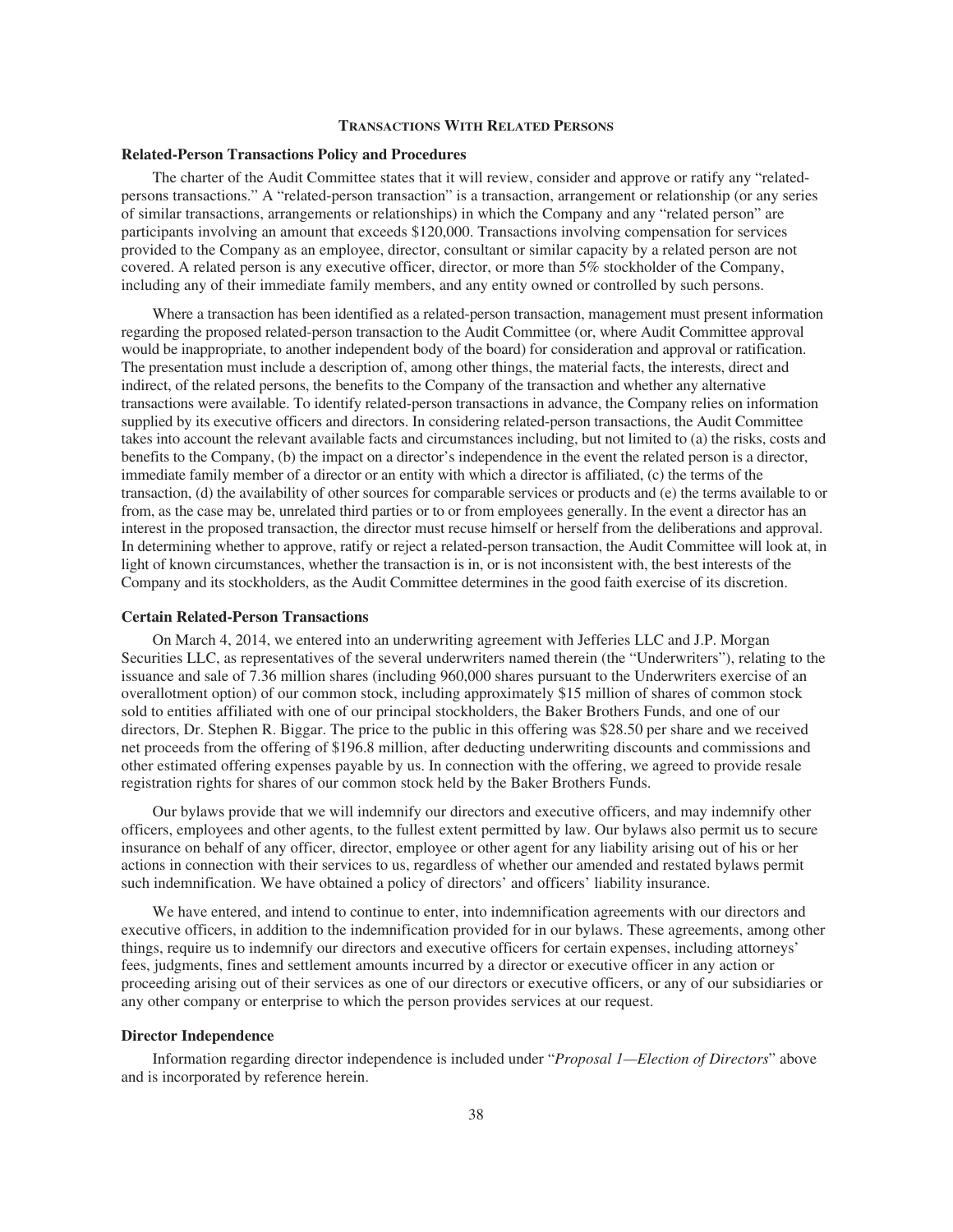### **HOUSEHOLDING OF PROXY MATERIALS**

The SEC has adopted rules that permit companies and intermediaries (e.g., brokers) to satisfy the delivery requirements for Notices of Internet Availability of Proxy Materials or other Annual Meeting materials with respect to two or more stockholders sharing the same address by delivering a single Notice of Internet Availability of Proxy Materials or other Annual Meeting materials addressed to those stockholders. This process, which is commonly referred to as "householding", potentially means extra convenience for stockholders and cost savings for companies.

This year, a number of brokers with account holders who are stockholders of ACADIA Pharmaceuticals Inc. will be householding our annual meeting materials. A single Notice of Internet Availability of Proxy Materials or other Annual Meeting materials will be delivered to multiple stockholders sharing an address unless contrary instructions have been received from the affected stockholders. Once you have received notice from your broker that they will be householding communications to your address, householding will continue until you are notified otherwise or until you revoke your consent. If, at any time, you no longer wish to participate in householding and would prefer to receive a separate Notice of Internet Availability of Proxy Materials or other Annual Meeting materials, please notify your broker. Direct your written request to ACADIA Pharmaceuticals Inc., 11085 Torreyana Road, #100, San Diego, California 92121, Attn: Investor Relations, or contact Investor Relations at (858) 558-2871 and we will undertake to promptly deliver a separate copy of the Notice of Internet Availability of Proxy Materials or Annual Meeting materials to you. Stockholders who currently receive multiple copies of the Notice of Internet Availability of Proxy Materials or other Annual Meeting materials at their addresses and would like to request householding of their communications should contact their brokers.